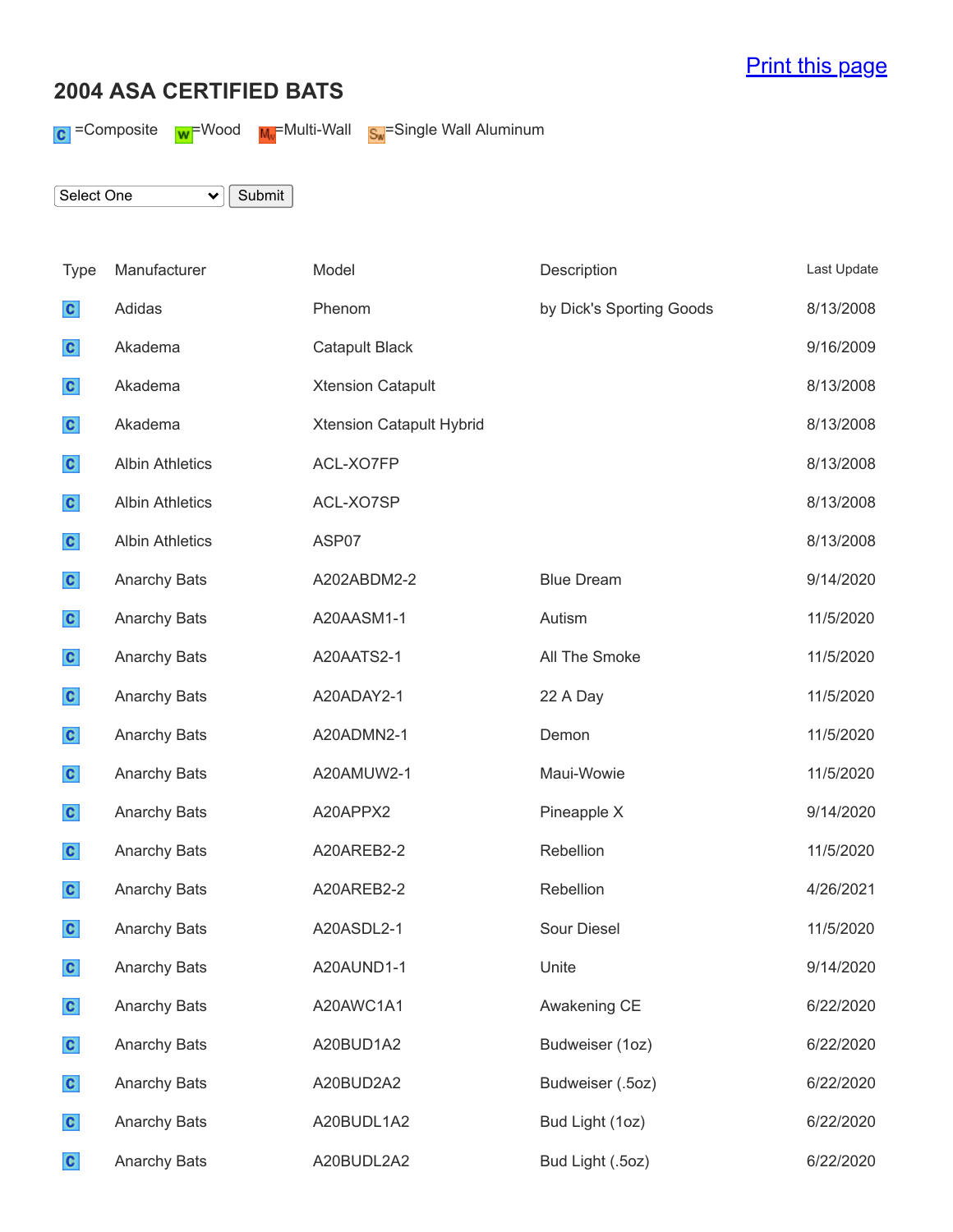| $\mathbf{c}$ | Anarchy Bats        | A21ABHL12-1   | <b>Busch</b>                  | 6/22/2021  |
|--------------|---------------------|---------------|-------------------------------|------------|
| $\mathbf{c}$ | Anarchy Bats        | A21ABLL13-1   | <b>Bud Lime</b>               | 6/22/2021  |
| $\mathbf{c}$ | Anarchy Bats        | A21ADMSC13-2  | Demon Supercharged            | 6/22/2021  |
| $\mathbf{c}$ | Anarchy Bats        | A21ADSC121-1  | Diablo Super Charged          | 6/22/2021  |
| $\mathbf{c}$ | Anarchy Bats        | A21ADSCP13-2  | <b>Disciple</b>               | 6/22/2021  |
| $\mathbf{c}$ | Anarchy Bats        | A21AIRCN12-1  | Insurrection                  | 6/22/2021  |
| $\mathbf{c}$ | Anarchy Bats        | A21AMUA13-2   | Michelob                      | 6/22/2021  |
| $\mathbf{c}$ | Anarchy Bats        | A21ANTD12-2   | Naturday                      | 6/22/2021  |
| $\mathbf{c}$ | <b>Anarchy Bats</b> | A21AOKT13-2   | Outkast                       | 6/22/2021  |
| $\mathbf{c}$ | Anarchy Bats        | A21APRO12-1   | 98 Proof                      | 6/22/2021  |
| $\mathbf{c}$ | Anarchy Bats        | A21AREK121-1  | Reawakening                   | 6/22/2021  |
| $\mathbf{c}$ | Anarchy Bats        | A21ARESC13-1  | <b>Rebellion Supercharged</b> | 6/22/2021  |
| $\mathbf{c}$ | Anarchy Bats        | A21ASKD12-1   | Skud                          | 6/22/2021  |
| $\mathbf{c}$ | Anarchy Bats        | A21AWRH12-2   | Wrath                         | 6/22/2021  |
| $\mathbf{c}$ | Anarchy Bats        | AS171A-1      | Awakening                     | 2/21/2017  |
| $\mathbf{c}$ | Anarchy Bats        | AS172A-2      | Rebellion                     | 5/2/2017   |
| $\mathbf{c}$ | Anarchy Bats        | AS173A-3      | No Name                       | 6/9/2017   |
| $\mathbf{c}$ | Anarchy Bats        | AS174A-4      | Ameri-Can                     | 6/9/2017   |
| $\mathbf{c}$ | Anarchy Bats        | AS175A-5      | Pink                          | 10/3/2017  |
| $\mathbf{c}$ | Anarchy Bats        | <b>AS18A1</b> | Awakening                     | 4/10/2018  |
| $\mathbf{c}$ | Anarchy Bats        | <b>AS18A2</b> | <b>Nitrous</b>                | 4/10/2018  |
| $\mathbf{c}$ | <b>Anarchy Bats</b> | <b>AS18A3</b> | Demon                         | 8/13/2018  |
| $\mathbf{c}$ | Anarchy Bats        | <b>AS18A4</b> | Diablo                        | 8/13/2018  |
| $\mathbf{c}$ | <b>Anarchy Bats</b> | AS18AFS       | Firestick                     | 1/7/2019   |
| $\mathbf{c}$ | <b>Anarchy Bats</b> | AS18AGB       | Geno Buck                     | 1/7/2019   |
| $\mathbf{c}$ | <b>Anarchy Bats</b> | AS18ASIS      | Ambassador                    | 1/7/2019   |
| $\mathbf{c}$ | <b>Anarchy Bats</b> | AS1931LC      | T <sub>3</sub> LC             | 3/18/2019  |
| $\mathbf{c}$ | Anarchy Bats        | AS1932-LC     | Gas LC                        | 3/1/2019   |
| $\mathbf{c}$ | Anarchy Bats        | AS19ABS-2     | <b>Bad Santa</b>              | 12/20/2019 |

 $\mathbf{c}$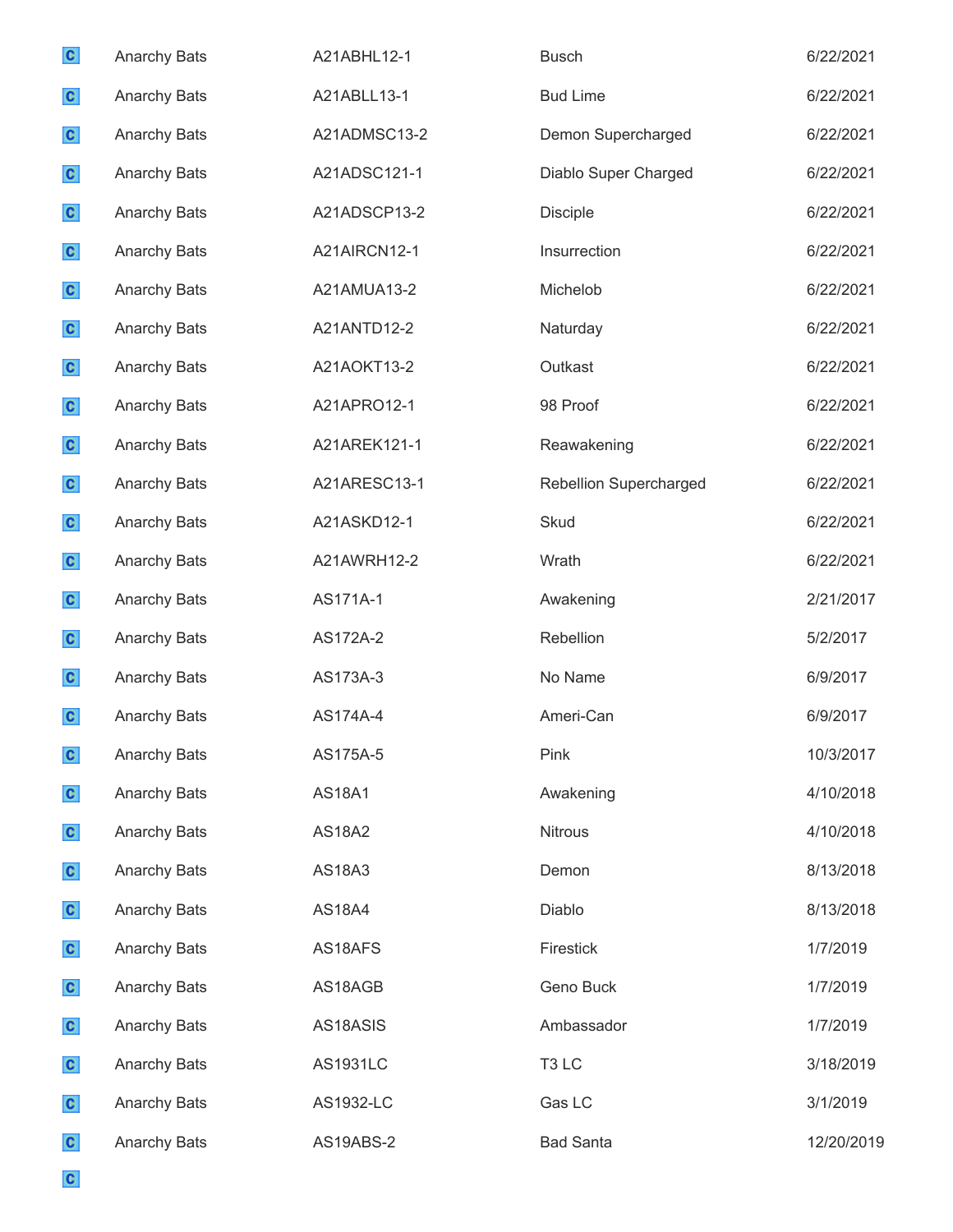|              | <b>Anarchy Bats</b>  | AS19AF      | Flip                 | 6/24/2019  |
|--------------|----------------------|-------------|----------------------|------------|
| $\mathbf{c}$ | Anarchy Bats         | AS19AF2     | Flip                 | 4/9/2019   |
| $\mathbf{c}$ | Anarchy Bats         | AS19AF3     | Flip                 | 6/24/2019  |
| $\mathbf{c}$ | Anarchy Bats         | AS19ANN-1   | Naughty or Nice      | 12/20/2019 |
| $\mathbf{c}$ | <b>Anarchy Bats</b>  | AS19BA1     | <b>Blessed</b>       | 6/24/2019  |
| $\mathbf{c}$ | Anarchy Bats         | AS19BCA2    | Flip                 | 6/24/2019  |
| $\mathbf{c}$ | Anarchy Bats         | AS19LSA     | <b>Scheels Lazer</b> | 4/9/2019   |
| $\mathbf{c}$ | Anarchy Bats         | AS19MCQA2   | Leprechaun           | 6/24/2019  |
| $\mathbf{c}$ | <b>Anarchy Bats</b>  | AS19VIPA    | Viper                | 4/9/2019   |
| $\mathbf{c}$ | Anarchy Bats         | AS19WARA2   | Warlock              | 6/24/2019  |
| $\mathbf{c}$ | <b>Anarchy Bats</b>  | AS20AACE1-2 | Alliance             | 9/14/2020  |
| $\mathbf{c}$ | Anarchy Bats         | AS20AAM-2   | Amped                | 12/13/2019 |
| $\mathbf{c}$ | Anarchy Bats         | AS20AAS-2   | Ares                 | 12/13/2019 |
| $\mathbf{c}$ | Anarchy Bats         | AS20AFB02   | All the Smoke        | 9/3/2020   |
| $\mathbf{c}$ | Anarchy Bats         | AS20AHB-2   | Humble               | 3/4/2020   |
| $\mathbf{c}$ | Anarchy Bats         | AS20ALU-2   | Pitbull              | 3/4/2020   |
| $\mathbf{c}$ | Anarchy Bats         | AS20AOHA2   | Ohana                | 9/3/2020   |
| $\mathbf{c}$ | Anarchy Bats         | AS20AON-2   | Odin                 | 3/4/2020   |
| $\mathbf{c}$ | Anarchy Bats         | AS20AVCM1A  | Diabolical           | 11/5/2020  |
| $\mathbf{c}$ | Anarchy Bats         | AS20AVCM1B  | Diabolical           | 11/5/2020  |
| $\mathbf{c}$ | Anarchy Bats         | AS20AVCM2A  | Diabolical           | 11/5/2020  |
| $\mathbf{c}$ | <b>Anarchy Bats</b>  | AS20AVCM2B  | Diabolical           | 11/5/2020  |
| $\mathbf{c}$ | <b>Anarchy Bats</b>  | AS20AZS-2   | Zeus                 | 12/13/2019 |
| $\mathbf{c}$ | Anarchy Bats         | USA22ADAY   | 22 A Day             | 3/4/2020   |
| $\mathbf{c}$ | Anderson Bat Company | 011018      | Matrix SP            | 6/4/2010   |
| $\mathbf{c}$ | Anderson Bat Company | 011038      | Ambush SP            | 6/16/2015  |
| $\mathbf{c}$ | Anderson Bat Company | 011040      | Ambush               | 8/15/2014  |
| $\mathbf{c}$ | Anderson Bat Company | 011041      | Ambush Slow Pitch    | 4/4/2016   |
| $\mathbf{c}$ | Anderson Bat Company | 011046      | Ambush               | 10/9/2017  |
| $\mathbf{c}$ | Anderson Bat Company | 011049      | Ambush               | 6/27/2019  |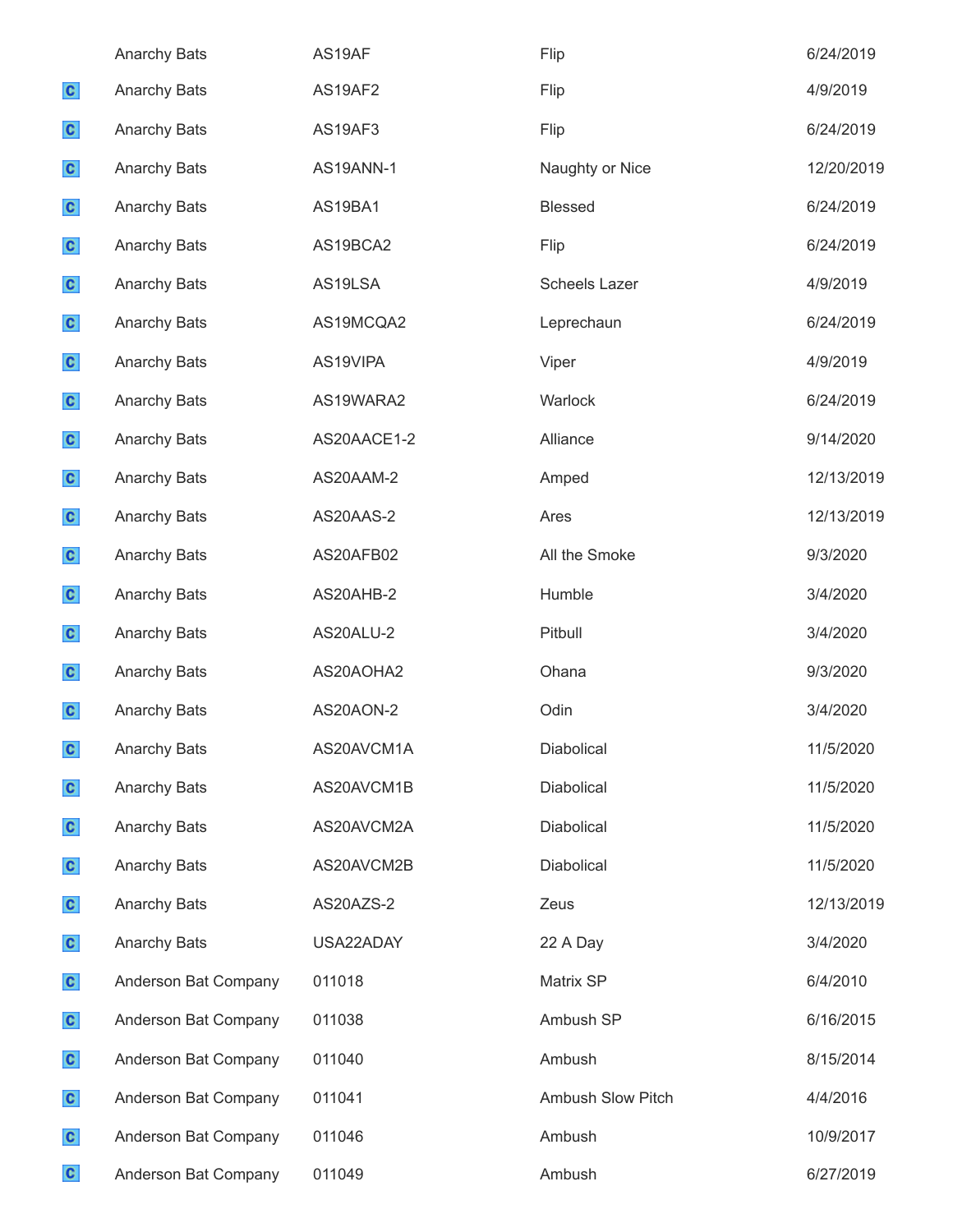| $\mathbf{c}$ | Anderson Bat Company | 017030       | Supernova FP         | 10/2/2014  |
|--------------|----------------------|--------------|----------------------|------------|
| $\mathbf{c}$ | Anderson Bat Company | 017031       | Supernova 2.0 FP-10  | 9/15/2015  |
| $\mathbf{c}$ | Anderson Bat Company | 017040       | Supernova-11         | 6/26/2019  |
| $\mathbf{c}$ | Anderson Bat Company | 017044       | Supernova Flash -11  | 6/26/2019  |
| $\mathbf{c}$ | Axe Bat              | L150         | <b>AXE Avenge</b>    | 12/21/2010 |
| $\mathbf{c}$ | Axe Bat              | L150A        | Axe Avenge           | 8/28/2013  |
| $\mathbf{c}$ | Axe Bat              | L150B        | Avenge               | 4/3/2014   |
| $\mathbf{c}$ | Axe Bat              | L150B-A      | Avenge               | 4/9/2015   |
| $\mathbf{c}$ | Axe Bat              | L150B-C      | Avenge               | 4/9/2015   |
| $\mathbf{c}$ | Axe Bat              | L150C        | Avenge               | 7/22/2015  |
| $\mathbf{c}$ | Axe Bat              | L150E        | Avenge               | 3/17/2016  |
| $\mathbf{c}$ | Axe Bat              | L150E-A      | Avenge               | 6/4/2018   |
| $\mathbf{c}$ | Axe Bat              | L150G        | Avenge               | 6/20/2018  |
| $\mathbf{c}$ | Axe Bat              | L150H        | Avenge               | 9/10/2019  |
| $\mathbf{c}$ | Axe Bat              | L150HP       | Avenge               | 5/23/2021  |
| $\mathbf{c}$ | Axe Bat              | L154B        | Avenge               | 7/22/2015  |
| $\mathbf{c}$ | Axe Bat              | L154E        | Avenge               | 3/17/2016  |
| $\mathbf{C}$ | Axe Bat              | L154E-99BATS | Avenge               | 10/9/2017  |
| $\mathbf{c}$ | Axe Bat              | $L154E-A$    | Avenge               | 10/9/2017  |
| $\mathbf{c}$ | Axe Bat              | L155         | Axe Avenge           | 12/12/2011 |
| $\mathbf{c}$ | Axe Bat              | L155A        | Axe Avenge           | 10/3/2013  |
| $\mathbf{c}$ | Axe Bat              | L155H        | Avenge               | 9/10/2019  |
| $\mathbf{c}$ | Axe Bat              | L155J        | Avenge Power Gap     | 9/2/2020   |
| $\mathbf{c}$ | Axe Bat              | L158J        | Avenge Pro Power Gap | 11/5/2020  |
| $\mathbf{c}$ | Axe Bat              | L169F        | Avenge               | 10/9/2017  |
| $\mathbf{c}$ | Axe Bat              | L169G        | Avenge Lite          | 6/4/2018   |
| $\mathbf{c}$ | Axe Bat              | L169H        | Avenge Lite          | 9/10/2019  |
| $\mathbf{c}$ | Axe Bat              | L182G        | Avenge               | 11/14/2018 |
| $\mathbf{c}$ | Axe Bat              | L193J        | Avenge Pro           | 9/2/2020   |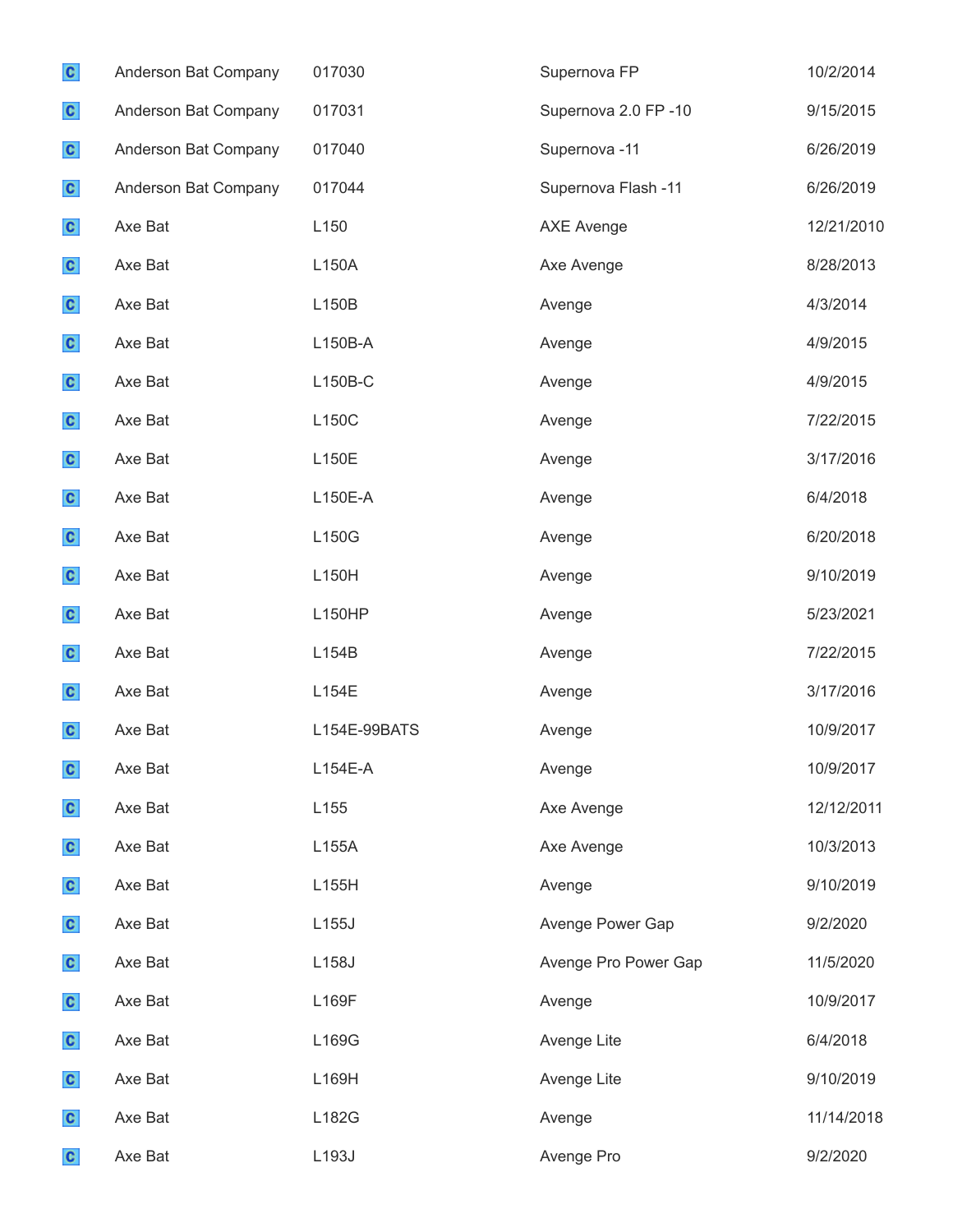| $\mathbf{c}$ | <b>Bass Gloves</b> | <b>ASA Pinky</b> |                                                      | 2/4/2013   |
|--------------|--------------------|------------------|------------------------------------------------------|------------|
| $\mathbf{c}$ | <b>Bass Gloves</b> | <b>BiPolar</b>   |                                                      | 2/4/2013   |
| $\mathbf{c}$ | <b>Bass Gloves</b> | Darkside         |                                                      | 2/4/2013   |
| $\mathbf{c}$ | <b>Bass Gloves</b> | Diva             |                                                      | 2/4/2013   |
| $\mathbf{c}$ | <b>Bass Gloves</b> | Illusion         |                                                      | 2/4/2013   |
| $\mathbf{c}$ | <b>Bass Gloves</b> | $LB-1$           |                                                      | 2/4/2013   |
| $\mathbf{c}$ | <b>Bass Gloves</b> | ManDingo         |                                                      | 2/8/2011   |
| $\mathbf{c}$ | <b>Bass Gloves</b> | ManDingo ReVamp  |                                                      | 4/23/2013  |
| $\mathbf{c}$ | <b>Bass Gloves</b> | Takeover         |                                                      | 9/25/2013  |
| $\mathbf{c}$ | Boombah            | BCHRG1           | Charge                                               | 9/14/2011  |
| $\mathbf{c}$ | Boombah            | FPBAN10          | Banshee Compressor T3 Fastpitch                      | 10/29/2015 |
| $\mathbf{c}$ | Boombah            | FPBAN102         | Banshee 2.0 Compressor T3 -10                        | 11/23/2016 |
| $\mathbf{c}$ | Boombah            | FPBAN12          | Banshee -12                                          | 6/9/2017   |
| $\mathbf{c}$ | Boombah            | FPBAN9           | Banshee Compressor T3 Fastpitch                      | 11/16/2015 |
| $\mathbf{c}$ | Boombah            | FPTS10           | Tsunami XRT COMPOSITE<br>Fastpitch Bat -10           | 12/2/2013  |
| $\mathbf{c}$ | Boombah            | <b>FPTS102</b>   | Tsunami -10                                          | 9/8/2014   |
| $\mathbf{c}$ | Boombah            | FPTS12           | Tsunami XRT -12                                      | 1/21/2014  |
| $\mathbf{c}$ | Boombah            | <b>FPTS122</b>   | Tsunami -12                                          | 9/8/2014   |
| $\mathbf{C}$ | Boombah            | FPTS9            | Tsunami XRT COMPOSITE<br>Fastpitch Bat -9            | 12/2/2013  |
| $\mathbf{c}$ | Boombah            | FPTS92           | Tsunami -9                                           | 9/8/2014   |
| $\mathbf{c}$ | Boombah            | <b>SPBAEL</b>    | <b>Boss</b>                                          | 9/8/2014   |
| $\mathbf{c}$ | Boombah            | <b>SPBBCCA</b>   | <b>Breast Cancer Awareness Boss</b><br>Compressor T3 | 11/23/2016 |
| $\mathbf{c}$ | Boombah            | SPBCT3A          | <b>Boss Compressor T3</b>                            | 10/27/2016 |
| $\mathbf{c}$ | Boombah            | SPBD13UA         | <b>Boss Dually</b>                                   | 9/11/2015  |
| $\mathbf{c}$ | Boombah            | <b>SPBFRCA</b>   | <b>First Responders Boss</b><br>CompressorT3         | 11/23/2016 |
| $\mathbf{c}$ | Boombah            | <b>SPBMTCA</b>   | Military Tribute Boss Compressor<br>T <sub>3</sub>   | 11/23/2016 |
| $\mathbf{c}$ | Boombah            | <b>SPBPMCA</b>   | POW/MIA Boss Compressor T3                           | 11/23/2016 |
| $\mathbf{c}$ | Boombah            | <b>SPBSA</b>     | <b>Boss XRT COMPOSITE</b>                            | 12/2/2013  |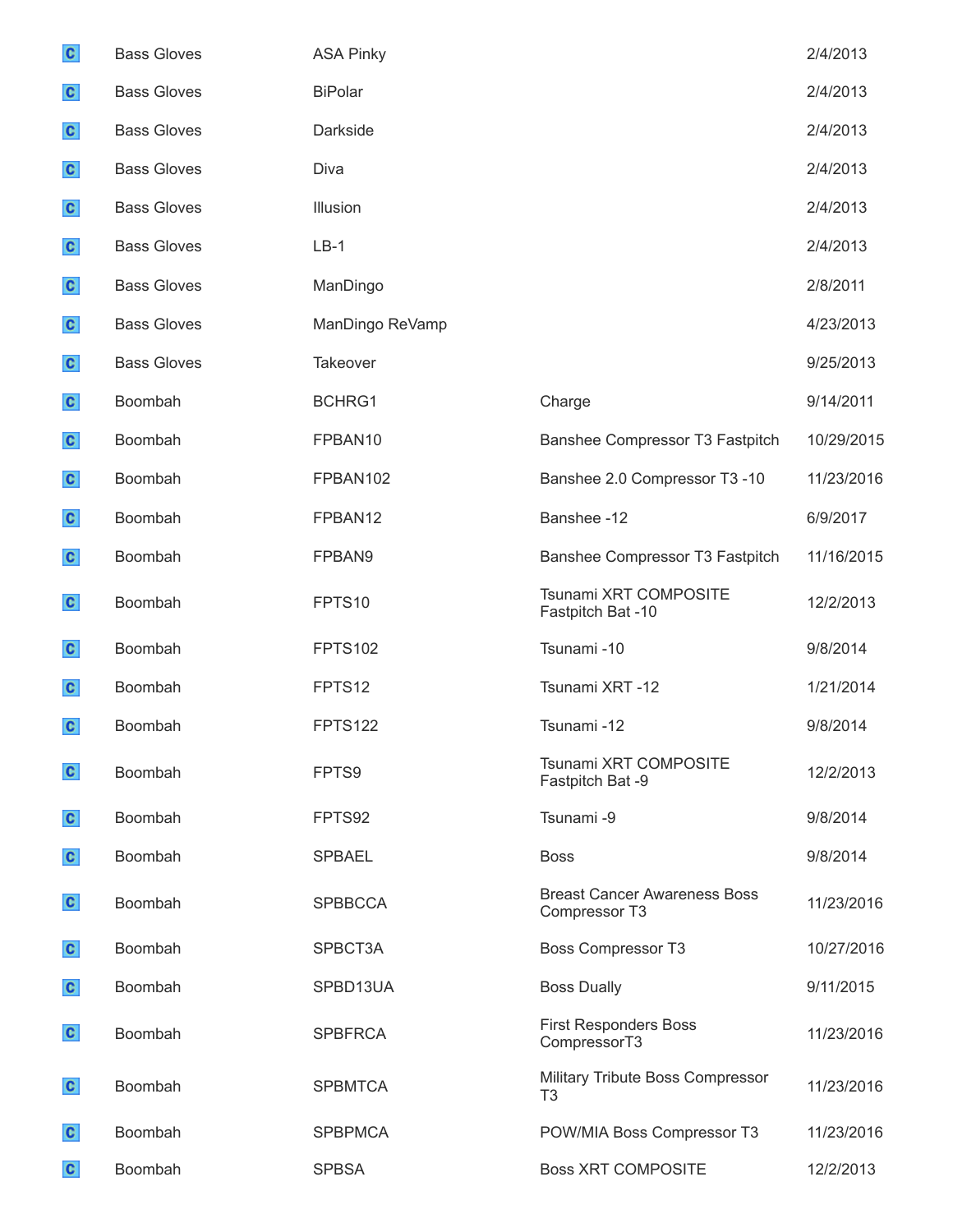| $\mathbf{c}$ | Boombah | <b>SPBSSCA</b>                 | Stars and Stripes Boss Compressor<br>T <sub>3</sub> | 11/23/2016 |
|--------------|---------|--------------------------------|-----------------------------------------------------|------------|
| $\mathbf{c}$ | Combat  | A16SP2                         | Assault G5 275                                      | 3/10/2016  |
| $\mathbf{c}$ | Combat  | AVARFP1                        | Avaritia -8                                         | 1/13/2012  |
| $\mathbf{c}$ | Combat  | AVARFP2                        | Avaritia -9                                         | 1/13/2012  |
| $\mathbf{c}$ | Combat  | AVARFP3                        | Avaritia -10                                        | 1/13/2012  |
| $\mathbf{c}$ | Combat  | AVARFP4                        | Avaritia -11                                        | 1/13/2012  |
| $\mathbf{c}$ | Combat  | AVARSP2                        | Avarice 98                                          | 12/5/2011  |
| $\mathbf{c}$ | Combat  | AVASP5                         | Avarice G5 275                                      | 4/30/2015  |
| $\mathbf{c}$ | Combat  | B1FP1                          | <b>B1</b>                                           | 8/4/2010   |
| $\mathbf{c}$ | Combat  | B <sub>1</sub> SP <sub>2</sub> | <b>B198</b>                                         | 8/4/2010   |
| $\mathbf{c}$ | Combat  | B <sub>1</sub> SP <sub>2</sub> | <b>B198 Signature Series</b>                        | 8/4/2010   |
| $\mathbf{c}$ | Combat  | BUBSP3                         | <b>Bubba ASA</b>                                    | 2/4/2013   |
| $\mathbf{c}$ | Combat  | C15SP1                         | Combatant 15 275                                    | 9/4/2015   |
| $\mathbf{c}$ | Combat  | C4FP1                          | C <sub>4</sub>                                      | 8/4/2010   |
| $\mathbf{c}$ | Combat  | C4SP1                          | C <sub>4</sub>                                      | 8/4/2010   |
| $\mathbf{c}$ | Combat  | <b>DB427SP2</b>                | Derby Boys 275                                      | 12/13/2012 |
| $\mathbf{c}$ | Combat  | <b>DB427SP3</b>                | The Derby Boys                                      | 12/3/2012  |
| $\mathbf{C}$ | Combat  | DBGSP2                         | Derby Boys Chris Greinerd                           | 3/31/2014  |
| $\mathbf{c}$ | Combat  | DBGSP4                         | Team Combat Chris Greinert 275                      | 4/30/2015  |
| $\mathbf{c}$ | Combat  | DBGSP6                         | Derby Girls 275                                     | 3/10/2016  |
| $\mathbf{c}$ | Combat  | DBGSP6                         | Team Combat Chris Greinert 275                      | 6/26/2015  |
| $\mathbf{c}$ | Combat  | DBSP0                          | Derby Boys ASA                                      | 6/26/2015  |
| $\mathbf{c}$ | Combat  | DBSP <sub>0</sub>              | Derby Boys ASA                                      | 3/10/2016  |
| $\mathbf{c}$ | Combat  | DBSP <sub>5</sub>              | Derby Boys ASA                                      | 8/1/2013   |
| $\mathbf{c}$ | Combat  | DBSP7                          | Derby Boys ASA                                      | 3/31/2014  |
| $\mathbf{c}$ | Combat  | DIRSP3                         | <b>Dirty HPS</b>                                    | 2/4/2013   |
| $\mathbf{c}$ | Combat  | DIRSP5                         | Dirty 275                                           | 3/31/2014  |
| $\mathbf{c}$ | Combat  | DIRSP7                         | Dirty ASA                                           | 3/31/2014  |
| $\mathbf{c}$ | Combat  | DUKESP1                        | The Duke 275                                        | 9/4/2015   |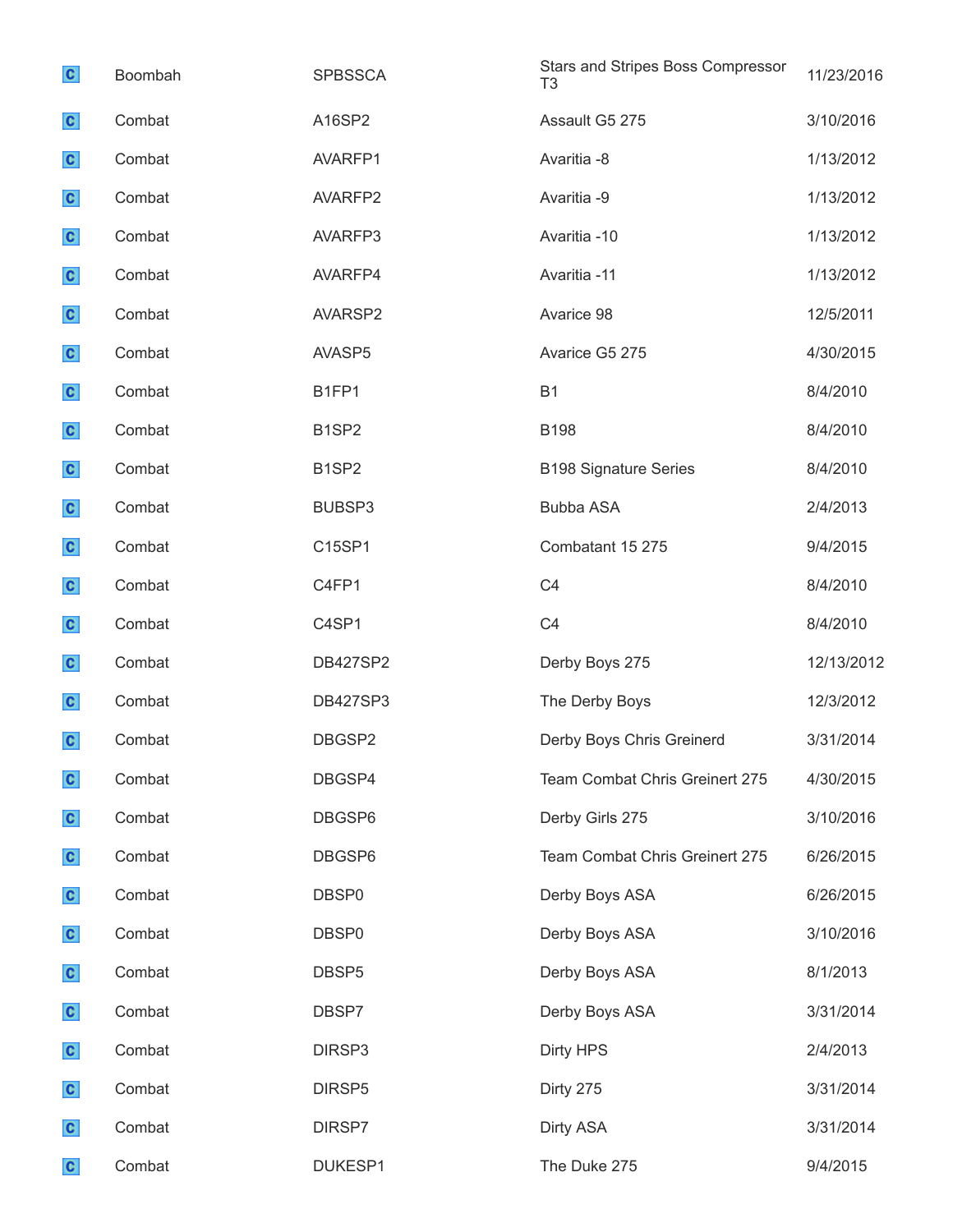| $\mathbf{c}$ | Combat | <b>FP7MS109</b>   | Maxum FP -9 Madison Shipman | 3/10/2016  |
|--------------|--------|-------------------|-----------------------------|------------|
| $\mathbf{c}$ | Combat | <b>FP7MS113</b>   | Maxum FP-13                 | 3/10/2016  |
| $\mathbf{c}$ | Combat | <b>FP7MS209</b>   | Maxum FP -9 Madison Shipman | 3/10/2016  |
| $\mathbf{c}$ | Combat | <b>FP7MX108</b>   | Maxum FP-8                  | 3/10/2016  |
| $\mathbf{c}$ | Combat | <b>FP7MX110</b>   | Maxum FP-10                 | 3/10/2016  |
| $\mathbf{c}$ | Combat | FP7MX208          | Maxum FP-8                  | 3/10/2016  |
| $\mathbf{c}$ | Combat | FP7MX210          | Maxum FP-10                 | 3/10/2016  |
| $\mathbf{c}$ | Combat | <b>FP7TC110</b>   | Maxum FP Team Shipman -10   | 3/10/2016  |
| $\mathbf{c}$ | Combat | <b>FP7TC112</b>   | Maxum FP Team Shipman -12   | 3/10/2016  |
| $\mathbf{c}$ | Combat | GCBSP1            | Derby Girls GCB             | 2/4/2013   |
| $\mathbf{c}$ | Combat | GEARFP1           | <b>Bruin Fastpitch</b>      | 6/14/2010  |
| $\mathbf{c}$ | Combat | GEARFP2           | Morphed TT Gear             | 10/27/2010 |
| $\mathbf{c}$ | Combat | GEARSP3           | <b>Gear Afflicted</b>       | 8/4/2010   |
| $\mathbf{c}$ | Combat | GEARSP4-SB        | Scott Brown 98 Gear         | 7/15/2010  |
| $\mathbf{c}$ | Combat | LFFP1             | Lisa Fernandez              | 8/4/2010   |
| $\mathbf{c}$ | Combat | LFFP <sub>2</sub> | Lisa Fernandez              | 8/4/2010   |
| $\mathbf{c}$ | Combat | LFFP3             | Lisa Fernandez              | 8/4/2010   |
| $\mathbf{c}$ | Combat | LFFP6             | Combat LF16                 | 8/1/2013   |
| $\mathbf{c}$ | Combat | LGDSP1            | Legends Derby Boys          | 3/31/2014  |
| $\mathbf{c}$ | Combat | MAXFP108          | Maxum FP-8                  | 6/26/2015  |
| $\mathbf{c}$ | Combat | MAXFP109          | Maxum FP-9                  | 6/26/2015  |
| $\mathbf{c}$ | Combat | MAXFP110          | Maxum FP-10                 | 6/26/2015  |
| $\mathbf{c}$ | Combat | MAXFP111          | Maxum FP-11                 | 6/26/2015  |
| $\mathbf{c}$ | Combat | MAXFP210          | Maxum FP-10 SW              | 6/26/2015  |
| $\mathbf{c}$ | Combat | MAXFP212          | Maxum FP-12 SW              | 6/26/2015  |
| $\mathbf{c}$ | Combat | MORFP1            | Morphed OS                  | 10/27/2010 |
| $\mathbf{c}$ | Combat | MX2FP108          | Maxum FP -8 2pc             | 6/26/2015  |
| $\mathbf{c}$ | Combat | MX2FP109          | Maxum FP -9 2pc             | 6/26/2015  |
| $\mathbf{c}$ | Combat | MX2FP110          | Maxum FP-10 2pc             | 6/26/2015  |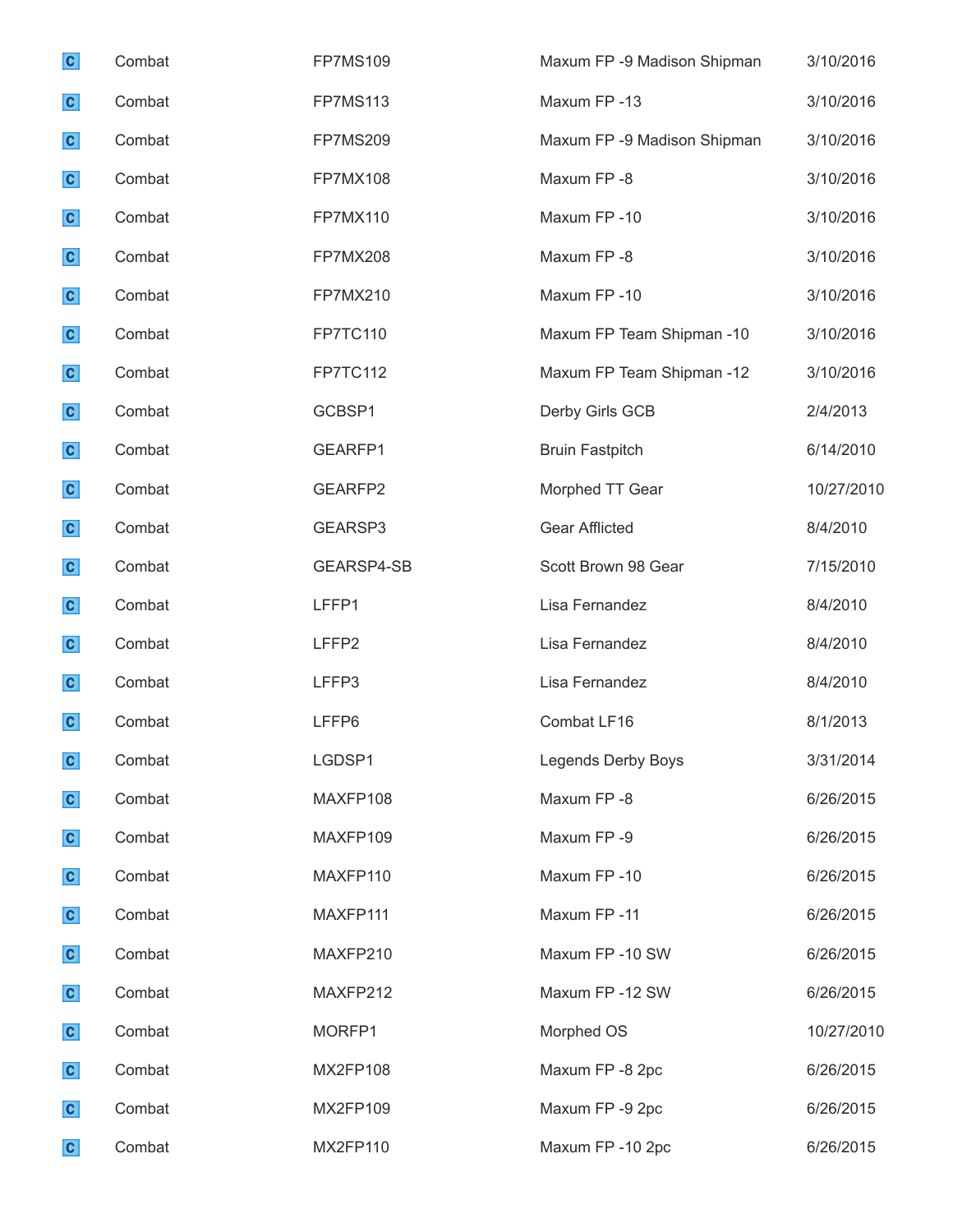| $\mathbf{c}$ | Combat | MX2FP111       | Maxum FP-11 2pc                          | 6/26/2015 |
|--------------|--------|----------------|------------------------------------------|-----------|
| $\mathbf{c}$ | Combat | PG3FP108       | Portent G3 -8                            | 3/31/2014 |
| $\mathbf{c}$ | Combat | PG3FP109       | Portent G3 -9                            | 3/31/2014 |
| $\mathbf{c}$ | Combat | PG3FP110       | Portent G3 -10                           | 3/31/2014 |
| $\mathbf{c}$ | Combat | PG3FP111       | Portent G3-11                            | 3/31/2014 |
| $\mathbf{c}$ | Combat | PG3FP210       | Portent G3 -10                           | 3/31/2014 |
| $\mathbf{c}$ | Combat | PG3FP212       | Portent G3 -12                           | 3/31/2014 |
| $\mathbf{c}$ | Combat | PG3SP5         | Portent ASA                              | 3/31/2014 |
| $\mathbf{c}$ | Combat | PORFP108       | Portent FP-8                             | 8/1/2013  |
| $\mathbf{c}$ | Combat | PORFP109       | Portent FP-9                             | 8/1/2013  |
| $\mathbf{c}$ | Combat | PORFP110       | Portent FP-10                            | 8/1/2013  |
| $\mathbf{c}$ | Combat | PORFP111       | Portent FP-11                            | 8/1/2013  |
| $\mathbf{c}$ | Combat | PORFP210       | Portent FP SW-10                         | 8/1/2013  |
| $\mathbf{c}$ | Combat | PORFP212       | Portent FP SW-12                         | 8/1/2013  |
| $\mathbf{c}$ | Combat | PORSP3         | Portent ASA                              | 8/1/2013  |
| $\mathbf{c}$ | Combat | PURESP2        | Pure 98                                  | 3/27/2012 |
| $\mathbf{c}$ | Combat | SP6ATV1D       | <b>Team Combat Antivirus 275</b>         | 3/10/2016 |
| $\mathbf{c}$ | Combat | SP6KUS1D       | Rocket Launcher 275                      | 3/10/2016 |
| $\mathbf{c}$ | Combat | SP6TRX1A       | <b>T-Rex Extinction ASA</b>              | 3/10/2016 |
| $\mathbf{c}$ | Combat | SPIKSP3        | Combat Spiked 98                         | 2/20/2012 |
| $\mathbf{c}$ | Combat | SX3SP2         | SX3 Censored                             | 6/18/2007 |
| $\mathbf{c}$ | Combat | <b>TC275B</b>  | <b>Combatant Team Combat 275</b>         | 3/10/2016 |
| $\mathbf{c}$ | Combat | <b>TC275B</b>  | Team Combat 275                          | 6/26/2015 |
| $\mathbf{c}$ | Combat | <b>TCF275</b>  | Team Combat Filip Washington 275         | 6/26/2015 |
| $\mathbf{c}$ | Combat | <b>TCFW275</b> | Team Combat Filip Washington 275         | 3/10/2016 |
| $\mathbf{c}$ | Combat | TCRSP2         | Team Combat Casey Rogowski 275           | 4/30/2015 |
| $\mathbf{c}$ | Combat | TCRSP4         | Team Combat Case Rogowski ASA            | 3/10/2016 |
| $\mathbf{c}$ | Combat | TCRSP4         | Team Combat Casey Rogowski<br><b>ASA</b> | 6/26/2015 |
| $\mathbf{c}$ | Combat | TCSFP108       | Team Combat Madison Shipman FP<br>-8     | 6/26/2015 |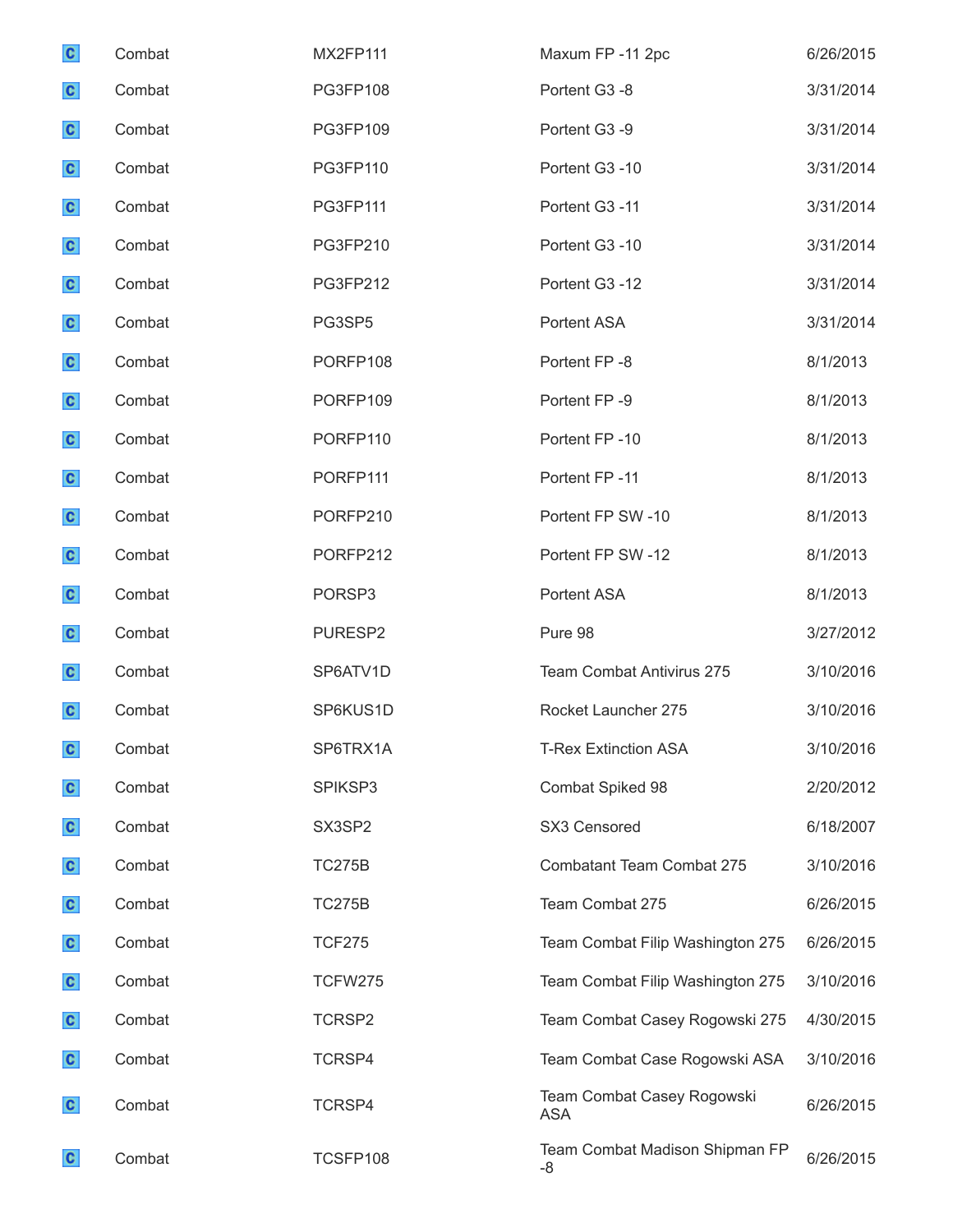| $\mathbf{c}$ | Combat | TCSFP109  | Team Combat Madison Shipman FP<br>-9       | 6/26/2015  |
|--------------|--------|-----------|--------------------------------------------|------------|
| $\mathbf{c}$ | Combat | TCSFP110  | Team Combat Madison Shipman FP<br>$-10$    | 6/26/2015  |
| $\mathbf{c}$ | Combat | TCSFP111  | Team Combat Madison Shipman FP<br>$-11$    | 6/26/2015  |
| $\mathbf{c}$ | Combat | TCSFP210  | Team Combat Madison Shipman FP<br>$-10$ SW | 6/26/2015  |
| $\mathbf{c}$ | Combat | TCSFP212  | Team Combat Madison Shipman FP<br>$-12$ SW | 6/26/2015  |
| $\mathbf{c}$ | Combat | TFP1      | Throttle                                   | 8/4/2010   |
| $\mathbf{c}$ | Combat | TRBSP2    | <b>Tribute ASA</b>                         | 9/4/2015   |
| $\mathbf{c}$ | Combat | TSP1      | Throttle                                   | 6/18/2007  |
| $\mathbf{c}$ | Combat | VIMFP1    | Virus Morphed                              | 8/4/2010   |
| $\mathbf{c}$ | Combat | VIMFP2    | Morphed Reload -8                          | 9/6/2012   |
| $\mathbf{c}$ | Combat | VIMFP3    | Morphed Reload -9                          | 10/29/2012 |
| $\mathbf{c}$ | Combat | VIMFP4    | Morphed Reload -10                         | 9/6/2012   |
| $\mathbf{c}$ | Combat | VIMFP5    | Morphed Reload -10                         | 9/6/2012   |
| $\mathbf{c}$ | Combat | VIMFP6    | Morphed Reload -12 SW                      | 9/6/2012   |
| $\mathbf{c}$ | Combat | VIMSP1    | Virus Morphed                              | 8/4/2010   |
| $\mathbf{c}$ | Combat | VIRFP1    | Virus                                      | 8/4/2010   |
| $\mathbf{c}$ | Combat | VIRSP2    | Anti-Virus                                 | 8/4/2010   |
| $\mathbf{c}$ | Combat | VIRSP5-RB | Rusty Bumgardner 98 Anti-Virus<br>Reloaded | 7/15/2010  |
| $\mathbf{c}$ | Combat | VIRSP6    | AntiVirus 275                              | 2/4/2013   |
| $\mathbf{c}$ | Combat | VTSSP1    | VTS Survivor 275                           | 3/31/2014  |
| $\mathbf{c}$ | Combat | WANFP108  | Wanted FP-8                                | 8/1/2013   |
| $\mathbf{c}$ | Combat | WANFP109  | Wanted FP-9                                | 8/1/2013   |
| $\mathbf{c}$ | Combat | WANFP110  | Wanted FP-10                               | 8/1/2013   |
| $\mathbf{c}$ | Combat | WANFP111  | Wanted FP-11                               | 8/1/2013   |
| $\mathbf{c}$ | Combat | WANSP2    | Wanted 275                                 | 3/22/2013  |
| $\mathbf{c}$ | Combat | WANSP3    | <b>Wanted ASA</b>                          | 3/22/2013  |
| $\mathbf{c}$ | Combat | WANSP6    | <b>Wanted ASA</b>                          | 8/1/2013   |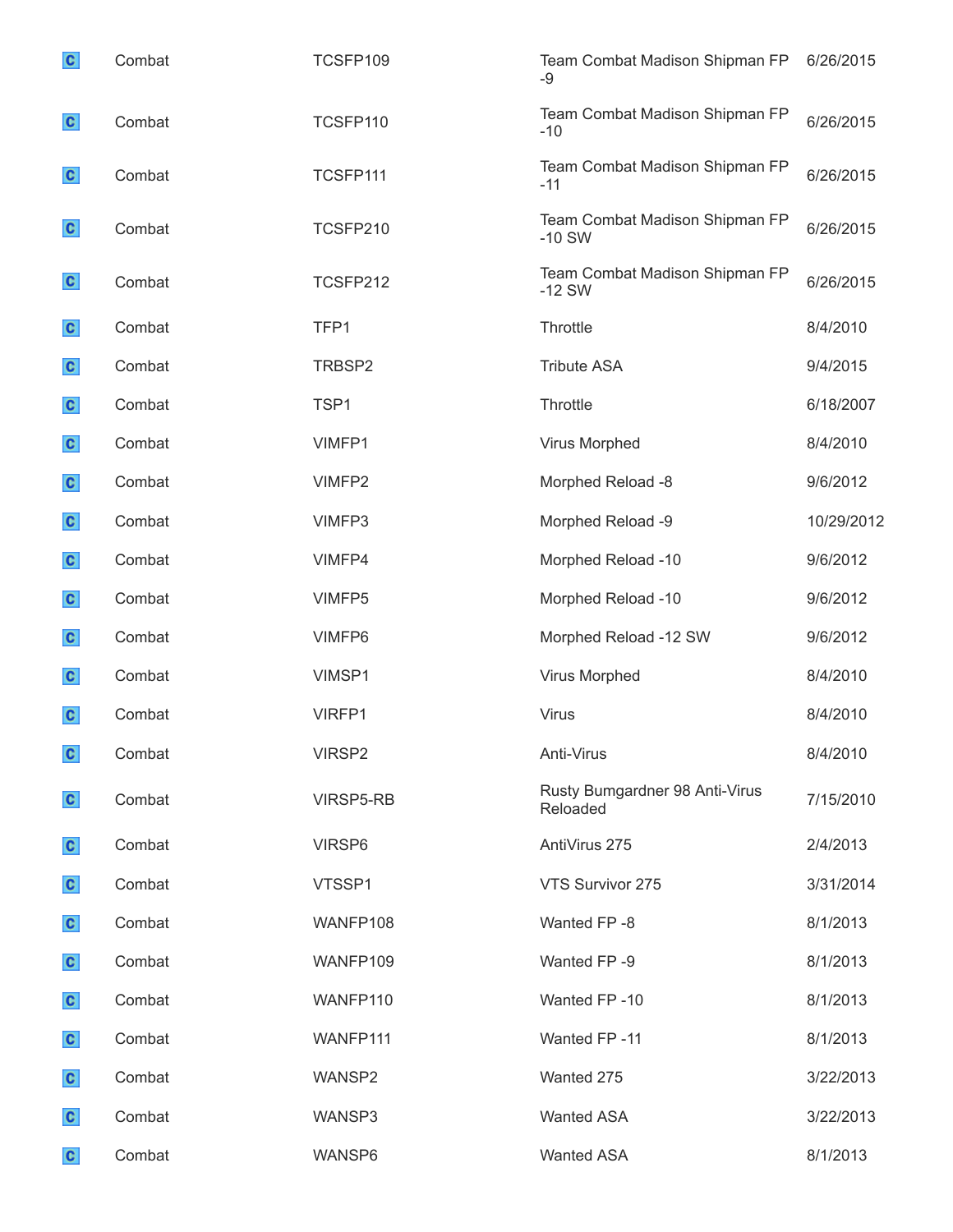| $\mathbf{c}$ | Combat                  | <b>WG3FP108</b> | Wanted G3 -8                   | 3/31/2014 |
|--------------|-------------------------|-----------------|--------------------------------|-----------|
| $\mathbf{c}$ | Combat                  | <b>WG3FP109</b> | Wanted G3 -9                   | 3/31/2014 |
| $\mathbf{c}$ | Combat                  | <b>WG3FP110</b> | Wanted G3 -10                  | 3/31/2014 |
| $\mathbf{c}$ | Combat                  | <b>WG3FP111</b> | Wanted G3 -11                  | 3/31/2014 |
| $\mathbf{c}$ | Combat                  | WG3SP7          | Wanted 275                     | 3/31/2014 |
| $\mathbf{c}$ | Combat                  | WG3SP8          | <b>Wanted ASA</b>              | 3/31/2014 |
| $\mathbf{c}$ | Combat                  | WNBSP2          | Wanted Bryce Oliveira          | 3/31/2014 |
| $\mathbf{c}$ | Combat                  | WNBSP4          | Team Combat Bryce Oliveira     | 4/30/2015 |
| $\mathbf{c}$ | Combat                  | WNBSP6          | Team Combat Bryce Oliveira ASA | 6/26/2015 |
| $\mathbf{c}$ | <b>Custom Bat Works</b> | <b>X200SB</b>   | Catapult                       | 3/21/2011 |
| $\mathbf{c}$ | Decker                  | Enigma          |                                | 8/13/2008 |
| $\mathbf{c}$ | DeMarini                |                 | EVO Fastpitch (Blue)           | 8/20/2008 |
| $\mathbf{c}$ | DeMarini                | 99B-17          | CF9-10                         | 5/3/2017  |
| $\mathbf{c}$ | DeMarini                | AA2-15          | Future                         | 5/11/2015 |
| $\mathbf{c}$ | DeMarini                | <b>AAA-15</b>   | Future                         | 5/11/2015 |
| $\mathbf{c}$ | DeMarini                | AAA-16          | Future SP                      | 10/7/2015 |
| $\mathbf{c}$ | DeMarini                | AAA-17          | Future                         | 12/4/2017 |
| $\mathbf{c}$ | DeMarini                | CDNS-19         | Carbon Candy (-10)             | 3/9/2018  |
| $\mathbf{c}$ | DeMarini                | <b>CDS</b>      | Corndog                        | 6/2/2014  |
| $\mathbf{c}$ | DeMarini                | <b>CDS-17</b>   | Corndog                        | 12/4/2017 |
| $\mathbf{c}$ | DeMarini                | CF3 Black (-9)  |                                | 5/20/2008 |
| $\mathbf{c}$ | DeMarini                | CF3 Gold        |                                | 4/30/2009 |
| $\mathbf{c}$ | DeMarini                | CF <sub>8</sub> | CF3 Black (-8)                 | 5/23/2008 |
| $\mathbf{c}$ | DeMarini                | CF <sub>8</sub> | $CF4(-8)$                      | 4/30/2009 |
| $\mathbf{c}$ | DeMarini                | CF8-16          | CF8 (-8)                       | 4/30/2015 |
| $\mathbf{c}$ | DeMarini                | CF8-16 CSTM     | CF8 -8 Custom                  | 3/8/2016  |
| $\mathbf{c}$ | DeMarini                | CF8-17          | CF9-8                          | 3/8/2016  |
| $\mathbf{c}$ | DeMarini                | CF8-17 CSTM     | CF8-8 (CUSTOM)                 | 5/3/2017  |
| $\mathbf{c}$ | DeMarini                | CF8-17 CSTM     | CF8 -8 Custom                  | 3/8/2016  |
| $\mathbf{c}$ | DeMarini                | CF8-18          | CFX-8                          | 2/12/2018 |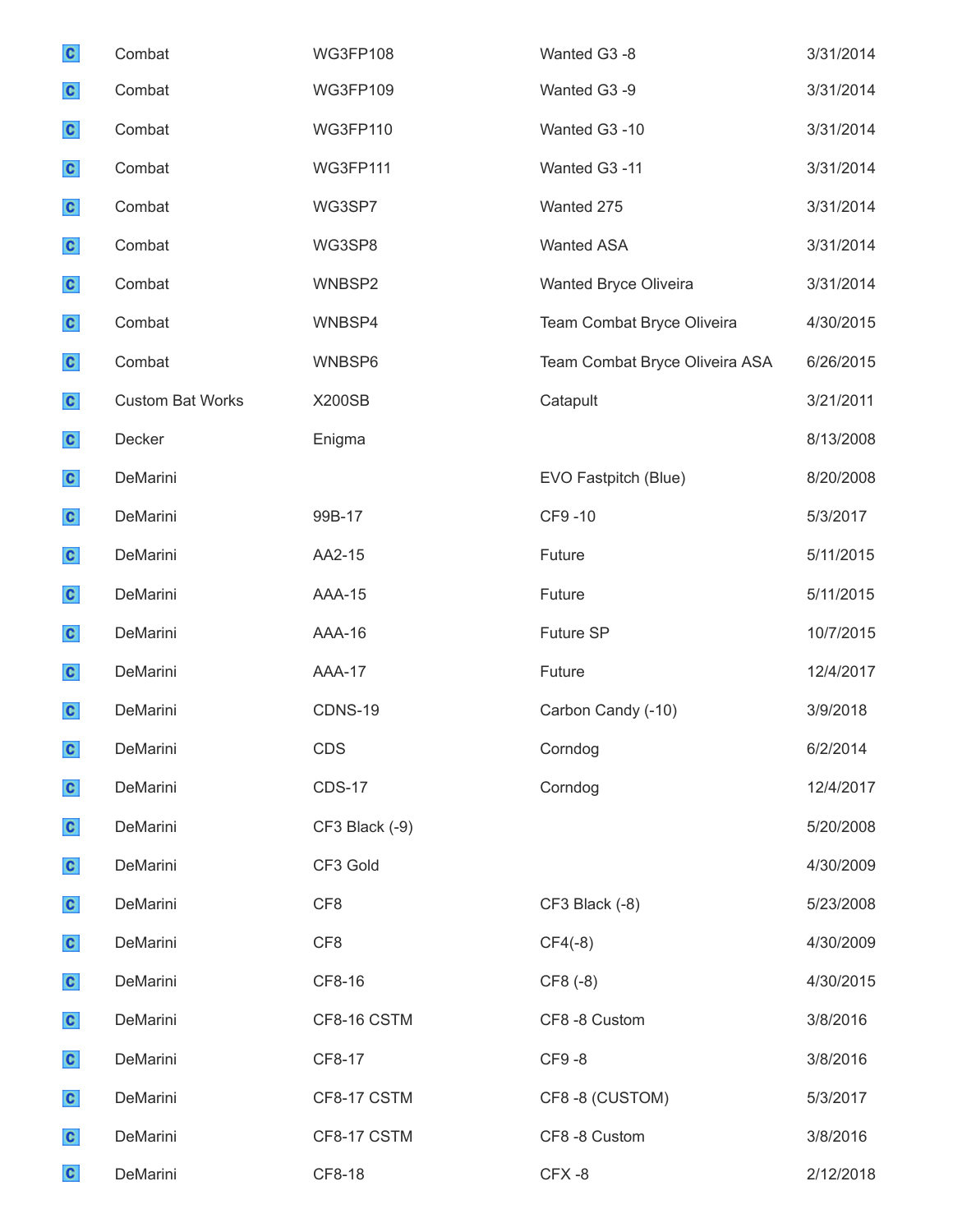| $\mathbf{c}$ | DeMarini | CF8-18 CSTM   | CF8-8 (CUSTOM)           | 5/3/2017   |
|--------------|----------|---------------|--------------------------|------------|
| $\mathbf{c}$ | DeMarini | CF8-19        | CF Insane (-8)           | 12/13/2017 |
| $\mathbf{c}$ | DeMarini | CF812         | $CF5(-8)$                | 5/4/2011   |
| $\mathbf{c}$ | DeMarini | CF813         | $CF5(-8)$                | 5/15/2012  |
| $\mathbf{c}$ | DeMarini | CF814         | CF6 (-8)                 | 3/29/2013  |
| $\mathbf{c}$ | DeMarini | CF815         | CF7 (-8)                 | 2/27/2014  |
| $\mathbf{c}$ | DeMarini | CFA-16        | CF8 (-10) Slapper        | 5/24/2015  |
| $\mathbf{c}$ | DeMarini | CFA-16 CSTM   | CF8 (-10) Slapper Custom | 5/24/2015  |
| $\mathbf{c}$ | DeMarini | CFA-17        | CF9 Slapper -10          | 3/4/2016   |
| $\mathbf{c}$ | DeMarini | CFA-17 CSTM   | CF9 SLAPPER -10 (CUSTOM) | 5/3/2017   |
| $\mathbf{c}$ | DeMarini | CFA-17 CSTM   | CF9 Slapper -10 Custom   | 3/4/2016   |
| $\mathbf{c}$ | DeMarini | CFA-18        | CFX Slapper -10          | 2/12/2018  |
| $\mathbf{c}$ | DeMarini | CFA-18 CSTM   | CFX SLAPPER -10 (CUSTOM) | 5/3/2017   |
| $\mathbf{c}$ | DeMarini | <b>CFE-19</b> | CF-Zen XD (-10)          | 12/1/2017  |
| $\mathbf{c}$ | DeMarini | CFES-19       | CF Zen XD (-10)          | 3/27/2018  |
| $\mathbf{c}$ | DeMarini | <b>CFF</b>    | CF3 Black (-9)           | 8/20/2008  |
| $\mathbf{c}$ | DeMarini | <b>CFF</b>    | $CF4(-9)$                | 4/30/2009  |
| $\mathbf{c}$ | DeMarini | CFF-16        | CF8 (-9)                 | 4/30/2015  |
| $\mathbf{c}$ | DeMarini | CFF-16 CSTM   | CF8 (-9) Custom          | 5/24/2015  |
| $\mathbf{c}$ | DeMarini | CFF-17        | CF9-9                    | 3/4/2016   |
| $\mathbf{c}$ | DeMarini | CFF-17 CSTM   | CF9-9 (CUSTOM)           | 5/3/2017   |
| $\mathbf{c}$ | DeMarini | CFF-17 CSTM   | CF9 -9 Custom            | 3/4/2016   |
| $\mathbf{c}$ | DeMarini | CFF-18 CSTM   | CFX-9 (CUSTOM)           | 5/3/2017   |
| $\mathbf{c}$ | DeMarini | <b>CFF-19</b> | CF Insane (-9)           | 12/13/2017 |
| $\mathbf{c}$ | DeMarini | CFF-21        | $CF(-9)$                 | 3/31/2021  |
| $\mathbf{c}$ | DeMarini | CFF-21 CSTM   | $CF(-9)$                 | 3/31/2021  |
| $\mathbf{c}$ | DeMarini | CFF12         | $CF5(-9)$                | 3/14/2011  |
| $\mathbf{c}$ | DeMarini | CFF13         | $CF5(-9)$                | 5/15/2012  |
| $\mathbf{c}$ | DeMarini | CFF14         | CF6 (-9)                 | 3/29/2013  |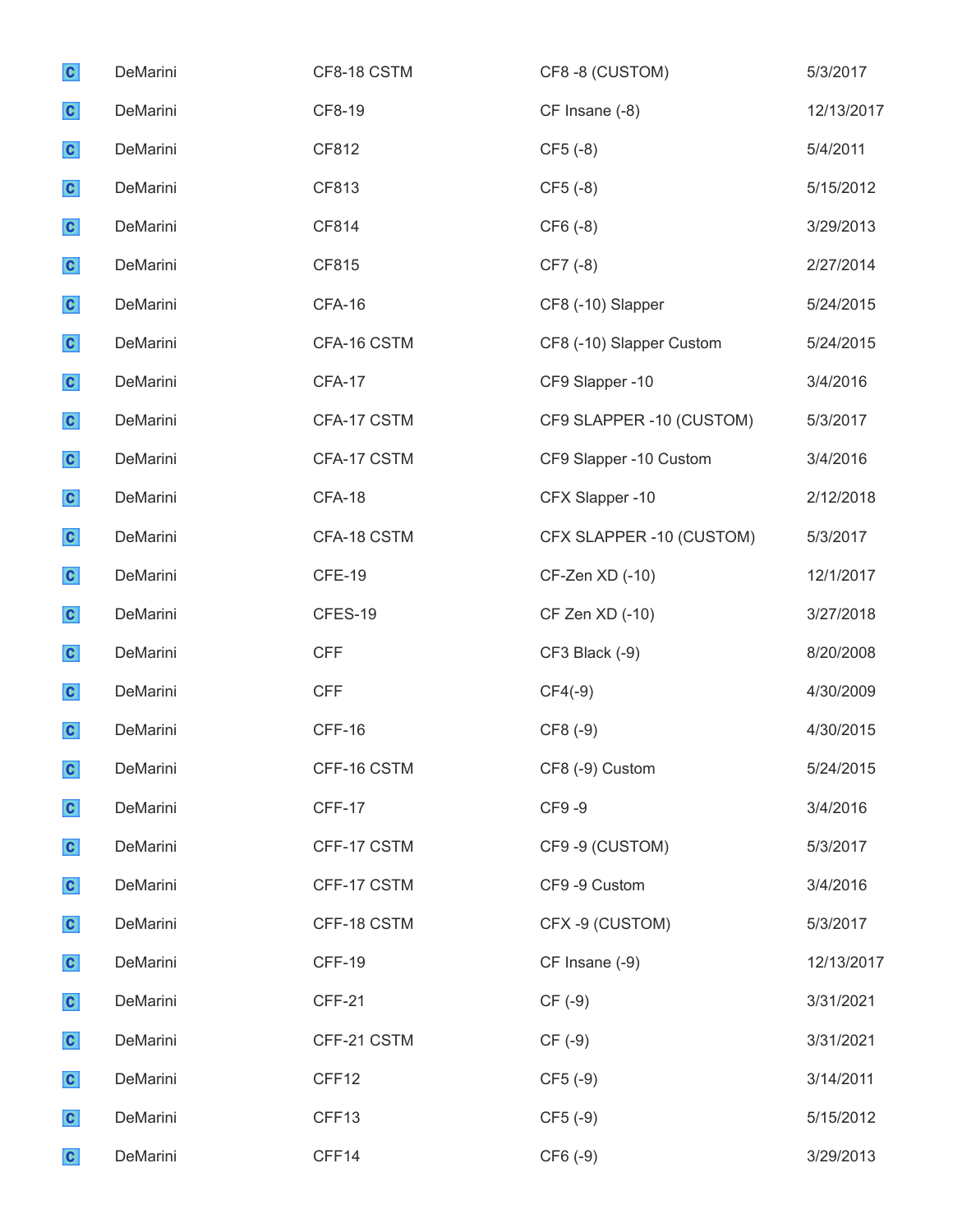| $\mathbf{c}$ | DeMarini | CFF15              | CF7 (-9)                | 3/4/2014   |
|--------------|----------|--------------------|-------------------------|------------|
| $\mathbf{c}$ | DeMarini | CFF17 CSTM         | CF9 -9 Custom           | 12/13/2017 |
| $\mathbf{c}$ | DeMarini | CFF18/33in & below | CFX-9                   | 12/13/2017 |
| $\mathbf{c}$ | DeMarini | CFF18/34           | CFX-9                   | 12/13/2017 |
| $\mathbf{c}$ | DeMarini | CFF19 CSTM         | CF Insane (-9)          | 12/13/2017 |
| $\mathbf{c}$ | DeMarini | CFF34-19           | CF Insane (-9)          | 12/13/2017 |
| $\mathbf{c}$ | DeMarini | CFF34-21           | $CF(-9)$                | 3/31/2021  |
| $\mathbf{c}$ | DeMarini | CFFS-19            | CF Insane               | 3/9/2018   |
| $\mathbf{c}$ | DeMarini | <b>CFH-11</b>      | CF4 Hope                | 3/31/2010  |
| $\mathbf{c}$ | DeMarini | CFH-16             | <b>CF Hope (-10)</b>    | 4/30/2015  |
| $\mathbf{c}$ | DeMarini | CFH-16             | CF8 (-10) Hope          | 5/24/2015  |
| $\mathbf{c}$ | DeMarini | CFH-17             | CF9 Hope -10            | 3/4/2016   |
| $\mathbf{c}$ | DeMarini | CFH-18             | CF Hope                 | 12/13/2017 |
| $\mathbf{c}$ | DeMarini | CFH-19             | <b>CF Hope (-10)</b>    | 12/4/2017  |
| $\mathbf{c}$ | DeMarini | CFH <sub>12</sub>  | CF5-10 Hope             | 3/14/2011  |
| $\mathbf{c}$ | DeMarini | CFH <sub>13</sub>  | CF5 Hope (-10)          | 5/15/2012  |
| $\mathbf{c}$ | DeMarini | CFH14              | CF6 (-10) Hope          | 3/29/2013  |
| $\mathbf{c}$ | DeMarini | CFH <sub>15</sub>  | <b>CF7 Hope (-10)</b>   | 3/11/2014  |
| $\mathbf{c}$ | DeMarini | <b>CFI 12</b>      | CF5-10 Insane           | 3/14/2011  |
| $\mathbf{c}$ | DeMarini | <b>CFI-11</b>      | CF4 Insane              | 3/31/2010  |
| $\mathbf{c}$ | DeMarini | <b>CFI-16</b>      | CF8 (-10) Insane        | 4/30/2015  |
| $\mathbf{c}$ | DeMarini | CFI-16 CSTM        | CF8 (-10) Insane Custom | 5/24/2015  |
| $\mathbf{c}$ | DeMarini | <b>CFI-17</b>      | CF9 Insane -10          | 3/4/2016   |
| $\mathbf{c}$ | DeMarini | CFI-17 CSTM        | CF9 INSANE -10 (CUSTOM) | 5/3/2017   |
| $\mathbf{c}$ | DeMarini | CFI-17 CSTM        | CF9 Insane -10 Custom   | 3/4/2016   |
| $\mathbf{c}$ | DeMarini | <b>CFI-19</b>      | CF Insane (-10)         | 12/13/2017 |
| $\mathbf{c}$ | DeMarini | CFI-19 CSTM        | CF Insane (-10)         | 12/13/2017 |
| $\mathbf{c}$ | DeMarini | CFI13              | CF5 Insane (-10)        | 5/15/2012  |
| $\mathbf{c}$ | DeMarini | CFI14              | CF6 (-10) Insane        | 4/10/2013  |
| $\mathbf{c}$ | DeMarini | CFI15              | CF7 (-10) Insane        | 3/4/2014   |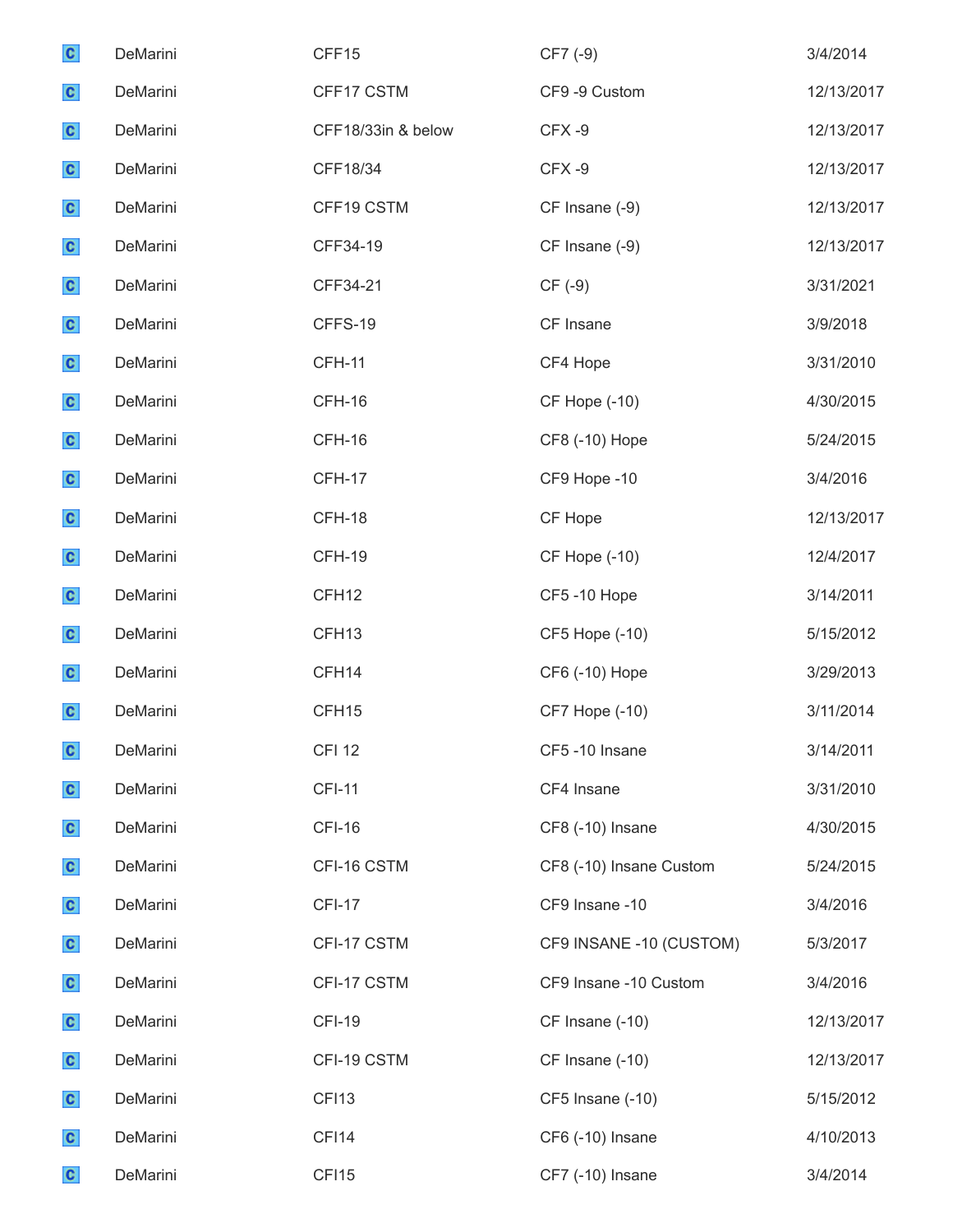| $\mathbf{c}$ | DeMarini | CFI18 CSTM         | CFX Insane -10         | 12/13/2017 |
|--------------|----------|--------------------|------------------------|------------|
| $\mathbf{c}$ | DeMarini | CFI18/33in & below | CFX Insane -10         | 12/13/2017 |
| $\mathbf{c}$ | DeMarini | CFI18/34in         | CFX Insane -10         | 12/13/2017 |
| $\mathbf{c}$ | DeMarini | CFI34-19           | CF Insane (-10)        | 12/13/2017 |
| $\mathbf{c}$ | DeMarini | CFIS-19            | CF Insane (-10)        | 3/27/2018  |
| $\mathbf{c}$ | DeMarini | <b>CFP</b>         | CF3 Black (-10)        | 5/23/2008  |
| $\mathbf{c}$ | DeMarini | <b>CFP-10</b>      | $CF4(-10)$             | 3/31/2010  |
| $\mathbf{c}$ | DeMarini | <b>CFP-11</b>      | $CF4(-10)$             | 3/31/2010  |
| $\mathbf{c}$ | DeMarini | CFP-16             | CF8 (10) Balanced      | 5/24/2015  |
| $\mathbf{c}$ | DeMarini | CFP-16 CSTM        | CF8-10 Custom          | 3/4/2016   |
| $\mathbf{c}$ | DeMarini | <b>CFP-16F1</b>    | Delta Force CF8        | 3/4/2016   |
| $\mathbf{c}$ | DeMarini | <b>CFP-16F1</b>    | DELTA FORCE CF8        | 5/3/2017   |
| $\mathbf{c}$ | DeMarini | <b>CFP-16F2</b>    | DELTA FORCE CF8        | 5/3/2017   |
| $\mathbf{c}$ | DeMarini | <b>CFP-16F2</b>    | Delta Force CF8        | 3/4/2016   |
| $\mathbf{c}$ | DeMarini | <b>CFP-17</b>      | CF9-10                 | 3/4/2016   |
| $\mathbf{c}$ | DeMarini | CFP-17 CSTM        | CF9-10 (CUSTOM)        | 5/3/2017   |
| $\mathbf{c}$ | DeMarini | CFP-17 CSTM        | CF9-10 Custom          | 3/4/2016   |
| $\mathbf{c}$ | DeMarini | <b>CFP-17F1</b>    | <b>DELTA FORCE CF8</b> | 5/3/2017   |
| $\mathbf{c}$ | DeMarini | <b>CFP-17F2</b>    | DELTA FORCE CF8        | 5/3/2017   |
| $\mathbf{c}$ | DeMarini | CFP-18 CSTM        | CFX-10 (CUSTOM)        | 5/3/2017   |
| $\mathbf{c}$ | DeMarini | <b>CFP-19</b>      | CF Zen (-10)           | 12/13/2017 |
| $\mathbf{c}$ | DeMarini | CFP-19 CSTM        | CF Zen (-10)           | 12/13/2017 |
| $\mathbf{c}$ | DeMarini | CFP-20             | CF (-10)               | 3/18/2019  |
| $\mathbf{c}$ | DeMarini | CFP-20 CSTM        | CF (-10)               | 3/18/2019  |
| $\mathbf{c}$ | DeMarini | <b>CFP-21</b>      | CF (-10)               | 3/31/2021  |
| $\mathbf{c}$ | DeMarini | CFP-21 CSTM        | CF (-10)               | 3/31/2021  |
| $\mathbf{c}$ | DeMarini | CFP-NP             | CF Neon Pop (-10)      | 12/3/2018  |
| $\mathbf{c}$ | DeMarini | CFP-RD             | CF Onslaught (-10)     | 2/4/2020   |
| $\mathbf{c}$ | DeMarini | CFP12              | CF5-10                 | 3/14/2011  |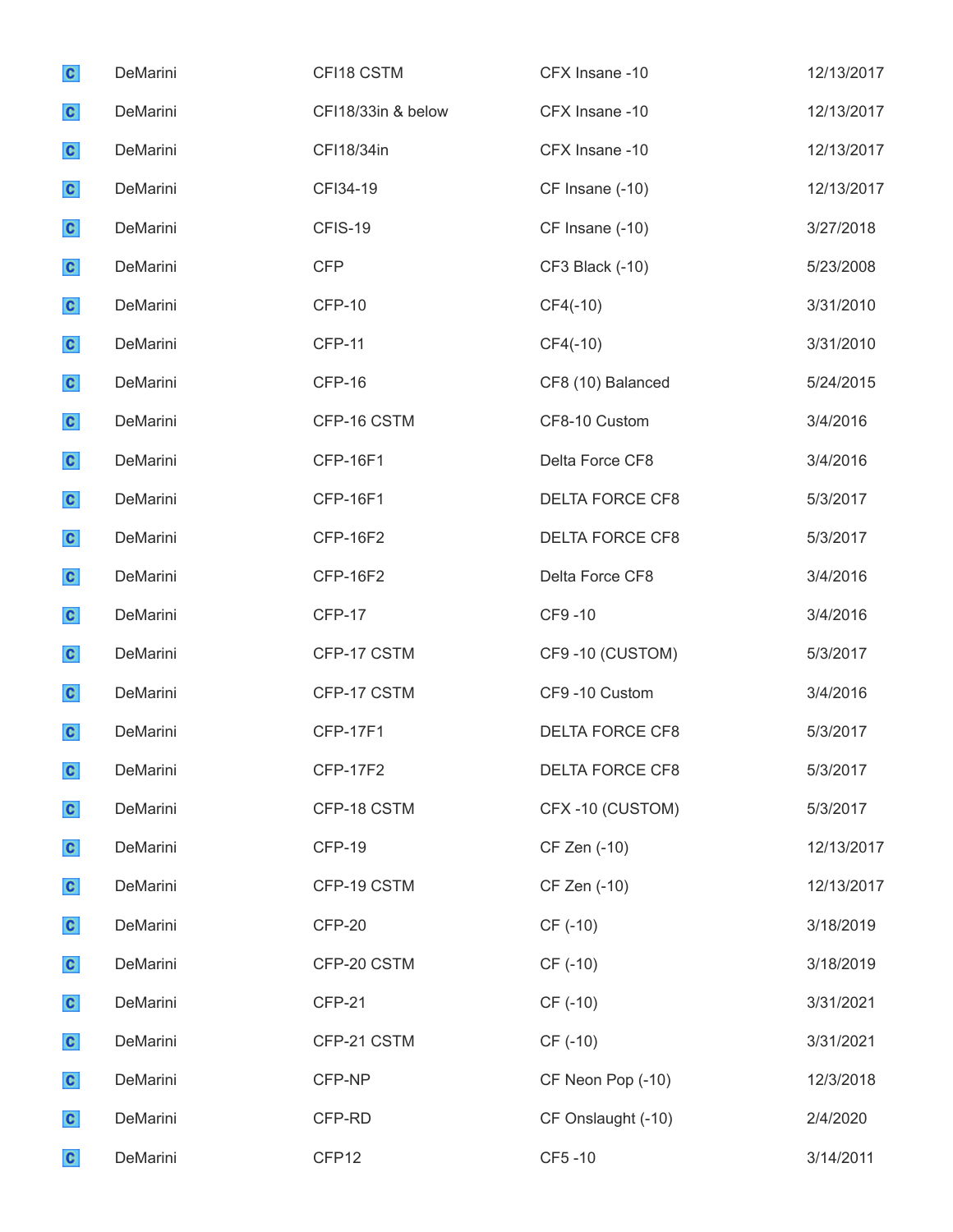| $\mathbf{c}$ | DeMarini | CFP13              | CF5 (-10)      | 5/15/2012  |
|--------------|----------|--------------------|----------------|------------|
| $\mathbf{c}$ | DeMarini | CFP14              | CF6 (-10)      | 3/29/2013  |
| $\mathbf{c}$ | DeMarini | CFP15              | CF7 (-10)      | 3/4/2014   |
| $\mathbf{c}$ | DeMarini | CFP17 CSTM         | CF9 Custom -10 | 12/13/2017 |
| $\mathbf{c}$ | DeMarini | CFP17/34in         | CF9-10         | 12/13/2017 |
| $\mathbf{c}$ | DeMarini | CFP18/33in & below | <b>CFX-10</b>  | 12/13/2017 |
| $\mathbf{c}$ | DeMarini | CFP18/34in         | <b>CFX-10</b>  | 2/12/2018  |
| $\mathbf{c}$ | DeMarini | CFP34-19           | CF Zen (-10)   | 12/13/2017 |
| $\mathbf{c}$ | DeMarini | CFP34-20           | CF (-10)       | 3/18/2019  |
| $\mathbf{c}$ | DeMarini | CFP34-21           | CF (-10)       | 3/31/2021  |
| $\mathbf{c}$ | DeMarini | CFPS-19            | CF Zen (-10)   | 3/9/2018   |
| $\mathbf{c}$ | DeMarini | CFPS-20            | CF (-10)       | 3/18/2019  |
| $\mathbf{c}$ | DeMarini | CFPS-21            | CF (-10)       | 3/31/2021  |
| $\mathbf{c}$ | DeMarini | <b>CFS-16</b>      | CF8 (-11)      | 5/24/2015  |
| $\mathbf{c}$ | DeMarini | <b>CFS-17</b>      | CF9-11         | 7/25/2016  |
| $\mathbf{c}$ | DeMarini | CFS-17 CSTM        | CF9-11         | 7/25/2016  |
| $\mathbf{c}$ | DeMarini | <b>CFS-19</b>      | CF Zen (-11)   | 12/13/2017 |
| $\mathbf{c}$ | DeMarini | CFS-19 CSTM        | CF Zen (-11)   | 12/13/2017 |
| $\mathbf{c}$ | DeMarini | <b>CFS-20</b>      | CF (-11)       | 3/18/2019  |
| $\mathbf{c}$ | DeMarini | CFS-20 CSTM        | CF (-11)       | 3/18/2019  |
| $\mathbf{c}$ | DeMarini | <b>CFS-21</b>      | CF (-11)       | 3/31/2021  |
| $\mathbf{c}$ | DeMarini | CFS-21 CSTM        | CF (-11)       | 3/31/2021  |
| $\mathbf{c}$ | DeMarini | CFS12              | CF5-11         | 3/14/2011  |
| $\mathbf{c}$ | DeMarini | CFS13              | CF5 (-11)      | 5/15/2012  |
| $\mathbf{c}$ | DeMarini | CFS14              | CF6 (-11)      | 3/4/2014   |
| $\mathbf{c}$ | DeMarini | CFS15              | CF7 (-11)      | 3/4/2014   |
| $\mathbf{c}$ | DeMarini | CFS18              | CFX (-11)      | 7/22/2017  |
| $\mathbf{c}$ | DeMarini | CFS18 CSTM         | CFX (-11)      | 7/22/2017  |
| $\mathbf{c}$ | DeMarini | CFSL-19            | CF Zen (-11)   | 3/9/2018   |
| $\mathbf{c}$ | DeMarini | CFSL-21            | CF (-11)       | 3/31/2021  |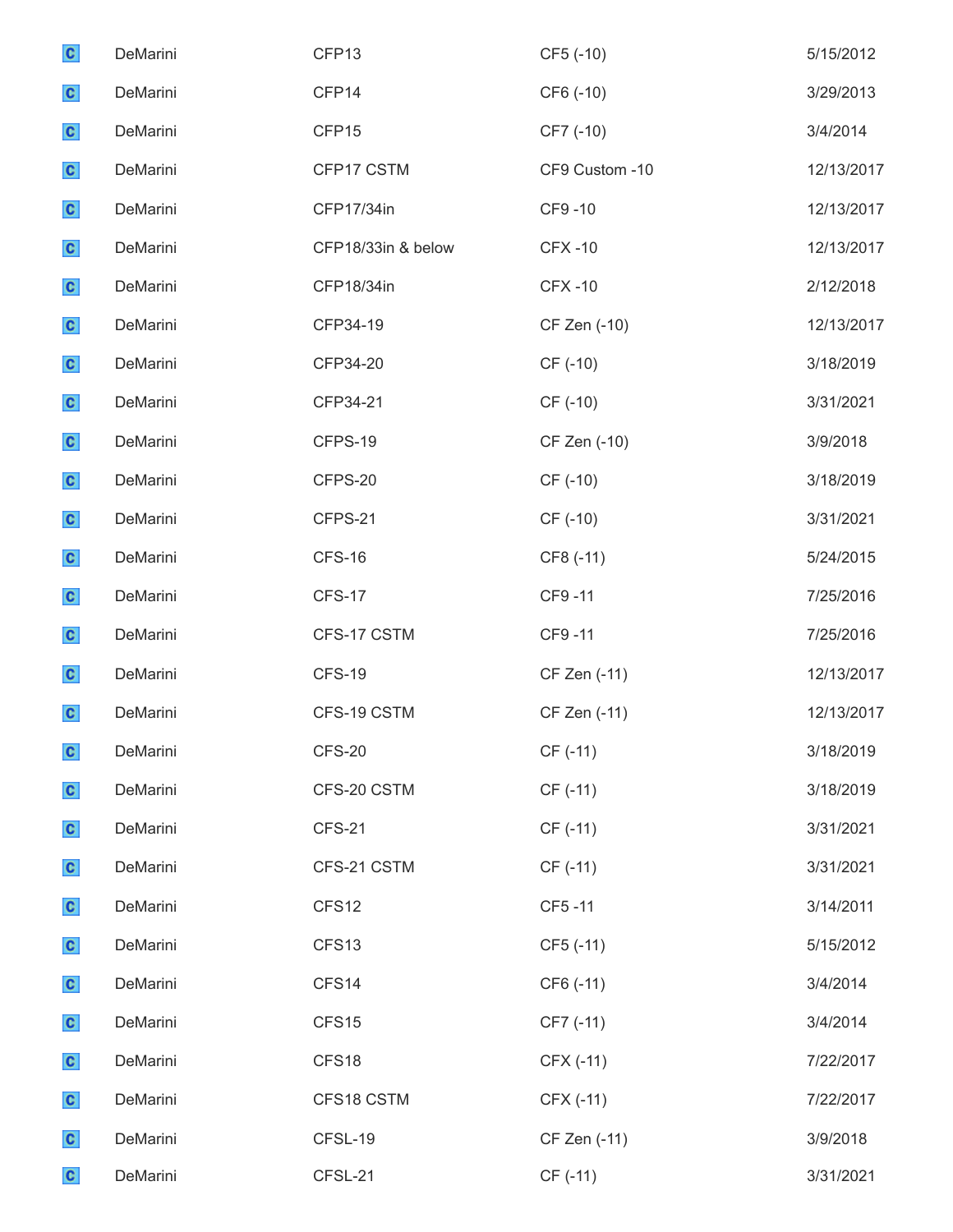| $\mathbf{c}$ | DeMarini | CFSS-19       | CF Zen (-11)                    | 3/9/2018   |
|--------------|----------|---------------|---------------------------------|------------|
| $\mathbf{c}$ | DeMarini | CFSS-21       | CF (-11)                        | 3/31/2021  |
| $\mathbf{c}$ | DeMarini | CFSS-NP       | CF Neon Pop (-11)               | 12/3/2018  |
| $\mathbf{c}$ | DeMarini | <b>CFU-14</b> | CF6 Pride                       | 7/9/2014   |
| $\mathbf{c}$ | DeMarini | CFU-16        | CF7 (-10) Pride                 | 4/30/2015  |
| $\mathbf{c}$ | DeMarini | <b>CHU-15</b> | Chupacabra                      | 5/24/2015  |
| $\mathbf{c}$ | DeMarini | <b>CND-19</b> | Carbon Candy (-10)              | 12/1/2017  |
| $\mathbf{c}$ | DeMarini | <b>DXEVX</b>  | EVO AX                          | 8/20/2008  |
| $\mathbf{c}$ | DeMarini | <b>DXNAT</b>  | Juggernaut                      | 4/30/2008  |
| $\mathbf{c}$ | DeMarini | <b>DXONX</b>  | Onyx Fastpitch                  | 8/20/2008  |
| $\mathbf{c}$ | DeMarini | <b>DXPNO</b>  | Phenix -8 Fastpitch             | 4/30/2008  |
| $\mathbf{c}$ | DeMarini | <b>DXPNX</b>  | Phenix -10                      | 6/18/2007  |
| $\mathbf{c}$ | DeMarini | EVX-LE8       | EVO AX                          | 8/20/2008  |
| $\mathbf{c}$ | DeMarini | <b>FLA-14</b> | <b>USA Flipper Aftermath LE</b> | 7/7/2014   |
| $\mathbf{c}$ | DeMarini | <b>FLA-15</b> | Flipper Aftermath USA           | 1/27/2015  |
| $\mathbf{c}$ | DeMarini | <b>FLA-16</b> | Flipper USA                     | 10/7/2015  |
| $\mathbf{c}$ | DeMarini | FLA-16 CSTM   | Flipper USA Custom              | 10/7/2015  |
| $\mathbf{c}$ | DeMarini | <b>FLA-17</b> | <b>FLIPPER ASA</b>              | 5/3/2017   |
| $\mathbf{C}$ | DeMarini | <b>FLA-18</b> | Flipper USA                     | 12/4/2017  |
| $\mathbf{c}$ | DeMarini | <b>FLA-19</b> | Flipper USA                     | 12/3/2018  |
| $\mathbf{c}$ | DeMarini | Flame         |                                 | 4/30/2009  |
| $\mathbf{c}$ | DeMarini | FLF18/17      | <b>CFX F1-10</b>                | 12/13/2017 |
| $\mathbf{c}$ | DeMarini | <b>FLS-15</b> | Flipper Aftermath OG            | 1/21/2015  |
| $\mathbf{c}$ | DeMarini | <b>FLS-16</b> | Flipper O.G.                    | 10/7/2015  |
| $\mathbf{c}$ | DeMarini | FLS-16 CSTM   | Flipper O.G. Custom             | 10/7/2015  |
| $\mathbf{c}$ | DeMarini | <b>FLS-17</b> | <b>FLIPPER OG</b>               | 5/3/2017   |
| $\mathbf{c}$ | DeMarini | FLS-17 CUSTOM | FLIPPER OG CUSTOM               | 5/3/2017   |
| $\mathbf{c}$ | DeMarini | <b>FLS-18</b> | Flipper OG                      | 12/4/2017  |
| $\mathbf{c}$ | DeMarini | FLS-18 CSTMA  | Flipper OG                      | 12/4/2017  |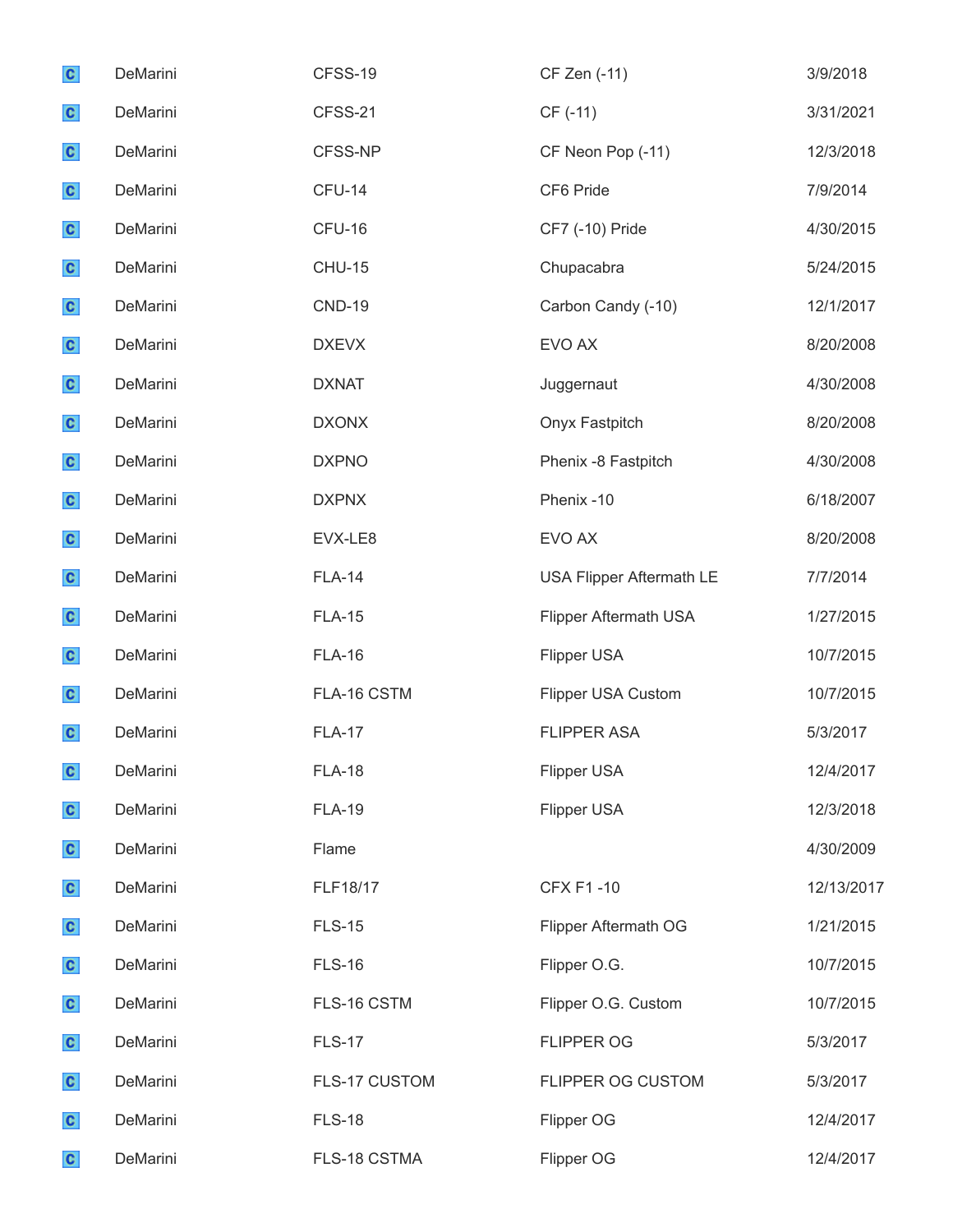| $\mathbf{c}$ | DeMarini | FLS-18 CSTMB    | Flipper OG                     | 12/4/2017  |
|--------------|----------|-----------------|--------------------------------|------------|
| $\mathbf{c}$ | DeMarini | <b>FLS-19</b>   | Flipper OG                     | 12/3/2018  |
| $\mathbf{c}$ | DeMarini | <b>FLS13</b>    | Flipper                        | 8/24/2012  |
| $\mathbf{c}$ | DeMarini | FLS14           | Flipper Aftermath              | 6/10/2013  |
| $\mathbf{c}$ | DeMarini | GS2-15          | Insane                         | 5/11/2015  |
| $\mathbf{c}$ | DeMarini | <b>GSP-15</b>   | Insane                         | 5/11/2015  |
| $\mathbf{c}$ | DeMarini | <b>GSP-16</b>   | Insane SP                      | 10/7/2015  |
| $\mathbf{c}$ | DeMarini | $IC2-17$        | Iconic Flipper -GS Sports SMU  | 6/23/2017  |
| $\mathbf{c}$ | DeMarini | <b>ICA-17</b>   | Iconic Flipper - GS Sports SMU | 6/23/2017  |
| $\mathbf{c}$ | DeMarini | KTJ-18          | King of The Jungle             | 2/12/2018  |
| $\mathbf{c}$ | DeMarini | <b>LAW-15</b>   | Lawmen                         | 5/14/2015  |
| $\mathbf{c}$ | DeMarini | <b>LEG-15</b>   | Legacy SP                      | 5/24/2015  |
| $\mathbf{c}$ | DeMarini | <b>LEG-16</b>   | Legacy SP                      | 10/7/2015  |
| $\mathbf{c}$ | DeMarini | <b>LEG-17</b>   | Legacy                         | 12/4/2017  |
| $\mathbf{c}$ | DeMarini | LR <sub>8</sub> | Creature                       | 1/21/2009  |
| $\mathbf{c}$ | DeMarini | MSP-14          | Mercy                          | 3/14/2014  |
| $\mathbf{c}$ | DeMarini | <b>MSP-15</b>   | Mercy                          | 1/21/2015  |
| $\mathbf{c}$ | DeMarini | <b>MSP-16</b>   | Mercy                          | 10/7/2015  |
| $\mathbf{c}$ | DeMarini | MSP-16 CSTM     | Mercy Custom                   | 10/7/2015  |
| $\mathbf{c}$ | DeMarini | <b>MSP-17</b>   | Mercy                          | 6/23/2017  |
| $\mathbf{c}$ | DeMarini | <b>MSP-18</b>   | Mercy                          | 12/13/2017 |
| $\mathbf{c}$ | DeMarini | <b>MSP-19</b>   | Mercy                          | 12/3/2018  |
| $\mathbf{c}$ | DeMarini | <b>MSP-20</b>   | Mercy                          | 2/4/2020   |
| $\mathbf{c}$ | DeMarini | <b>MSP-21</b>   | Mercy                          | 2/4/2020   |
| $\mathbf{c}$ | DeMarini | <b>MSP-22</b>   | Mercy                          | 3/31/2021  |
| $\mathbf{c}$ | DeMarini | MSP13           | Mercy                          | 12/3/2012  |
| $\mathbf{c}$ | DeMarini | <b>NIA-21</b>   | Nihilist 12"                   | 10/18/2019 |
| $\mathbf{c}$ | DeMarini | <b>NIA-22</b>   | <b>Nihilist USA</b>            | 3/31/2021  |
| $\mathbf{c}$ | DeMarini | <b>NID-21</b>   | Nihilist Brungardt             | 2/4/2020   |
| $\mathbf{c}$ | DeMarini | <b>NID-22</b>   | Nihilist Brungardt             | 3/31/2021  |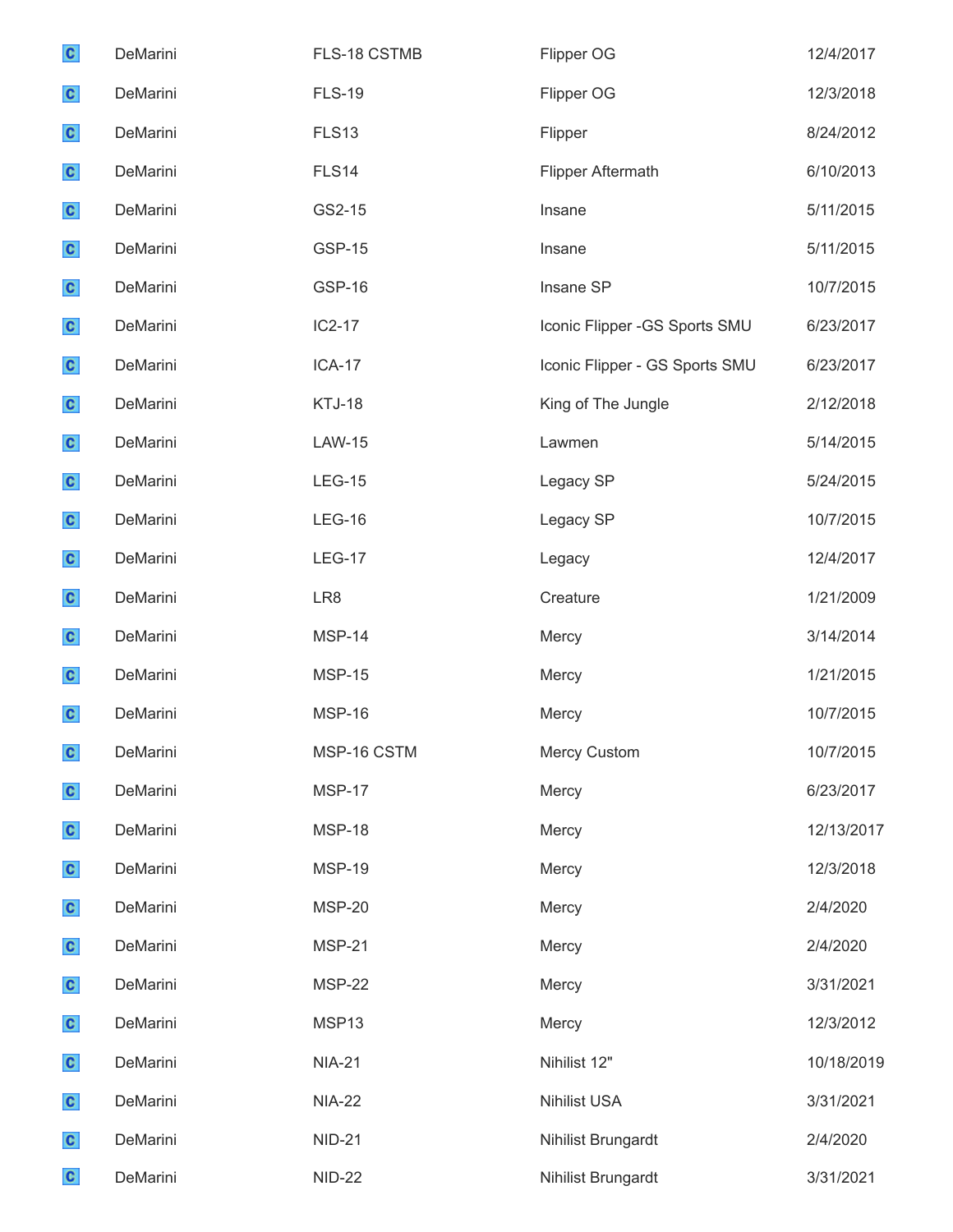| $\mathbf{c}$ | DeMarini | <b>NIH-20</b>   | <b>Nihilist OG</b>                    | 3/1/2019   |
|--------------|----------|-----------------|---------------------------------------|------------|
| $\mathbf{c}$ | DeMarini | <b>NIH-21</b>   | <b>Nihilist OG</b>                    | 2/4/2020   |
| $\mathbf{c}$ | DeMarini | <b>NIH-22</b>   | Nihilist OG                           | 3/31/2021  |
| $\mathbf{c}$ | DeMarini | NT <sub>2</sub> | J2                                    | 12/18/2008 |
| $\mathbf{c}$ | DeMarini | NT2-10          | J2 The Fly Swatter                    | 4/1/2010   |
| $\mathbf{c}$ | DeMarini | NT3-13          | J3                                    | 12/3/2012  |
| $\mathbf{c}$ | DeMarini | NT3-14          | Juggy                                 | 3/11/2014  |
| $\mathbf{c}$ | DeMarini | NT3-15          | Juggy                                 | 1/21/2015  |
| $\mathbf{c}$ | DeMarini | NT3-16          | Juggy                                 | 10/7/2015  |
| $\mathbf{c}$ | DeMarini | NT3-16 CSTM     | Juggy Custom                          | 10/7/2015  |
| $\mathbf{c}$ | DeMarini | NT3-17          | Juggernaut                            | 12/4/2017  |
| $\mathbf{c}$ | DeMarini | NT4-16          | Juggy OVL                             | 10/26/2017 |
| $\mathbf{c}$ | DeMarini | NT4-17          | Juggernaut (Juggy)                    | 12/4/2017  |
| $\mathbf{c}$ | DeMarini | NT4-18          | Juggernaut (Juggy)                    | 12/4/2017  |
| $\mathbf{c}$ | DeMarini | NT5-19          | Juggernaut                            | 12/3/2018  |
| $\mathbf{c}$ | DeMarini | NT6-21          | Juggy                                 | 2/4/2020   |
| $\mathbf{c}$ | DeMarini | <b>NT7-22</b>   | Juggy                                 | 3/31/2021  |
| $\mathbf{c}$ | DeMarini | <b>NTD-20</b>   | Dale Brungardt                        | 2/4/2020   |
| $\mathbf{c}$ | DeMarini | OM2-17          | Omega II/Phenix Edition/End<br>Loaded | 12/4/2017  |
| $\mathbf{c}$ | DeMarini | OM3-17          | Omega II/Carbon Edition/Balanced      | 12/4/2017  |
| $\mathbf{c}$ | DeMarini | <b>OME-17</b>   | Omega/End Loaded                      | 12/4/2017  |
| $\mathbf{c}$ | DeMarini | OMG-17          | Omega/Balanced                        | 12/4/2017  |
| $\mathbf{c}$ | DeMarini | <b>OMP-17</b>   | Omega II/Phenix Edition/Balanced      | 12/4/2017  |
| $\mathbf{c}$ | DeMarini | <b>ONA-10</b>   | The One.12                            | 4/1/2010   |
| $\mathbf{c}$ | DeMarini | <b>ONE-10</b>   | The One Misery Loves Company          | 3/31/2010  |
| $\mathbf{c}$ | DeMarini | <b>ONE-14</b>   | One                                   | 3/14/2014  |
| $\mathbf{c}$ | DeMarini | <b>ONE-15</b>   | <b>ONE</b>                            | 1/21/2015  |
| $\mathbf{c}$ | DeMarini | ONE-15 CSTM     | <b>ONE Custom</b>                     | 1/21/2015  |
| $\mathbf{c}$ | DeMarini | ONE-16          | <b>ONE</b>                            | 10/7/2015  |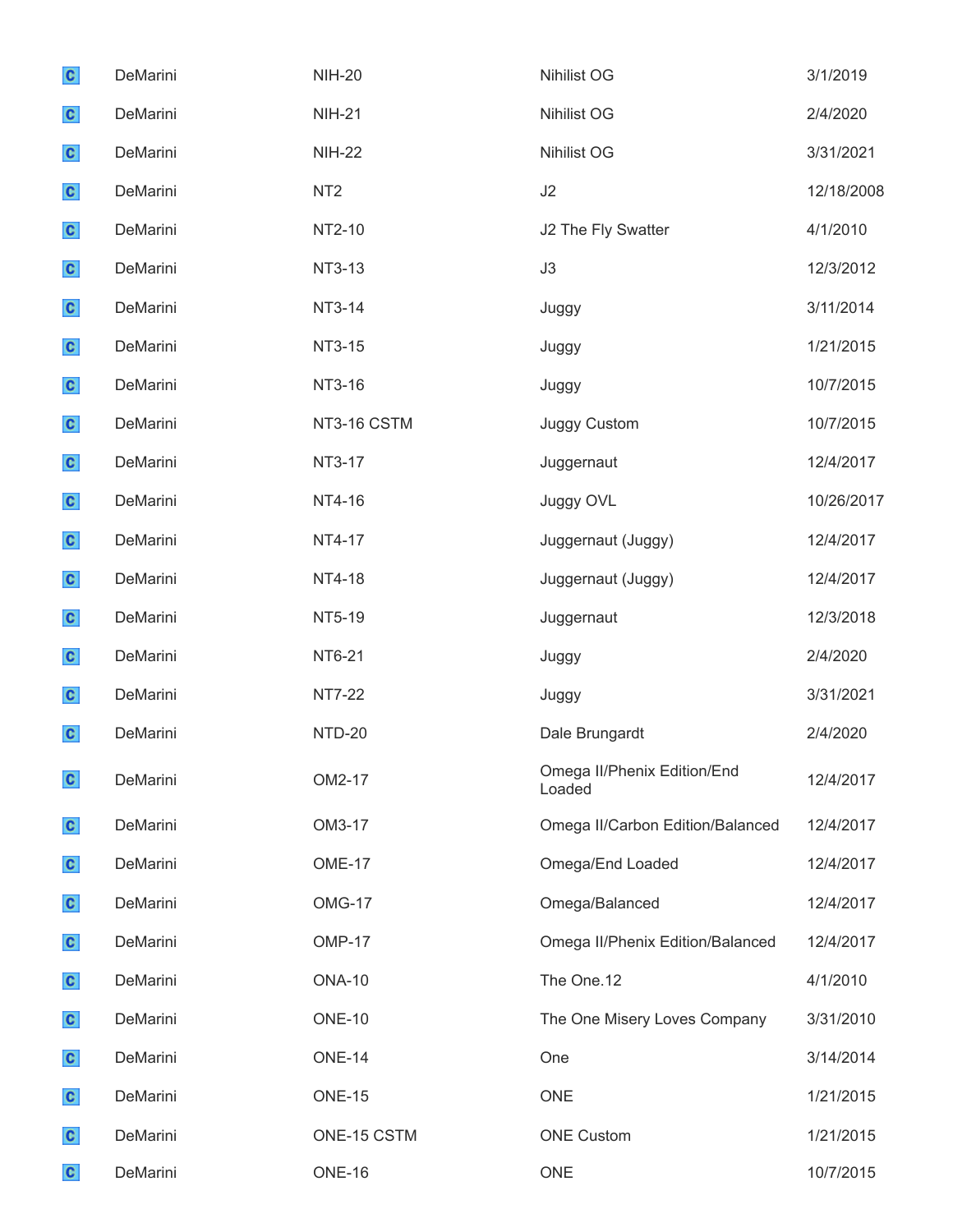| $\mathbf{c}$ | DeMarini | ONE-16 CSTM       | <b>ONE Custom</b>      | 10/7/2015  |
|--------------|----------|-------------------|------------------------|------------|
| $\mathbf{c}$ | DeMarini | ONE-SP            | The One                | 3/31/2010  |
| $\mathbf{c}$ | DeMarini | ONE <sub>12</sub> | The One Sunday Swagger | 3/14/2011  |
| $\mathbf{c}$ | DeMarini | ONE <sub>13</sub> | Fu-Dawg                | 12/3/2012  |
| $\mathbf{c}$ | DeMarini | ONE13SA           | Fu-Dawg                | 1/24/2014  |
| $\mathbf{c}$ | DeMarini | PH8-20            | $FNX(-8)$              | 3/18/2019  |
| $\mathbf{c}$ | DeMarini | PH8-21            | $FNX(-8)$              | 3/31/2021  |
| $\mathbf{c}$ | DeMarini | <b>PHF-20</b>     | $FNX(-9)$              | 3/18/2019  |
| $\mathbf{c}$ | DeMarini | PHF-20 CSTM       | $FNX(-9)$              | 3/18/2019  |
| $\mathbf{c}$ | DeMarini | <b>PHF-21</b>     | $FNX(-9)$              | 10/18/2019 |
| $\mathbf{c}$ | DeMarini | PHF-21 CSTM       | $FNX(-9)$              | 3/31/2021  |
| $\mathbf{c}$ | DeMarini | <b>PHP-20</b>     | FNX (-10)              | 3/18/2019  |
| $\mathbf{c}$ | DeMarini | PHP-20 CSTM       | FNX (-10)              | 3/18/2019  |
| $\mathbf{c}$ | DeMarini | <b>PHP-21</b>     | FNX (-10)              | 10/18/2019 |
| $\mathbf{c}$ | DeMarini | PHP-21 CSTM       | FNX (-10)              | 3/31/2021  |
| $\mathbf{c}$ | DeMarini | PHP-LE            | <b>FNX LE (-10)</b>    | 2/4/2020   |
| $\mathbf{c}$ | DeMarini | <b>PZF-19</b>     | Prism $(-9)$           | 12/13/2017 |
| $\mathbf{c}$ | DeMarini | <b>PZF-20</b>     | Prism (-9)             | 3/1/2019   |
| $\mathbf{c}$ | DeMarini | PZF-20 CSTM       | Prism (-9) Custom      | 2/4/2020   |
| $\mathbf{c}$ | DeMarini | <b>PZI-21</b>     | Prism $+$ (-10)        | 2/4/2020   |
| $\mathbf{c}$ | DeMarini | <b>PZP-19</b>     | Prism (-10)            | 12/4/2017  |
| $\mathbf{c}$ | DeMarini | <b>PZP-20</b>     | Prism (-10)            | 6/20/2018  |
| $\mathbf{c}$ | DeMarini | PZP-20 CSTM       | Prism (-10) Custom     | 2/4/2020   |
| $\mathbf{c}$ | DeMarini | <b>PZP-21</b>     | Prism (-10)            | 3/31/2021  |
| $\mathbf{c}$ | DeMarini | PZP-21 CSTM       | Prism (-10) Custom     | 3/31/2021  |
| $\mathbf{c}$ | DeMarini | PZPS-19           | Prism (-10)            | 6/20/2018  |
| $\mathbf{c}$ | DeMarini | PZPS-20           | Prism (-10)            | 3/18/2019  |
| $\mathbf{c}$ | DeMarini | PZPS-20 CSTM      | Prism (-10) Custom     | 2/4/2020   |
| $\mathbf{c}$ | DeMarini | PZPS-21           | Prism (-10)            | 3/31/2021  |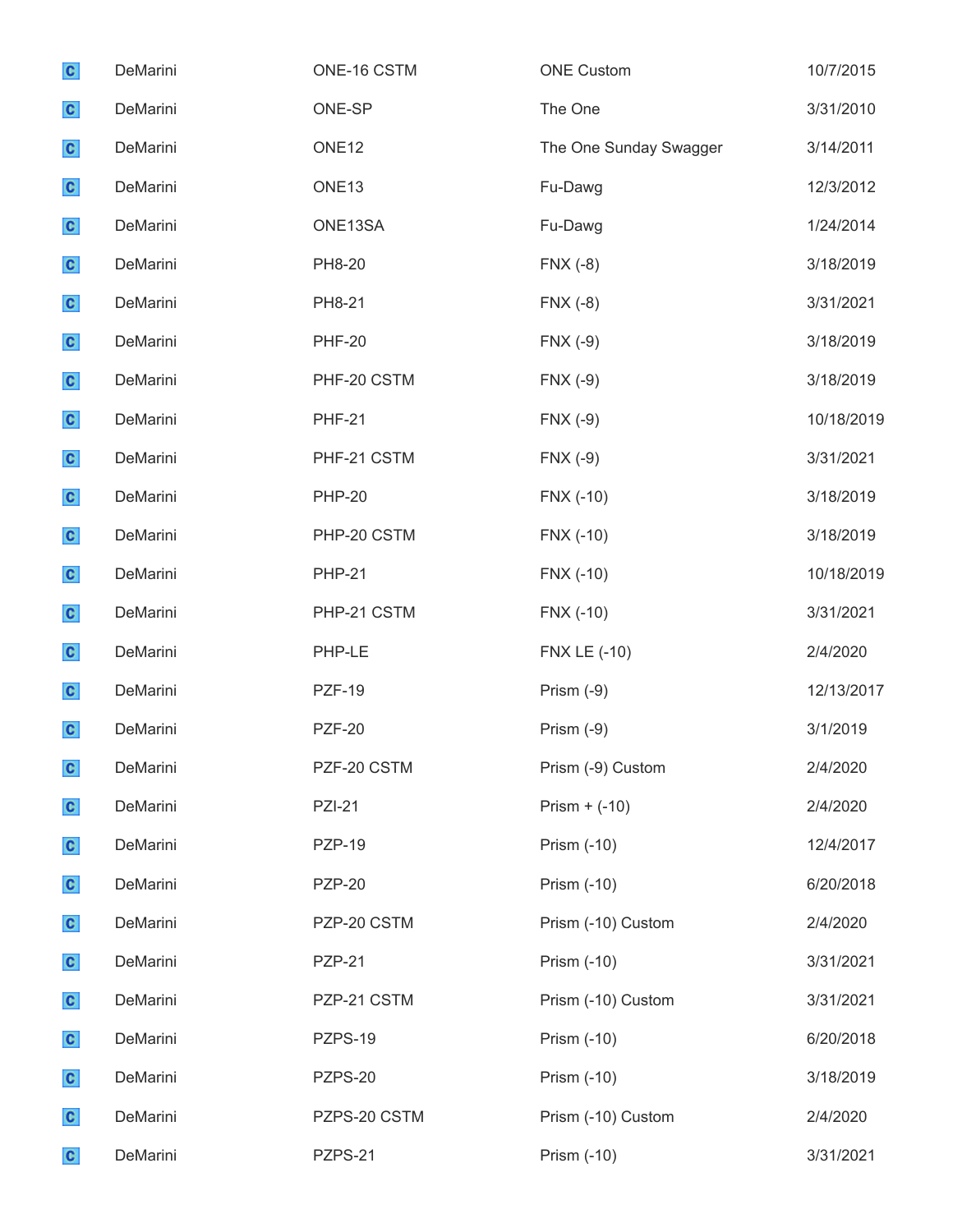| $\mathbf{c}$ | DeMarini         | PZPS-21 CSTM  | Prism (-10) Custom     | 3/31/2021  |
|--------------|------------------|---------------|------------------------|------------|
| $\mathbf{c}$ | DeMarini         | <b>PZS-20</b> | Prism (-11)            | 3/1/2019   |
| $\mathbf{c}$ | DeMarini         | <b>PZS-21</b> | Prism (-11)            | 3/31/2021  |
| $\mathbf{c}$ | DeMarini         | PZS-21 CSTM   | Prism (-11) Custom     | 3/31/2021  |
| $\mathbf{c}$ | DeMarini         | PZS-CSTM      | Prism (-11) Custom     | 2/4/2020   |
| $\mathbf{c}$ | DeMarini         | R28-17        | <b>RD28</b>            | 12/4/2017  |
| $\mathbf{c}$ | DeMarini         | <b>RD-28</b>  |                        | 8/20/2008  |
| $\mathbf{c}$ | DeMarini         | <b>SBF-14</b> | CL22 Juggy             | 6/2/2014   |
| $\mathbf{c}$ | DeMarini         | <b>SBF-15</b> | CL22 Juggy             | 5/24/2015  |
| $\mathbf{c}$ | DeMarini         | <b>SPF-20</b> | Sprite (-11)           | 3/18/2019  |
| $\mathbf{c}$ | DeMarini         | <b>SPF-21</b> | Sprite (-11)           | 3/31/2021  |
| $\mathbf{c}$ | DeMarini         | The One       |                        | 2/9/2009   |
| $\mathbf{c}$ | DeMarini         | <b>UCE-16</b> | Deuce                  | 10/26/2017 |
| $\mathbf{c}$ | DeMarini         | <b>UCE-17</b> | Duece                  | 12/4/2017  |
| $\mathbf{c}$ | DeMarini         | <b>VCF-17</b> | Vendetta (-12)         | 2/12/2018  |
| $\mathbf{c}$ | DeMarini         | <b>VCF-19</b> | Vendetta (-12)         | 12/13/2017 |
| $\mathbf{c}$ | DeMarini         | VCF15         | Vendetta (-12)         | 3/4/2014   |
| $\mathbf{c}$ | DeMarini         | <b>VCP-17</b> | Vendetta (-10)         | 2/12/2018  |
| $\mathbf{c}$ | DeMarini         | VCP15         | Vendetta (-10)         | 3/4/2014   |
| $\mathbf{c}$ | DeMarini         | Vendetta      | C6 Fastpitch (-12)     | 8/20/2008  |
| $\mathbf{c}$ | DeMarini         | <b>VTF</b>    | Vendetta (-11)         | 7/12/2010  |
| $\mathbf{c}$ | DeMarini         | $VZA-17$      | Vizion                 | 12/1/2017  |
| $\mathbf{c}$ | DeMarini         | <b>VZA-18</b> | Vizion                 | 12/4/2017  |
| $\mathbf{c}$ | DeMarini         | WTDXONE12     | The One Sunday Swagger | 3/14/2011  |
| $\mathbf{c}$ | DeMarini         | <b>YET-15</b> | Yeti SP                | 5/24/2015  |
| $\mathbf{c}$ | Dirty South Bats | FSDNGR-1      | <b>DNGR</b>            | 10/2/2018  |
| $\mathbf{c}$ | Dirty South Bats | FSKA-1        | Kamo                   | 7/24/2018  |
| $\mathbf{c}$ | Dirty South Bats | FSMI08        | Midnight               | 10/19/2017 |
| $\mathbf{c}$ | Dirty South Bats | FSSW08        | Lady Swag              | 8/10/2017  |
| $\mathbf{c}$ | Dudley           | <b>DDASPB</b> | Demolition             | 5/8/2017   |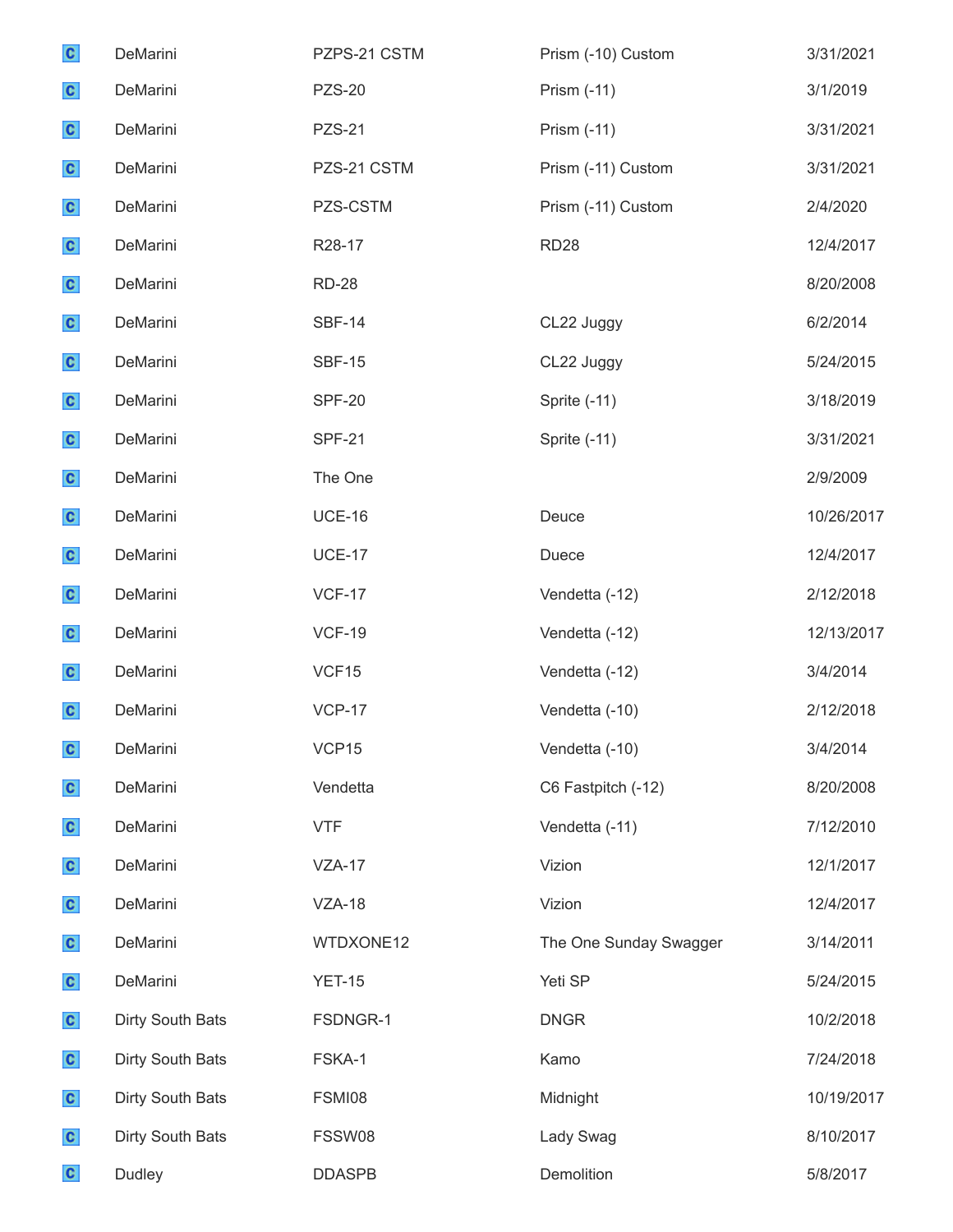| $\mathbf{c}$ | Dudley | <b>DDASPE</b>  | Demolition            | 5/5/2017   |
|--------------|--------|----------------|-----------------------|------------|
| $\mathbf{c}$ | Dudley | DDFP122        | Doom                  | 3/23/2020  |
| $\mathbf{c}$ | Dudley | <b>LLFP132</b> | <b>Lightning Lift</b> | 8/9/2018   |
| $\mathbf{c}$ | Easton | FP11SG         | <b>SYNGE -11.5</b>    | 7/8/2011   |
| $\mathbf{c}$ | Easton | FP11ST10       | Stealth Speed -10     | 7/8/2011   |
| $\mathbf{c}$ | Easton | <b>FP11ST9</b> | Stealth Speed -9      | 7/8/2011   |
| $\mathbf{c}$ | Easton | FP11SY10       | Synergy Speed -10     | 7/8/2011   |
| $\mathbf{c}$ | Easton | <b>FP11SY9</b> | Synergy Speed -9      | 9/22/2011  |
| $\mathbf{c}$ | Easton | <b>FP13S1</b>  | FS1-10                | 9/10/2012  |
| $\mathbf{c}$ | Easton | FP13S2         | FS2-10                | 9/10/2012  |
| $\mathbf{c}$ | Easton | FP13S3         | FS3-11.5              | 9/6/2012   |
| $\mathbf{c}$ | Easton | FP13X1         | FX1-9                 | 9/10/2012  |
| $\mathbf{c}$ | Easton | <b>FP13X2</b>  | FX2-9                 | 9/10/2012  |
| $\mathbf{c}$ | Easton | FP14MK         | <b>MAKO-10</b>        | 6/19/2013  |
| $\mathbf{c}$ | Easton | <b>FP14S1</b>  | FS1-10                | 7/23/2013  |
| $\mathbf{c}$ | Easton | <b>FP14S2</b>  | FS2-10                | 7/2/2013   |
| $\mathbf{c}$ | Easton | FP14S3         | FS3-12                | 7/23/2013  |
| $\mathbf{c}$ | Easton | <b>FP14X1</b>  | FX1-9                 | 7/23/2013  |
| $\mathbf{c}$ | Easton | FP14X18        | FX1-8                 | 7/23/2013  |
| $\mathbf{c}$ | Easton | <b>FP14X2</b>  | FX2-9                 | 7/2/2013   |
| $\mathbf{c}$ | Easton | FP15MK10       | MAKO-10               | 5/8/2014   |
| $\mathbf{c}$ | Easton | FP15MK8        | MAKO-8                | 5/8/2014   |
| $\mathbf{c}$ | Easton | FP15MK9        | MAKO-9                | 5/8/2014   |
| $\mathbf{c}$ | Easton | FP15MKT        | <b>MAKO TORQ</b>      | 5/8/2014   |
| $\mathbf{c}$ | Easton | FP15S110       | FS1-10                | 5/8/2014   |
| $\mathbf{c}$ | Easton | FP15S111       | FS1-11                | 5/8/2014   |
| $\mathbf{c}$ | Easton | <b>FP15S3</b>  | FS <sub>3</sub>       | 5/8/2014   |
| $\mathbf{c}$ | Easton | FP16MK10       | Mako-10               | 10/16/2015 |
| $\mathbf{c}$ | Easton | FP16MK11       | Mako-11               | 6/10/2015  |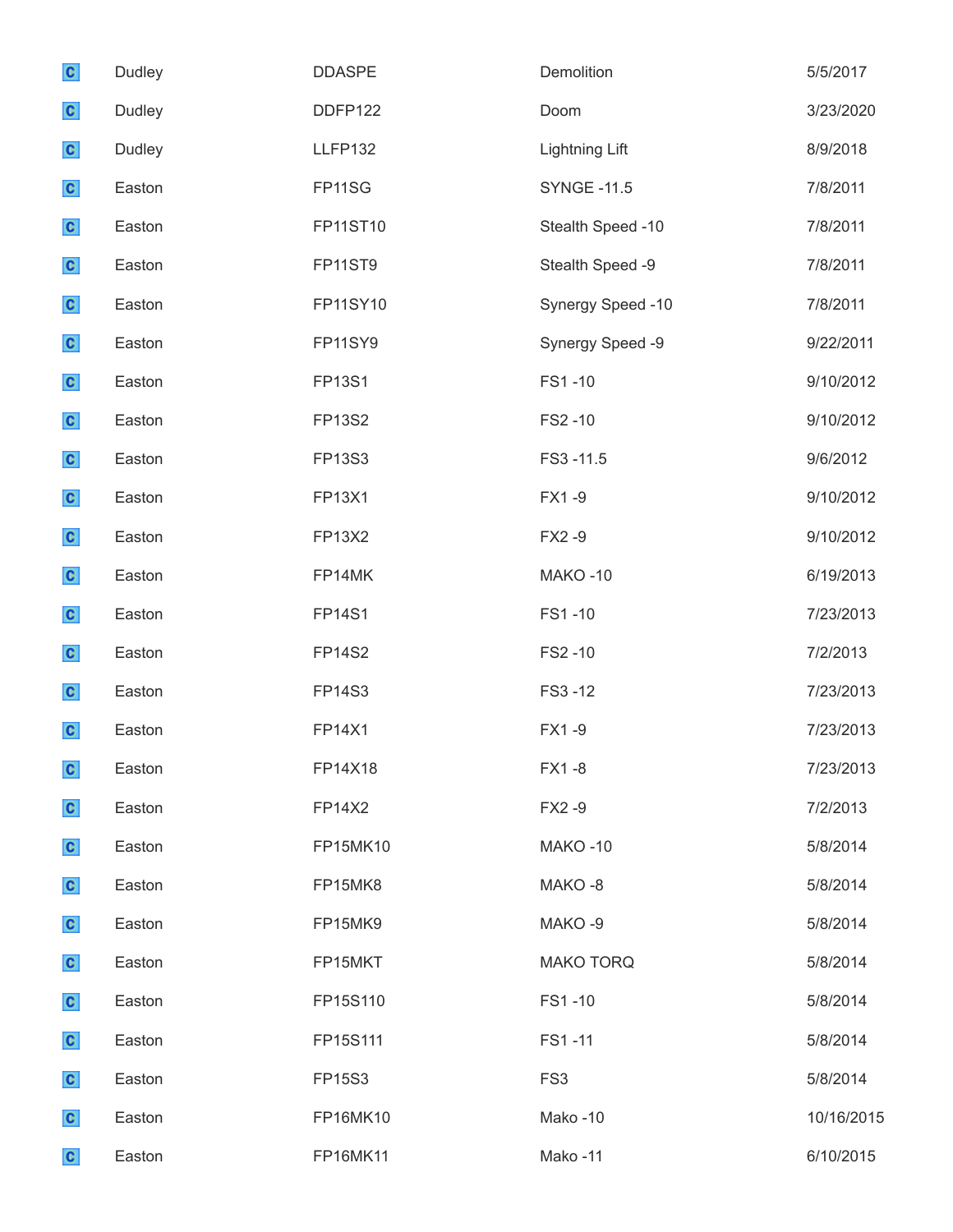| $\mathbf{c}$ | Easton | FP16MK9          | Mako-9                | 10/16/2015 |
|--------------|--------|------------------|-----------------------|------------|
| $\mathbf{c}$ | Easton | FP16MKT10        | Mako Torq -10         | 6/10/2015  |
| $\mathbf{c}$ | Easton | FP16MKT8         | Mako Torq -8          | 3/26/2015  |
| $\mathbf{c}$ | Easton | FP16MKT9         | Mako Torq -9          | 3/26/2015  |
| $\mathbf{c}$ | Easton | FP16MKY11        | Mako Youth -11        | 1/21/2016  |
| $\mathbf{c}$ | Easton | FP16S312         | FS3-12                | 6/10/2015  |
| $\mathbf{c}$ | Easton | FP16S3T12        | FS3 Torq -12          | 3/26/2015  |
| $\mathbf{c}$ | Easton | FP16SSR3B        | <b>Stealth Retro</b>  | 2/26/2016  |
| $\mathbf{c}$ | Easton | <b>FP17HL12</b>  | Hyperlite             | 2/26/2016  |
| $\mathbf{c}$ | Easton | FP17HLT12        | <b>Hyperlite Torq</b> | 2/26/2016  |
| $\mathbf{c}$ | Easton | FP17SF10         | Stealth Flex -10      | 2/26/2016  |
| $\mathbf{c}$ | Easton | <b>FP17SF11</b>  | Stealth Flex -11      | 2/26/2016  |
| $\mathbf{c}$ | Easton | FP17SF8          | Stealth Flex -8       | 2/26/2016  |
| $\mathbf{c}$ | Easton | FP17SF9          | Stealth Flex -9       | 2/26/2016  |
| $\mathbf{c}$ | Easton | FP17SFT10        | Stealth Flex Torq -10 | 2/26/2016  |
| $\mathbf{c}$ | Easton | FP17SFT9         | Stealth Flex Torq -9  | 2/26/2016  |
| $\mathbf{c}$ | Easton | FP18GH10         | Ghost                 | 2/21/2017  |
| $\mathbf{c}$ | Easton | <b>FP18GH11</b>  | Ghost                 | 4/19/2018  |
| $\mathbf{c}$ | Easton | FP18GH8          | Ghost                 | 2/21/2017  |
| $\mathbf{c}$ | Easton | FP18GH9          | Ghost                 | 2/21/2017  |
| $\mathbf{c}$ | Easton | FP18SF10         | Stealth Flex -10      | 6/20/2017  |
| $\mathbf{c}$ | Easton | FP18SF11         | Stealth Flex -11      | 6/20/2017  |
| $\mathbf{c}$ | Easton | FP18SHL12        | Stealth HL-12         | 6/20/2017  |
| $\mathbf{c}$ | Easton | FP19PR10         | Prowess-10            | 6/20/2018  |
| $\mathbf{c}$ | Easton | FP19W12          | Wonder-12             | 6/20/2018  |
| $\mathbf{c}$ | Easton | FP19WL13         | WonderLite -13        | 6/20/2018  |
| $\mathbf{c}$ | Easton | FP20FRZ12        | <b>FRZ-12</b>         | 7/19/2019  |
| $\mathbf{c}$ | Easton | FP20GH10         | Ghost-10              | 3/18/2019  |
| $\mathbf{c}$ | Easton | FP20GH11 (31-28) | Ghost-11              | 7/19/2019  |
| $\mathbf{c}$ | Easton | FP20GH11 (33-32) | Ghost-11              | 7/19/2019  |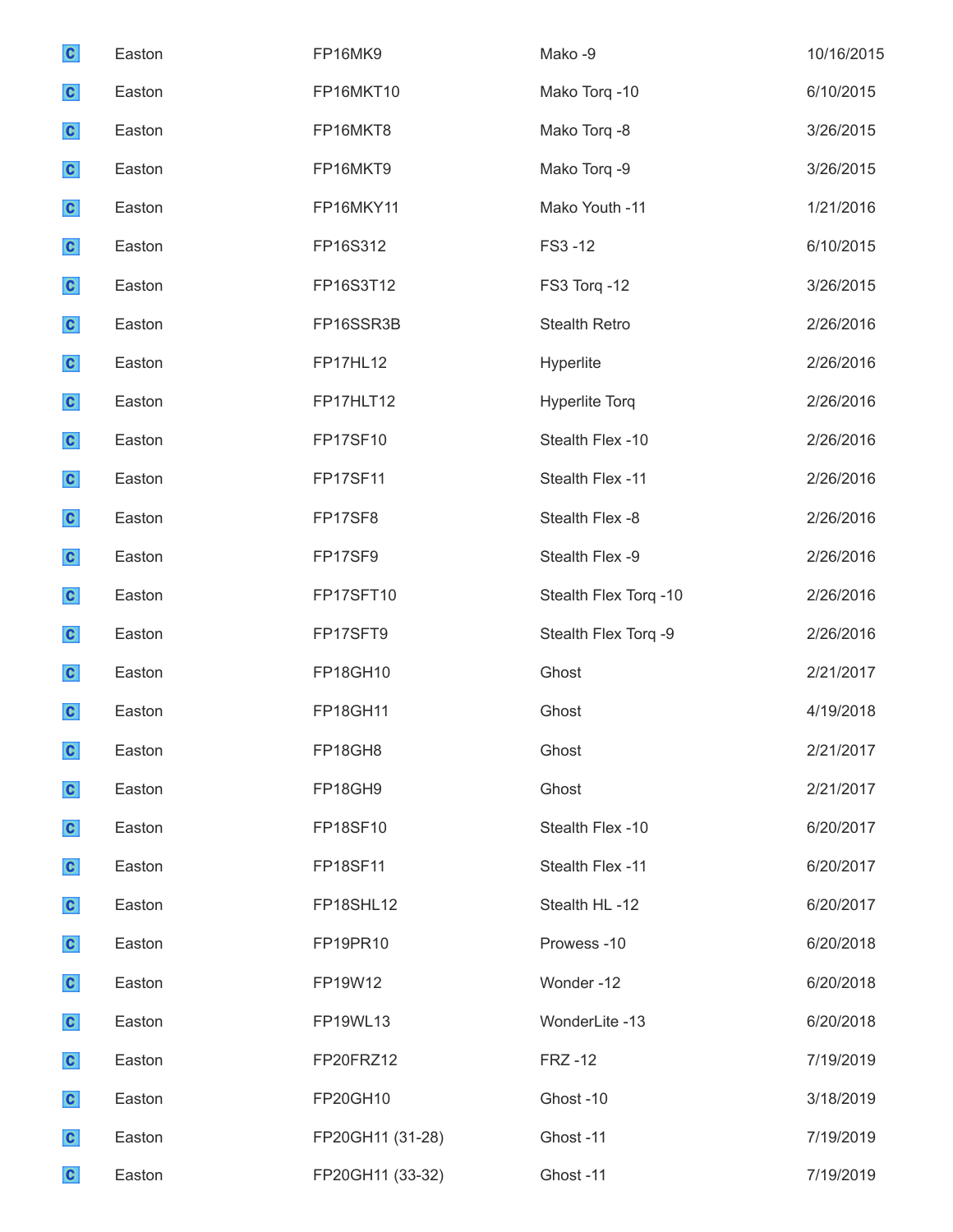| $\mathbf{c}$ | Easton | FP20GH8            | Ghost-8                    | 3/18/2019  |
|--------------|--------|--------------------|----------------------------|------------|
| $\mathbf{c}$ | Easton | FP20GH9            | Ghost-9                    | 3/18/2019  |
| $\mathbf{c}$ | Easton | FP20GHAD10 (30-31) | Ghost Advanced -10         | 10/3/2019  |
| $\mathbf{c}$ | Easton | FP20GHAD10 (32-34) | Ghost Advanced -10         | 10/3/2019  |
| $\mathbf{c}$ | Easton | FP20GHAD11         | <b>Ghost Advanced -11</b>  | 7/19/2019  |
| $\mathbf{c}$ | Easton | FP20GHAD8          | <b>Ghost Advanced -8</b>   | 10/3/2019  |
| $\mathbf{c}$ | Easton | FP20GHAD9          | Ghost Advanced -9          | 10/3/2019  |
| $\mathbf{c}$ | Easton | FP20GHCAN10        | Ghost Duel -10             | 2/4/2020   |
| $\mathbf{c}$ | Easton | FP20GHSNS10        | Ghost Duel -10             | 12/13/2019 |
| $\mathbf{c}$ | Easton | FP21GHADG4TG10     | <b>Ghost Advanced Gold</b> | 6/23/2021  |
| $\mathbf{c}$ | Easton | FP21GHADG4TG11     | <b>Ghost Advanced Gold</b> | 6/23/2021  |
| $\mathbf{c}$ | Easton | FP21GHADGLD10      | <b>Ghost Adv Gold</b>      | 1/6/2021   |
| $\mathbf{c}$ | Easton | FP22FF12           | Firefly -12                | 7/12/2021  |
| $\mathbf{c}$ | Easton | FP22GH10           | Ghost-10                   | 7/12/2021  |
| $\mathbf{c}$ | Easton | FP22GH10           | Ghost-10                   | 1/6/2021   |
| $\mathbf{c}$ | Easton | FP22GH11           | Ghost                      | 7/12/2021  |
| $\mathbf{c}$ | Easton | FP22GH8            | Ghost-8                    | 1/6/2021   |
| $\mathbf{c}$ | Easton | FP22GH9            | Ghost-9                    | 1/6/2021   |
| $\mathbf{c}$ | Easton | FP22GHAD11         | <b>Ghost Advanced</b>      | 7/12/2021  |
| $\mathbf{c}$ | Easton | SCL <sub>1</sub>   | <b>Synergy Clear</b>       | 10/10/2008 |
| $\mathbf{c}$ | Easton | SCL <sub>1B</sub>  | Synergy Crystal -11.5      | 10/10/2008 |
| $\mathbf{c}$ | Easton | SCL <sub>2</sub>   | Synergy Extra Stiff        | 10/10/2008 |
| $\mathbf{c}$ | Easton | SP12ST98           | Stealth 98                 | 9/22/2011  |
| $\mathbf{c}$ | Easton | SP12SV98           | Salvo Comp 98              | 9/22/2011  |
| $\mathbf{c}$ | Easton | SP12SY98           | Synergy 98                 | 9/22/2011  |
| $\mathbf{c}$ | Easton | SP12SY98H          | Synergy 98 Helmer          | 9/22/2011  |
| $\mathbf{c}$ | Easton | SP13B3.0           | <b>B3.0</b>                | 12/19/2012 |
| $\mathbf{c}$ | Easton | SP13L4.0           | L4.0                       | 12/19/2012 |
| $\mathbf{c}$ | Easton | SP13L6.0           | L6.0                       | 12/19/2012 |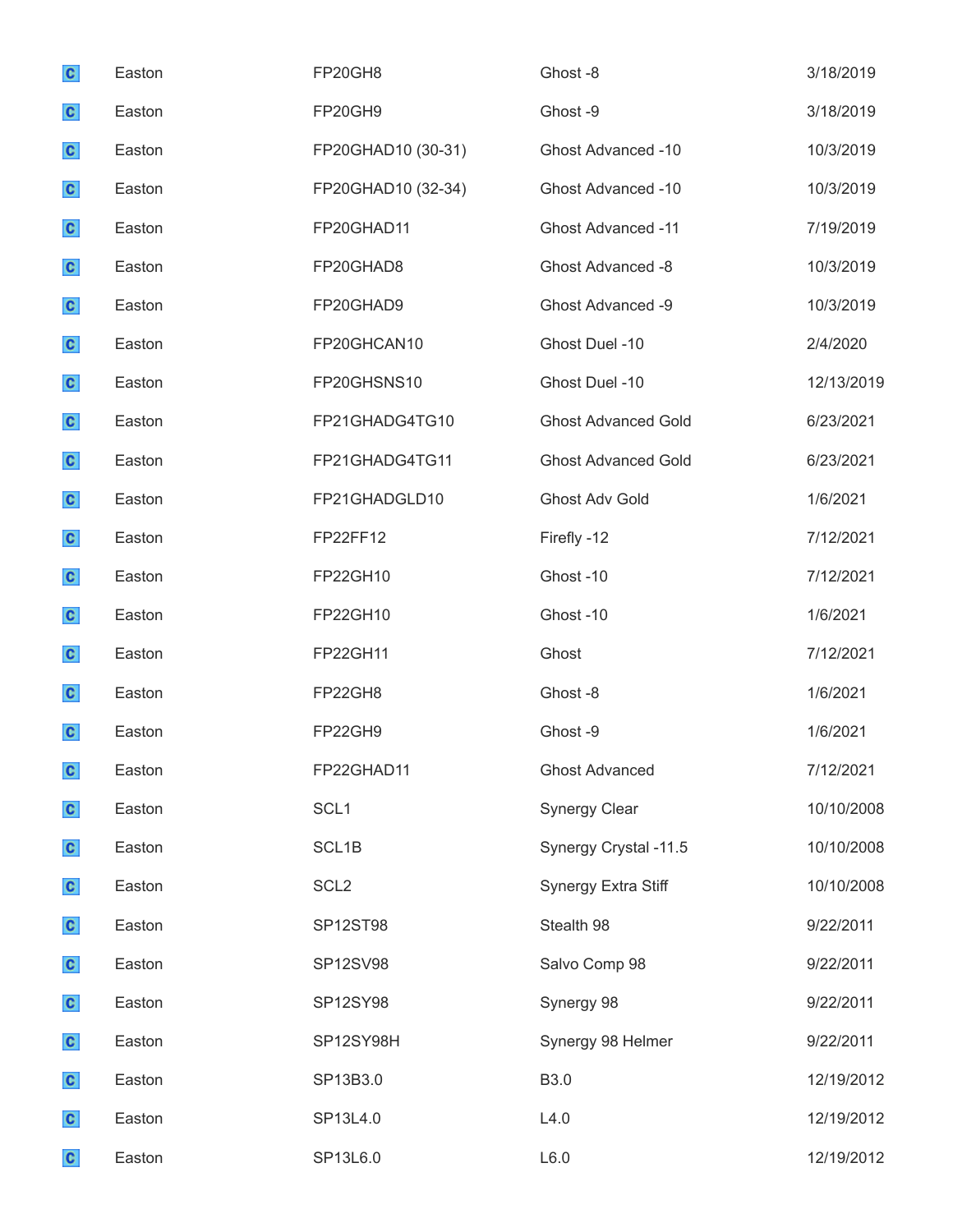| $\mathbf{c}$ | Easton | <b>SP13S1</b>      | S <sub>1</sub>               | 9/6/2012   |
|--------------|--------|--------------------|------------------------------|------------|
| $\mathbf{c}$ | Easton | <b>SP13S2</b>      | S <sub>2</sub>               | 9/6/2012   |
| $\mathbf{c}$ | Easton | <b>SP13X2</b>      | XL <sub>2</sub>              | 9/6/2012   |
| $\mathbf{c}$ | Easton | <b>SP14B3</b>      | B3.0                         | 10/23/2013 |
| $\mathbf{c}$ | Easton | <b>SP14B4</b>      | B4.0                         | 10/23/2013 |
| $\mathbf{c}$ | Easton | SP14BX             | <b>BX.0</b>                  | 11/20/2014 |
| $\mathbf{c}$ | Easton | <b>SP14L3</b>      | L3.0                         | 10/23/2013 |
| $\mathbf{c}$ | Easton | SP <sub>14L4</sub> | L4.0                         | 10/23/2013 |
| $\mathbf{c}$ | Easton | SP14L4C            | L4.0 C                       | 5/8/2014   |
| $\mathbf{c}$ | Easton | SP14L4US           | <b>L4.0 US</b>               | 5/8/2014   |
| $\mathbf{c}$ | Easton | SP14L6             | L6.0                         | 10/23/2013 |
| $\mathbf{c}$ | Easton | SP <sub>14LX</sub> | LX.0                         | 10/23/2013 |
| $\mathbf{c}$ | Easton | SP15BBA            | RP Baker Bal                 | 11/20/2014 |
| $\mathbf{c}$ | Easton | SP15BWA            | RP Wegman Load               | 11/20/2014 |
| $\mathbf{c}$ | Easton | SP15MBA            | Mako Torq Helmer Balance     | 3/26/2015  |
| $\mathbf{c}$ | Easton | SP15MKA            | Mako Real Tree Loaded        | 3/26/2015  |
| $\mathbf{c}$ | Easton | SP15MLA            | Mako Torq Helmer Loaded      | 3/26/2015  |
| $\mathbf{c}$ | Easton | SP15SKA            | RP Kirby Load                | 11/20/2014 |
| $\mathbf{C}$ | Easton | SP15SPCAU          | <b>SPC</b>                   | 11/20/2014 |
| $\mathbf{c}$ | Easton | SP15SSTEA          | SIS Team Lded                | 5/2/2016   |
| $\mathbf{c}$ | Easton | SP15SVA            | Salvo Load                   | 11/20/2014 |
| $\mathbf{c}$ | Easton | SP15SVAU           | Salvo Bal                    | 11/20/2014 |
| $\mathbf{c}$ | Easton | SP16BBA            | <b>Bryson Baker Balanced</b> | 1/21/2016  |
| $\mathbf{c}$ | Easton | SP16BHA            | Mako Torq Helmer Loaded      | 1/21/2016  |
| $\mathbf{c}$ | Easton | SP16BHFXA          | <b>Helmer Flex</b>           | 5/2/2016   |
| $\mathbf{c}$ | Easton | SP16BSUA           | <b>Bomb Squad LB Loaded</b>  | 1/21/2016  |
| $\mathbf{c}$ | Easton | SP16BWA            | Brian Wegman Loaded          | 1/21/2016  |
| $\mathbf{c}$ | Easton | SP16MBA            | Mako Torq Balanced           | 1/21/2016  |
| $\mathbf{c}$ | Easton | SP16MLA            | Mako Torq Loaded             | 1/21/2016  |
| $\mathbf{c}$ | Easton | SP16RKA            | Reckoning                    | 5/2/2016   |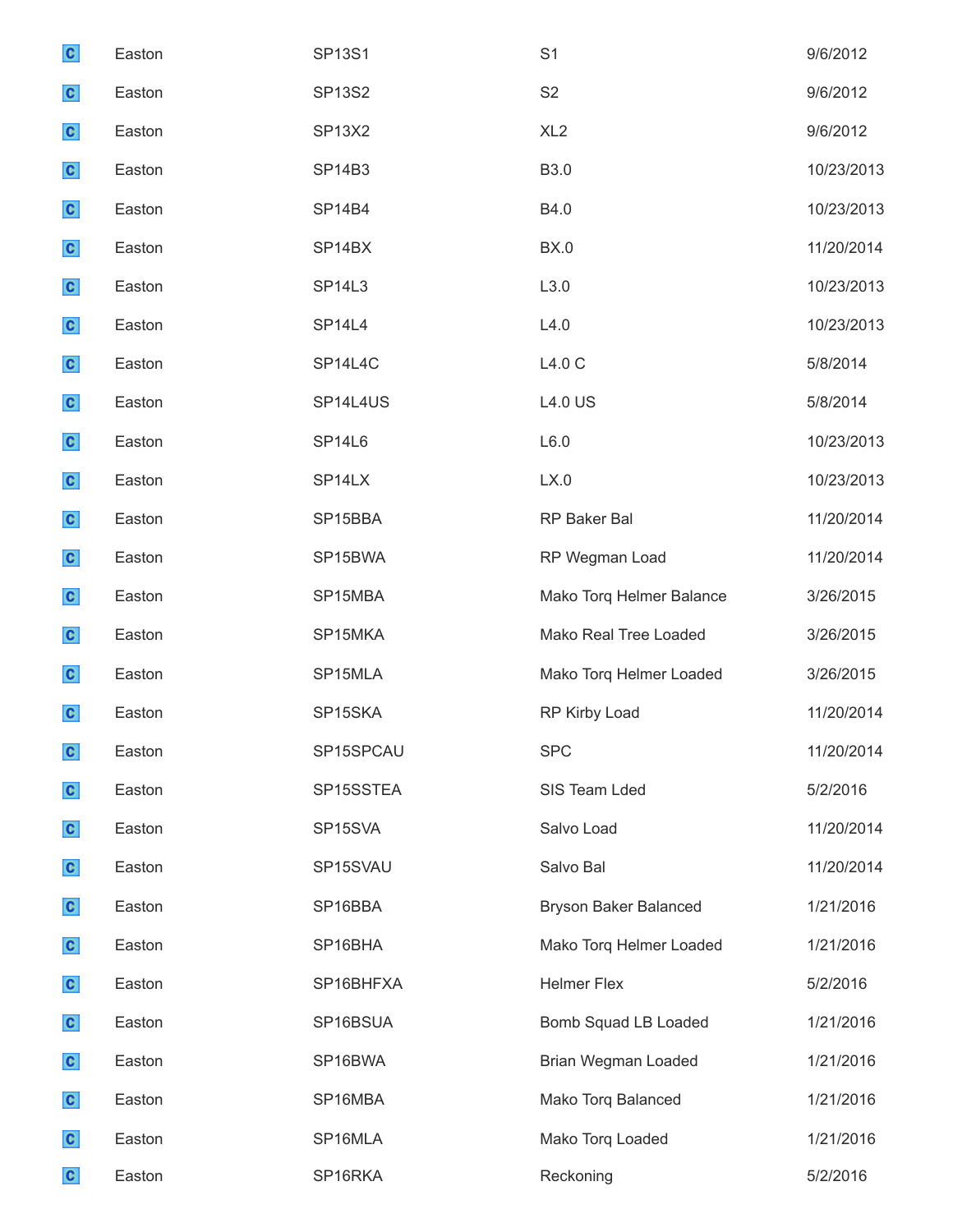| $\mathbf{c}$ | Easton | SP16RKUA        | Reckoning                   | 5/2/2016   |
|--------------|--------|-----------------|-----------------------------|------------|
| $\mathbf{c}$ | Easton | SP16SKA         | Scott Kirby Loaded          | 1/21/2016  |
| $\mathbf{c}$ | Easton | SP17BBA         | <b>Baker Flex</b>           | 10/27/2016 |
| $\mathbf{c}$ | Easton | SP17BHA         | Helmer Load ASA             | 1/16/2017  |
| $\mathbf{c}$ | Easton | SP17BWA         | Wegman Load ASA             | 10/27/2016 |
| $\mathbf{c}$ | Easton | SP17R1ACAD      | RONIN 1PC                   | 10/27/2016 |
| $\mathbf{c}$ | Easton | SP17R1UA        | RONIN 1PC                   | 10/27/2016 |
| $\mathbf{c}$ | Easton | SP17R2UA        | <b>RONIN 2PC</b>            | 10/27/2016 |
| $\mathbf{c}$ | Easton | SP18AUTW        | Autism                      | 4/19/2018  |
| $\mathbf{c}$ | Easton | SP18BHA         | <b>Helmer Blueline</b>      | 6/15/2018  |
| $\mathbf{c}$ | Easton | SP18BHBB        | <b>Helmer Border Battle</b> | 4/19/2018  |
| $\mathbf{c}$ | Easton | SP18GH          | Ghost                       | 8/22/2017  |
| $\mathbf{c}$ | Easton | <b>SP18GH12</b> | Ghost                       | 2/12/2018  |
| $\mathbf{c}$ | Easton | SP18R1L         | Ronin 1pc Loaded            | 2/12/2018  |
| $\mathbf{c}$ | Easton | SP18R1UA        | Ronin Flex 1pc              | 2/12/2018  |
| $\mathbf{c}$ | Easton | SP18R2UA        | Ronin Flex 2pc              | 2/12/2018  |
| $\mathbf{c}$ | Easton | SP18TCA         | <b>Travis Clark</b>         | 4/19/2018  |
| $\mathbf{c}$ | Easton | SP19AUTA        | Autisim                     | 6/23/2021  |
| $\mathbf{C}$ | Easton | SP19BOO         | <b>BOO</b>                  | 1/6/2021   |
| $\mathbf{c}$ | Easton | SP19GH          | Ghost 2                     | 4/17/2019  |
| $\mathbf{c}$ | Easton | SP20GHRES       | Ghost Resmondo              | 10/23/2020 |
| $\mathbf{c}$ | Easton | SP20USA125      | Patriotic                   | 4/1/2021   |
| $\mathbf{c}$ | Easton | SP20USA135      | Patriotic                   | 4/23/2021  |
| $\mathbf{c}$ | Easton | SP21GHRWB       | <b>Ghost RWB</b>            | 6/23/2021  |
| $\mathbf{c}$ | Easton | SP21GHSAL       | <b>Ghost Salvo</b>          | 6/23/2021  |
| $\mathbf{c}$ | Easton | SP21RF1         | Ronin Flex 1pc              | 2/4/2020   |
| $\mathbf{c}$ | Easton | SP21RF2         | Ronin Flex 2pc              | 2/4/2020   |
| $\mathbf{c}$ | Easton | SP21ZAPL        | Ghost ZAP                   | 6/23/2021  |
| $\mathbf{C}$ | Easton | SRV1            | <b>Synergy Reveal</b>       | 10/10/2008 |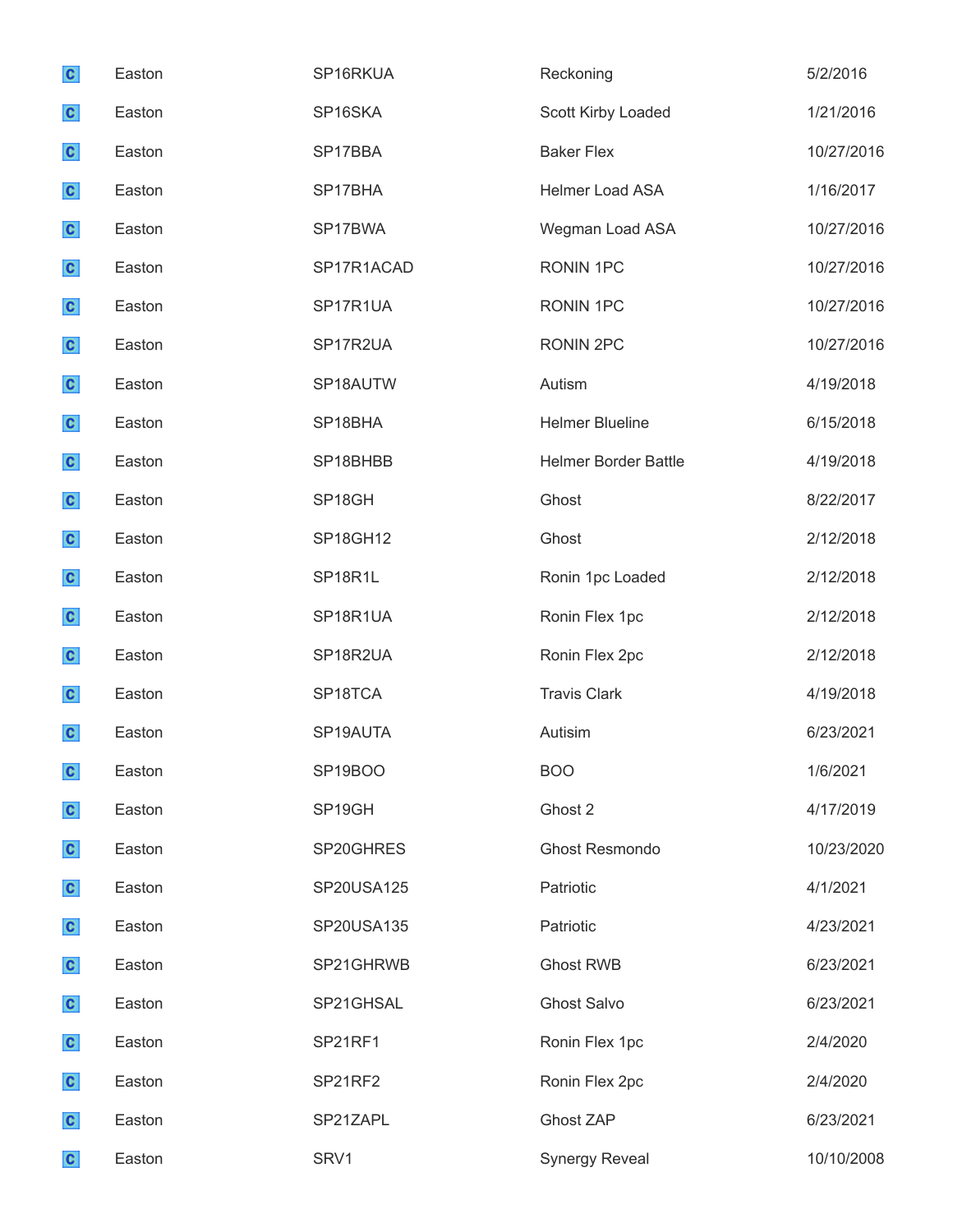| $\mathbf{c}$ | Easton                      | SRV15B             | Synge                 | 12/22/2010 |
|--------------|-----------------------------|--------------------|-----------------------|------------|
| $\mathbf{c}$ | Easton                      | SRV1B              | Clarity -10           | 10/10/2008 |
| $\mathbf{c}$ | Easton                      | SRV <sub>2</sub>   | Synergy Reveal BH     | 10/10/2008 |
| $\mathbf{c}$ | Easton                      | SRV2B              |                       | 10/7/2008  |
| $\mathbf{c}$ | Easton                      | SRV2B              |                       | 8/20/2008  |
| $\mathbf{c}$ | Easton                      | SRV3               | Synergy               | 12/7/2009  |
| $\mathbf{c}$ | Easton                      | SRV31              | Synergy BH            | 12/22/2010 |
| $\mathbf{c}$ | Easton                      | SRV3B              |                       | 10/7/2008  |
| $\mathbf{c}$ | Easton                      | SRV3B              | Synergy Clarity -8    | 10/10/2008 |
| $\mathbf{c}$ | Easton                      | SRV4               | Synergy               | 1/13/2010  |
| $\mathbf{c}$ | Easton                      | SRV4B              | Synergy               | 10/13/2009 |
| $\mathbf{c}$ | Easton                      | SRV <sub>5</sub>   | Salvo                 | 3/23/2010  |
| $\mathbf{c}$ | Easton                      | SRV51              | <b>EOS</b>            | 8/8/2011   |
| $\mathbf{c}$ | Easton                      | SRV <sub>5</sub> B | Synergy               | 2/24/2010  |
| $\mathbf{c}$ | Easton                      | SRV6B              | Synge                 | 12/7/2009  |
| $\mathbf{c}$ | Easton                      | SRV6BH             | Synergy               | 12/22/2010 |
| $\mathbf{c}$ | Easton                      | SSR1               | <b>Stealth Reveal</b> | 10/10/2008 |
| $\mathbf{c}$ | Easton                      | SSR <sub>1B</sub>  |                       | 8/20/2008  |
| $\mathbf{c}$ | Easton                      | SSR <sub>1B</sub>  | Stealth Clarity -10   | 10/10/2008 |
| $\mathbf{c}$ | Easton                      | SSR <sub>2</sub>   | Stealth               | 1/13/2010  |
| $\mathbf{c}$ | Easton                      | SSR <sub>2B</sub>  | Stealth Clarity -9    | 10/10/2008 |
| $\mathbf{c}$ | Easton                      | SSR <sub>3</sub> B | Stealth               | 10/13/2009 |
| $\mathbf{c}$ | Easton                      | SSR4               | Stealth               | 12/22/2010 |
| $\mathbf{c}$ | Easton                      | SSR4B              | Stealth               | 1/13/2010  |
| $\mathbf{c}$ | Easton                      | SSRV2              | Stealth               | 3/24/2010  |
| $\mathbf{c}$ | <b>Gates Sports Company</b> | GSCAS1             | Spirit                | 2/8/2011   |
| $\mathbf{c}$ | Louisville Slugger          | CFPLX10-20V        | LXT X20 (-10) Custom  | 3/18/2019  |
| $\mathbf{c}$ | Louisville Slugger          | CFPLX10-21V        | LXT (-10) Custom      | 3/27/2020  |
| $\mathbf{c}$ | Louisville Slugger          | CFPLX11-20V        | LXT X20 (-11) Custom  | 3/18/2019  |
| $\mathbf{c}$ | Louisville Slugger          | CFPLX11-21V        | LXT (-11) Custom      | 3/27/2020  |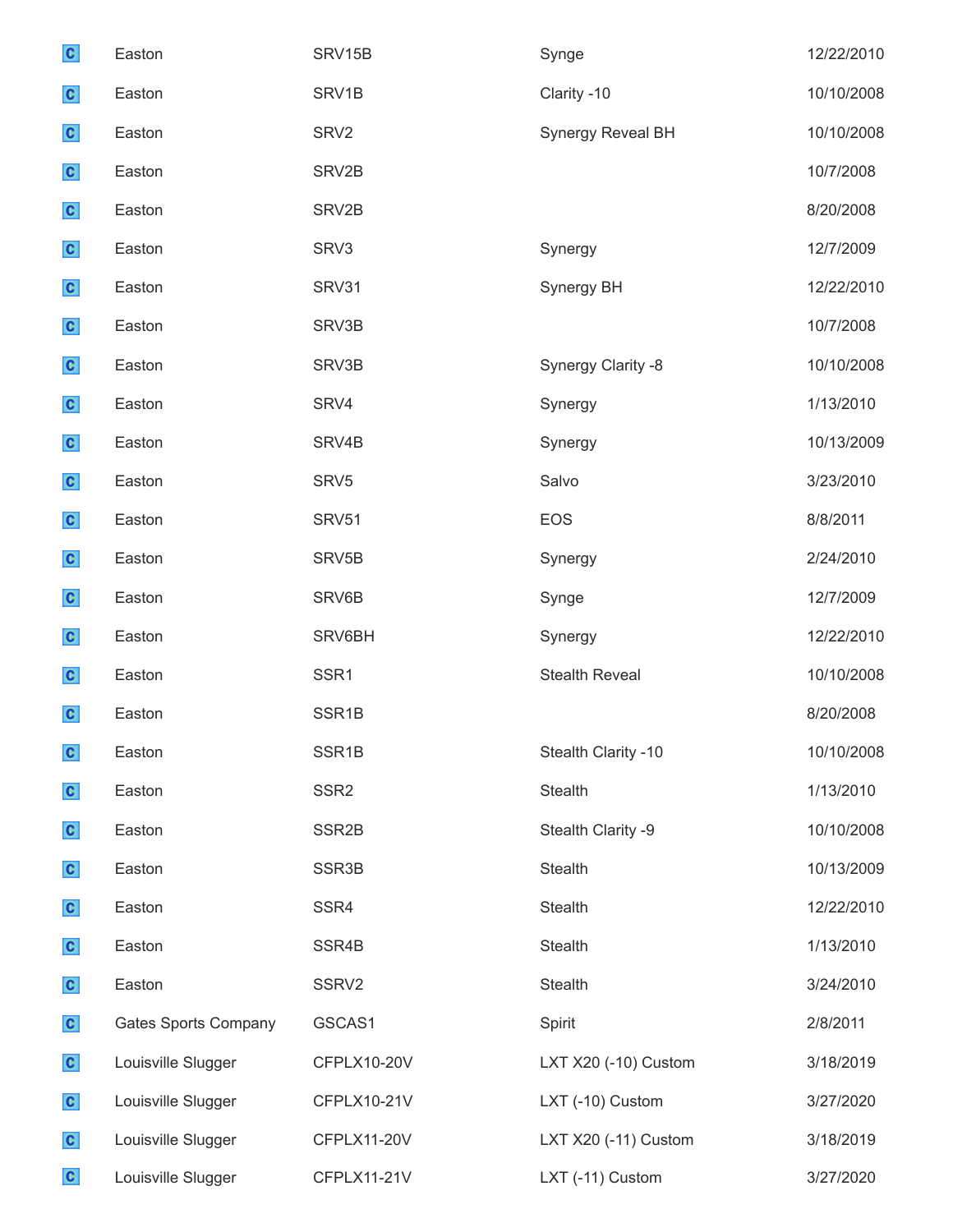| $\mathbf{c}$ | Louisville Slugger | CFPLX8-20V         | LXT X20 (-8) Custom     | 3/18/2019 |
|--------------|--------------------|--------------------|-------------------------|-----------|
| $\mathbf{c}$ | Louisville Slugger | CFPLX8-21V         | LXT (-8) Custom         | 3/27/2020 |
| $\mathbf{c}$ | Louisville Slugger | CFPLX9-20V         | LXT X20 (-9) Custom     | 7/19/2019 |
| $\mathbf{c}$ | Louisville Slugger | CFPLX9-21V         | LXT (-9) Custom         | 3/27/2020 |
| $\mathbf{c}$ | Louisville Slugger | CSPTPZAB-20        | <b>TPZ ASA Balanced</b> | 9/12/2019 |
| $\mathbf{c}$ | Louisville Slugger | CSPTPZAE-20        | <b>TPZ ASA Endload</b>  | 9/12/2019 |
| $\mathbf{c}$ | Louisville Slugger | FP <sub>11</sub> C | TPS Catalyst X-1        | 1/7/2010  |
| $\mathbf{c}$ | Louisville Slugger | <b>FP11C2</b>      | TPS Catalyst X-1        | 1/7/2010  |
| $\mathbf{c}$ | Louisville Slugger | <b>FP11X</b>       | TPS Xeno (-10)          | 4/13/2010 |
| $\mathbf{c}$ | Louisville Slugger | <b>FP11X8</b>      | TPS Xeno (-8)           | 6/10/2010 |
| $\mathbf{c}$ | Louisville Slugger | <b>FP11X9</b>      | TPS Xeno (-9)           | 4/13/2010 |
| $\mathbf{c}$ | Louisville Slugger | FP <sub>12</sub> C | Catalyst (-10)          | 5/4/2011  |
| $\mathbf{c}$ | Louisville Slugger | <b>FP12C2</b>      | Catalyst (-12)          | 5/4/2011  |
| $\mathbf{c}$ | Louisville Slugger | FP12C3             | Catalyst (-13)          | 5/4/2011  |
| $\mathbf{c}$ | Louisville Slugger | FP <sub>12EI</sub> | <b>TPS Catalyst</b>     | 2/20/2012 |
| $\mathbf{c}$ | Louisville Slugger | FP12M              | Mendoza                 | 5/4/2011  |
| $\mathbf{c}$ | Louisville Slugger | FP <sub>12</sub> S | Spark                   | 5/4/2011  |
| $\mathbf{c}$ | Louisville Slugger | FP <sub>12</sub> S | <b>TPS Spark</b>        | 7/27/2011 |
| $\mathbf{c}$ | Louisville Slugger | FP <sub>12</sub> X | Xeno (-10)              | 5/4/2011  |
| $\mathbf{c}$ | Louisville Slugger | <b>FP12X8</b>      | Xeno $(-8)$             | 5/4/2011  |
| $\mathbf{c}$ | Louisville Slugger | FP12X9             | $Xeno(-9)$              | 5/4/2011  |
| $\mathbf{c}$ | Louisville Slugger | FP12XTB            | Xeno                    | 5/4/2011  |
| $\mathbf{c}$ | Louisville Slugger | FP12Z              | Zephyr                  | 5/4/2011  |
| $\mathbf{c}$ | Louisville Slugger | FP13M              | TPS Mendoza (-13)       | 5/25/2012 |
| $\mathbf{c}$ | Louisville Slugger | FP13M2             | TPS M2 Pride (-12)      | 5/25/2012 |
| $\mathbf{c}$ | Louisville Slugger | FP <sub>13</sub> X | TPS Xeno (-10)          | 5/23/2012 |
| $\mathbf{c}$ | Louisville Slugger | <b>FP13X8</b>      | TPS Xeno (-8)           | 5/23/2012 |
| $\mathbf{c}$ | Louisville Slugger | FP13X9             | TPS Xeno (-9)           | 5/23/2012 |
| $\mathbf{c}$ | Louisville Slugger | FP13Z              | <b>TPS Zephyr</b>       | 6/19/2012 |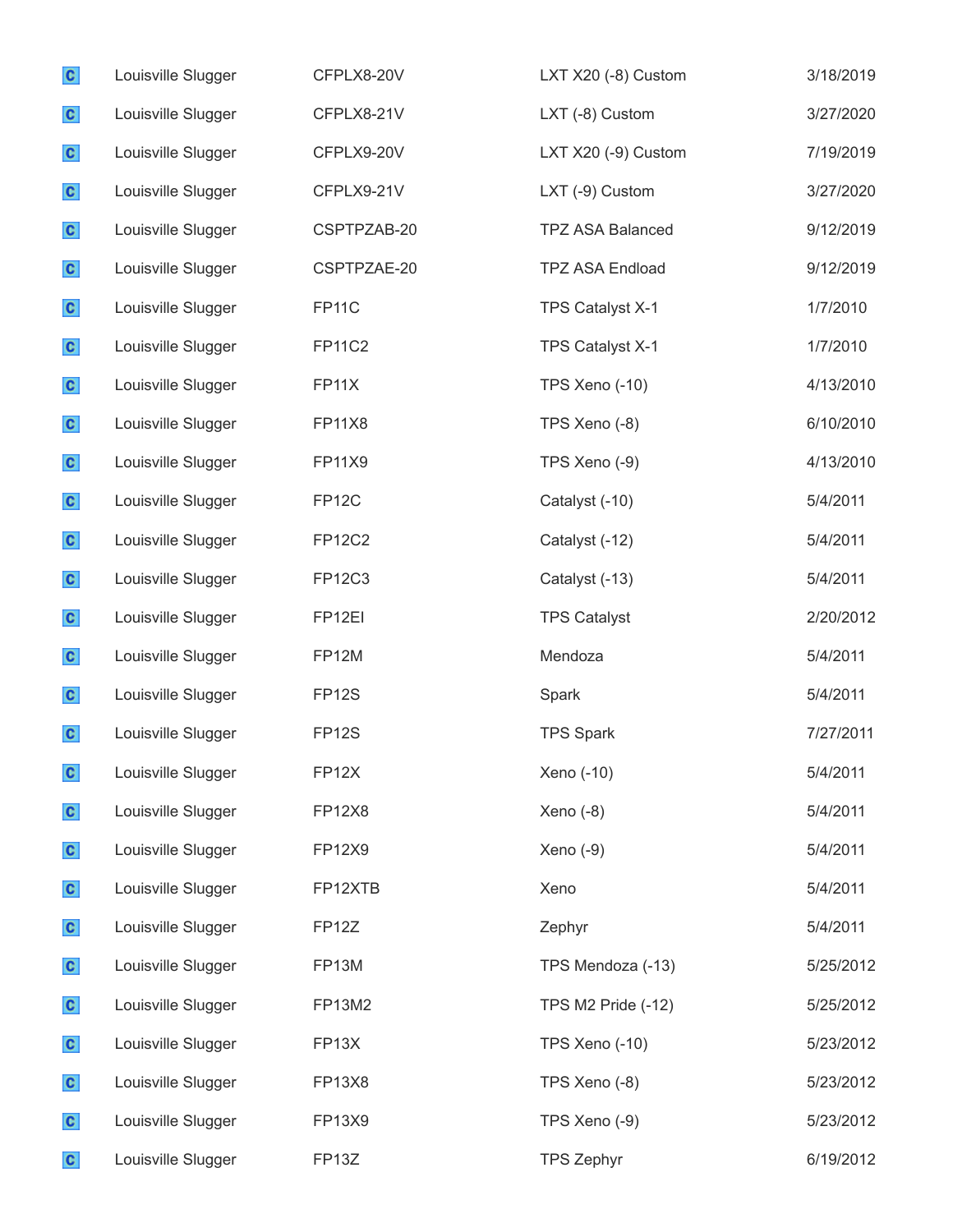| $\mathbf{c}$ | Louisville Slugger | FP71C          | <b>TPS Catalyst</b> | 8/19/2008  |
|--------------|--------------------|----------------|---------------------|------------|
| $\mathbf{c}$ | Louisville Slugger | FP72C          | Catalyst 2          | 8/13/2008  |
| $\mathbf{c}$ | Louisville Slugger | FP74M          |                     | 8/19/2008  |
| $\mathbf{c}$ | Louisville Slugger | FP81C          |                     | 8/13/2008  |
| $\mathbf{c}$ | Louisville Slugger | FP82C          |                     | 8/13/2008  |
| $\mathbf{c}$ | Louisville Slugger | FP83C          |                     | 8/19/2008  |
| $\mathbf{c}$ | Louisville Slugger | FP85Z          |                     | 8/13/2008  |
| $\mathbf{c}$ | Louisville Slugger | FP86H          | <b>TPS Mendoza</b>  | 11/30/2009 |
| $\mathbf{c}$ | Louisville Slugger | FP86M          | <b>TPS Mendoza</b>  | 8/13/2008  |
| $\mathbf{c}$ | Louisville Slugger | FP89TB         | <b>TPS Mendoza</b>  | 8/13/2008  |
| $\mathbf{c}$ | Louisville Slugger | FP91T          |                     | 11/18/2008 |
| $\mathbf{c}$ | Louisville Slugger | FP91T          | <b>TPS Triton</b>   | 11/19/2008 |
| $\mathbf{c}$ | Louisville Slugger | FP93T          | <b>TPS Triton</b>   | 11/19/2008 |
| $\mathbf{c}$ | Louisville Slugger | FP94C          | <b>TPS Catalyst</b> | 11/30/2009 |
| $\mathbf{c}$ | Louisville Slugger | FP9D           | <b>TPS Dynasty</b>  | 11/30/2009 |
| $\mathbf{c}$ | Louisville Slugger | <b>FPC205</b>  | Catalyst            | 8/13/2008  |
| $\mathbf{c}$ | Louisville Slugger | FPD11          | <b>TPS Dynasty</b>  | 8/12/2011  |
| $\mathbf{c}$ | Louisville Slugger | <b>FPE106</b>  | <b>LXT Hyper</b>    | 2/12/2016  |
| $\mathbf{c}$ | Louisville Slugger | <b>FPE107</b>  | Xeno Plus           | 2/12/2016  |
| $\mathbf{c}$ | Louisville Slugger | <b>FPE108</b>  | Xeno Plus           | 2/12/2016  |
| $\mathbf{c}$ | Louisville Slugger | FPE109         | <b>LXT Hyper</b>    | 2/12/2016  |
| $\mathbf{c}$ | Louisville Slugger | FPLX0          | LXT Plus (-10)      | 2/25/2015  |
| $\mathbf{c}$ | Louisville Slugger | FPLX14-R8      | $LXT(-8)$           | 3/26/2013  |
| $\mathbf{c}$ | Louisville Slugger | FPLX14-R9      | $LXT(-9)$           | 3/26/2013  |
| $\mathbf{c}$ | Louisville Slugger | FPLX14-RR      | $LXT(-10)$          | 3/26/2013  |
| $\mathbf{c}$ | Louisville Slugger | <b>FPLX150</b> | $LXT(-10)$          | 3/4/2014   |
| $\mathbf{c}$ | Louisville Slugger | FPLX158        | $LXT(-8)$           | 3/4/2014   |
| $\mathbf{c}$ | Louisville Slugger | <b>FPLX159</b> | $LXT(-9)$           | 3/4/2014   |
| $\mathbf{c}$ | Louisville Slugger | FPLX161        | LXT Plus (-11)      | 2/25/2015  |
| $\mathbf{c}$ | Louisville Slugger | <b>FPLX168</b> | LXT Plus (-8)       | 2/25/2015  |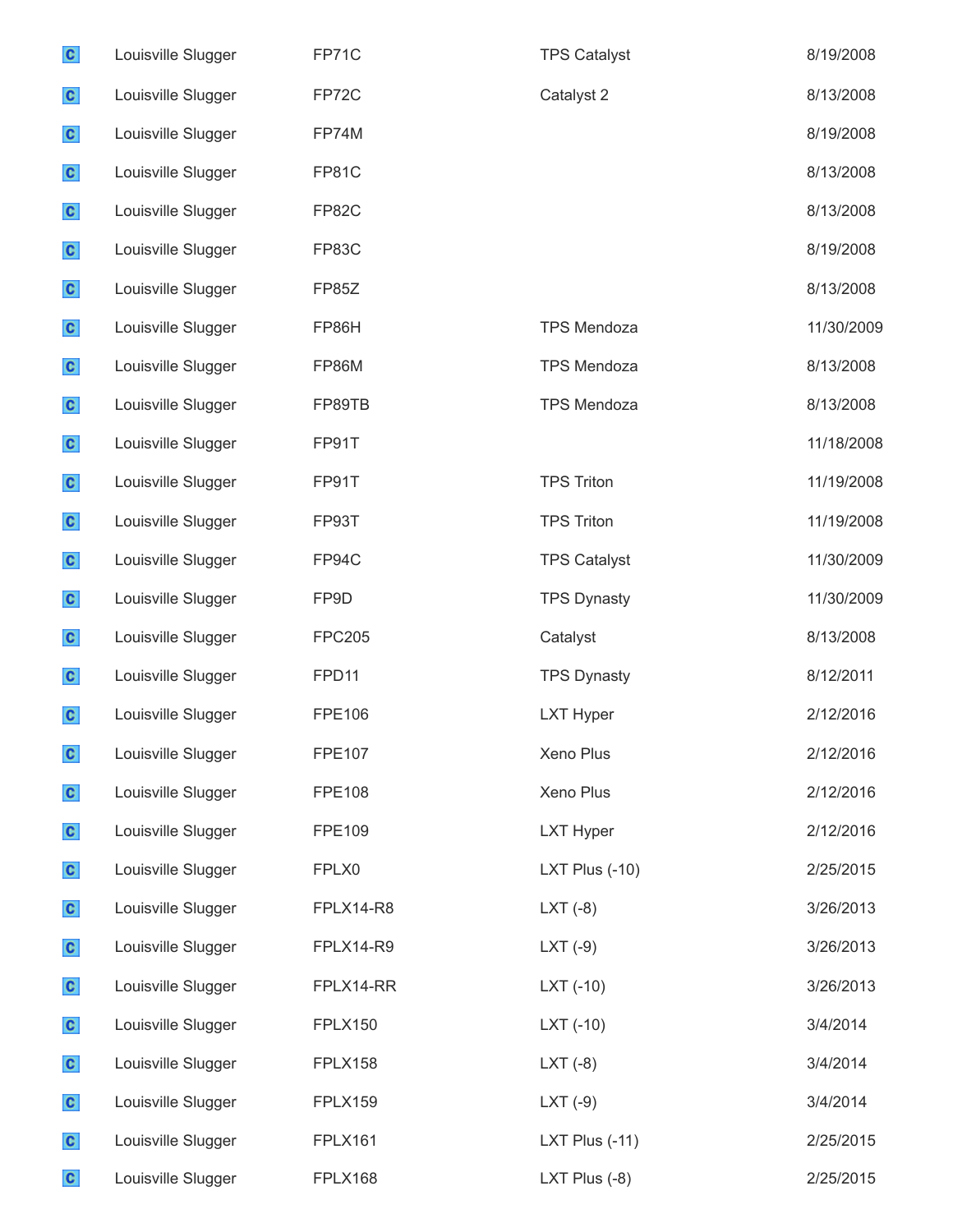| $\mathbf{c}$ | Louisville Slugger | <b>FPLX169</b>    | LXT Plus $(-9)$        | 2/25/2015  |
|--------------|--------------------|-------------------|------------------------|------------|
| $\mathbf{c}$ | Louisville Slugger | FPLXD10-20        | LXT X20 (-10)          | 3/18/2019  |
| $\mathbf{c}$ | Louisville Slugger | FPLXD10-21        | $LXT(-10)$             | 3/27/2020  |
| $\mathbf{c}$ | Louisville Slugger | FPLXD11-20        | LXT X20 (-11)          | 3/18/2019  |
| $\mathbf{c}$ | Louisville Slugger | FPLXD11-21        | $LXT(-11)$             | 3/25/2020  |
| $\mathbf{c}$ | Louisville Slugger | FPLXD12-20        | LXT X20 (-12)          | 3/18/2019  |
| $\mathbf{c}$ | Louisville Slugger | FPLXD12-20 28-30" | $LXT(-12)$             | 3/18/2019  |
| $\mathbf{c}$ | Louisville Slugger | FPLXD12-20 31-32" | LXT X20 (-12)          | 3/18/2019  |
| $\mathbf{c}$ | Louisville Slugger | FPLXD8-20         | LXT X20 (-8)           | 3/18/2019  |
| $\mathbf{c}$ | Louisville Slugger | FPLXD8-21         | $LXT(-8)$              | 3/27/2020  |
| $\mathbf{c}$ | Louisville Slugger | FPLXD9-20         | LXT X20 (-9)           | 3/18/2019  |
| $\mathbf{c}$ | Louisville Slugger | FPLXD9-21         | $LXT(-9)$              | 3/25/2020  |
| $\mathbf{c}$ | Louisville Slugger | <b>FPM214-RR</b>  | M2 (-12)               | 7/24/2013  |
| $\mathbf{c}$ | Louisville Slugger | FPMD14-RR         | Mendoza (-13)          | 7/24/2013  |
| $\mathbf{c}$ | Louisville Slugger | FPMD153           | Mendoza                | 3/31/2014  |
| $\mathbf{c}$ | Louisville Slugger | <b>FPMXD10-22</b> | Meta (-10)             | 3/25/2020  |
| $\mathbf{c}$ | Louisville Slugger | FPMXD8-22         | Meta $(-8)$            | 3/27/2020  |
| $\mathbf{c}$ | Louisville Slugger | FPMXD9-22         | Meta $(-9)$            | 3/25/2020  |
| $\mathbf{c}$ | Louisville Slugger | FPPR163           | Proven (-13)           | 2/25/2015  |
| $\mathbf{c}$ | Louisville Slugger | FPPR18A13         | <b>PROVEN 18 (-13)</b> | 7/13/2017  |
| $\mathbf{c}$ | Louisville Slugger | <b>FPRIDE</b>     | TPS Xeno (-10)         | 2/20/2012  |
| $\mathbf{c}$ | Louisville Slugger | <b>FPRXD10-20</b> | RXT X20 (-10)          | 3/18/2019  |
| $\mathbf{c}$ | Louisville Slugger | FPRXD8-21         | RXT (-8)               | 11/27/2019 |
| $\mathbf{c}$ | Louisville Slugger | FPX218A12         | X12 18 (-12)           | 7/13/2017  |
| $\mathbf{c}$ | Louisville Slugger | <b>FPXCM</b>      | <b>TPS Catalyst</b>    | 11/30/2009 |
| $\mathbf{c}$ | Louisville Slugger | FPXL152           | X12                    | 3/31/2014  |
| $\mathbf{c}$ | Louisville Slugger | <b>FPXM</b>       | <b>TPS Mendoza</b>     | 6/10/2009  |
| $\mathbf{c}$ | Louisville Slugger | <b>FPXMTB</b>     | <b>TPS Mendoza</b>     | 6/10/2009  |
| $\mathbf{C}$ | Louisville Slugger | FPXN14-R8         | Xeno $(-8)$            | 3/26/2013  |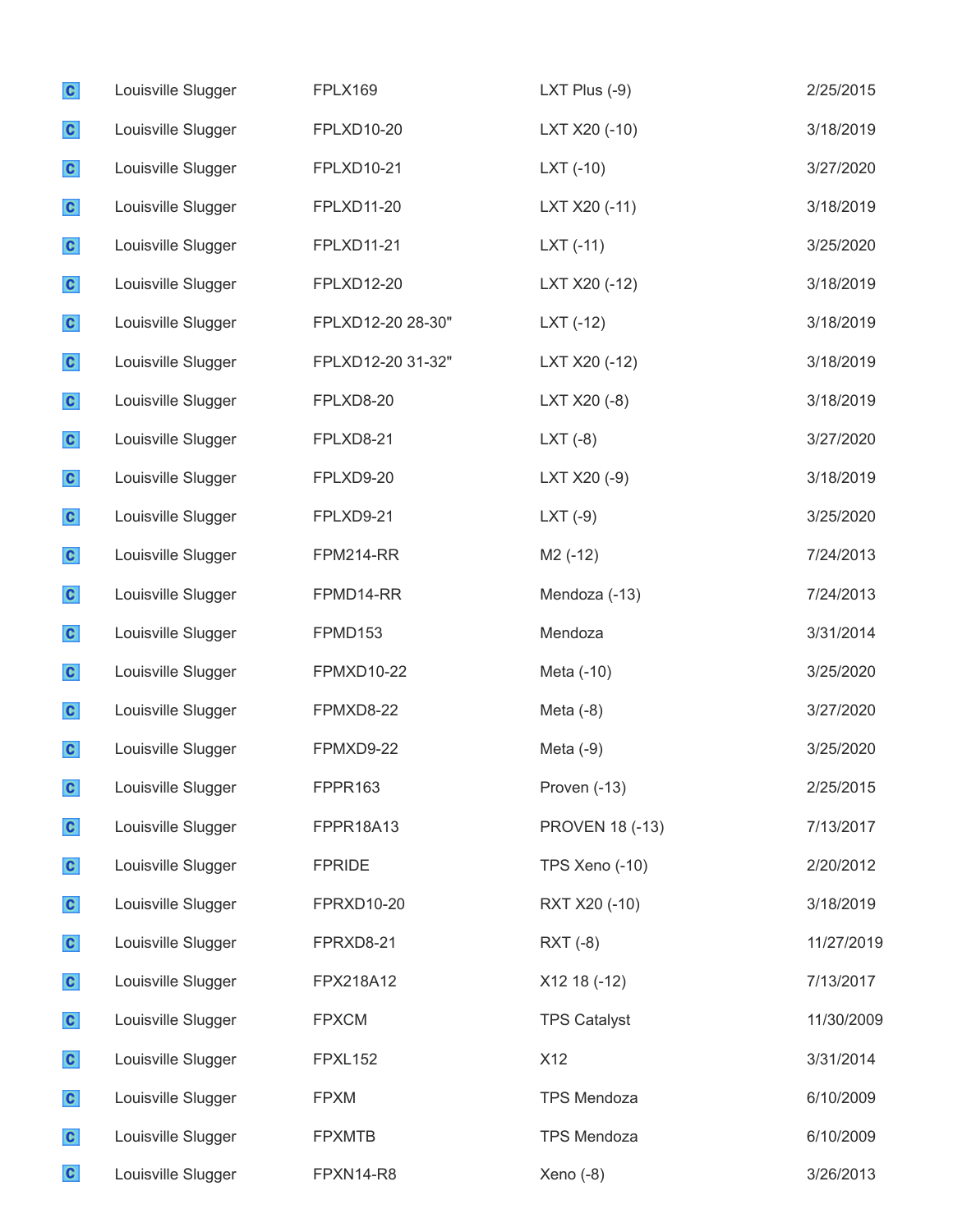| $\mathbf{c}$ | Louisville Slugger | FPXN14-R9          | Xeno (-9)                       | 3/26/2013 |
|--------------|--------------------|--------------------|---------------------------------|-----------|
| $\mathbf{c}$ | Louisville Slugger | FPXN14-RR          | Xeno (-10)                      | 3/26/2013 |
| $\mathbf{c}$ | Louisville Slugger | <b>FPXN150</b>     | Xeno (-10)                      | 3/4/2014  |
| $\mathbf{c}$ | Louisville Slugger | <b>FPXN151</b>     | Xeno (-11)                      | 3/10/2014 |
| $\mathbf{c}$ | Louisville Slugger | <b>FPXN158</b>     | Xeno (-8)                       | 3/4/2014  |
| $\mathbf{c}$ | Louisville Slugger | FPXN159            | Xeno (-9)                       | 3/4/2014  |
| $\mathbf{c}$ | Louisville Slugger | FPXN160            | Xeno Plus (-10)                 | 2/25/2015 |
| $\mathbf{c}$ | Louisville Slugger | <b>FPXN161</b>     | Xeno Plus (-11)                 | 2/25/2015 |
| $\mathbf{C}$ | Louisville Slugger | FPXN168            | Xeno Plus (-8)                  | 2/25/2015 |
| $\mathbf{c}$ | Louisville Slugger | FPXN169            | Xeno Plus (-9)                  | 2/25/2015 |
| $\mathbf{c}$ | Louisville Slugger | <b>FPXND10-20</b>  | <b>XENO X20 (-10)</b>           | 3/18/2019 |
| $\mathbf{c}$ | Louisville Slugger | <b>FPXND11-20</b>  | <b>XENO X20 (-11)</b>           | 7/19/2019 |
| $\mathbf{c}$ | Louisville Slugger | FPXND8-20          | <b>XENO X20 (-8)</b>            | 3/18/2019 |
| $\mathbf{c}$ | Louisville Slugger | FPXND9-20          | <b>XENO X20 (-9)</b>            | 3/18/2019 |
| $\mathbf{c}$ | Louisville Slugger | <b>FPXT</b>        | <b>TPS Triton</b>               | 6/10/2009 |
| $\mathbf{c}$ | Louisville Slugger | FPXT8              | <b>TPS Triton</b>               | 6/10/2009 |
| $\mathbf{c}$ | Louisville Slugger | <b>FPXZ</b>        | <b>TPS Zephyr</b>               | 6/10/2009 |
| $\mathbf{c}$ | Louisville Slugger | LFPLXUD10-21       | LTD LXT - USA Olympics          | 3/27/2020 |
| $\mathbf{C}$ | Louisville Slugger | LFPPXD10-20        | LTD PXT                         | 11/1/2019 |
| $\mathbf{c}$ | Louisville Slugger | LXNTWD10-20        | LTD Xeno Twilight (-10)         | 7/19/2019 |
| $\mathbf{c}$ | Louisville Slugger | SASB78V            |                                 | 8/13/2008 |
| $\mathbf{c}$ | Louisville Slugger | SB <sub>11</sub> Z | <b>TPS Z-1000</b>               | 6/10/2010 |
| $\mathbf{c}$ | Louisville Slugger | SB12ZAB            | <b>TPS Z1000</b>                | 5/4/2011  |
| $\mathbf{c}$ | Louisville Slugger | SB12ZAE            | <b>TPS Z-1000</b>               | 7/27/2011 |
| $\mathbf{c}$ | Louisville Slugger | SB13ZAB            | TPS Z2000 (Balanced)            | 6/19/2012 |
| $\mathbf{c}$ | Louisville Slugger | SB13ZAE            | TPS Z2000 (End Load)            | 6/19/2012 |
| $\mathbf{c}$ | Louisville Slugger | <b>SB206</b>       |                                 | 8/19/2008 |
| $\mathbf{c}$ | Louisville Slugger | <b>SB814R</b>      | <b>TPS Responsive Composite</b> | 8/13/2008 |
| $\mathbf{c}$ | Louisville Slugger | <b>SB81N</b>       |                                 | 8/19/2008 |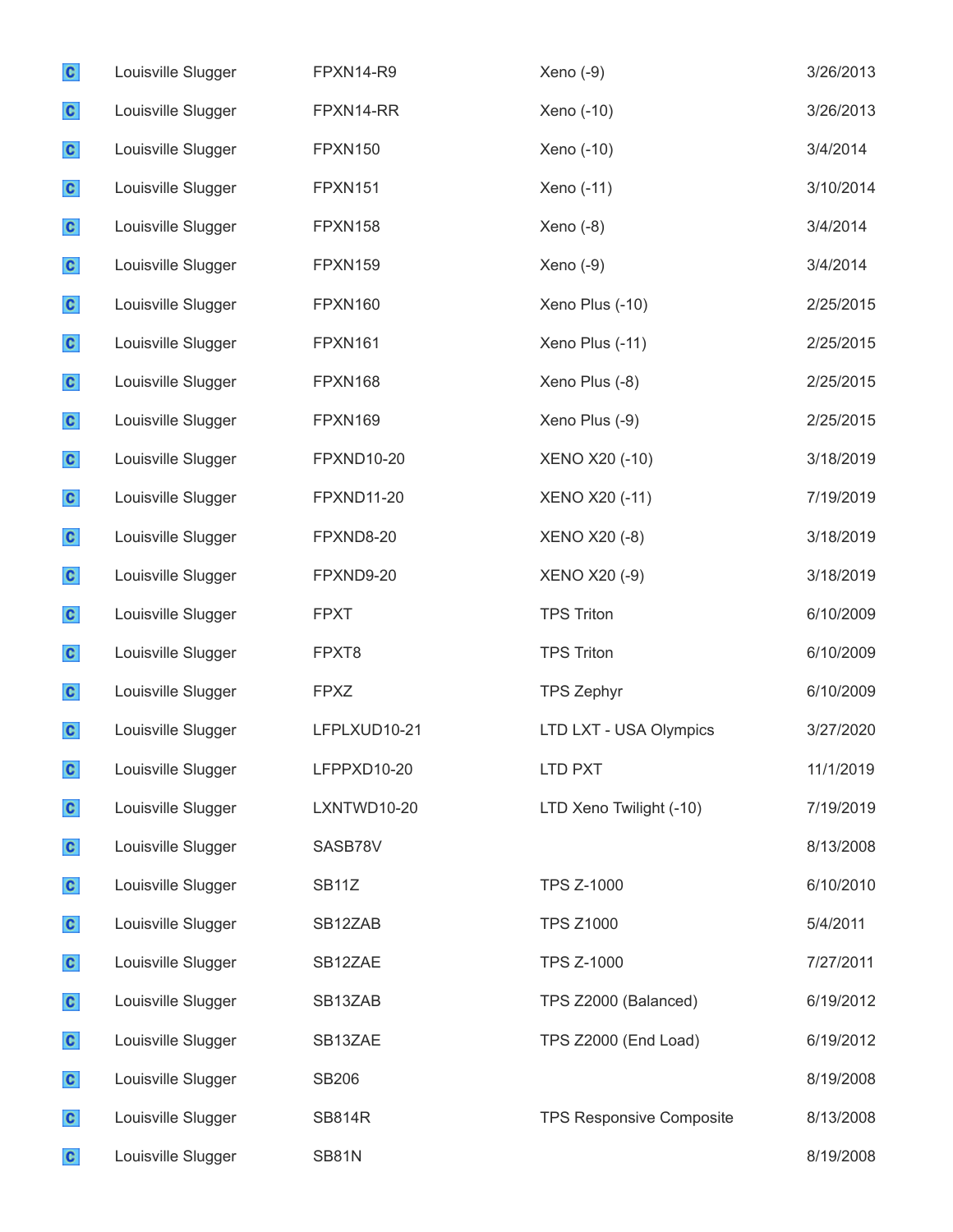| $\mathbf{c}$ | Louisville Slugger | <b>SB81N</b>       |                            | 8/19/2008  |
|--------------|--------------------|--------------------|----------------------------|------------|
| $\mathbf{c}$ | Louisville Slugger | SB82NJM2           | Jessica Mendoza 2008       | 8/13/2008  |
| $\mathbf{c}$ | Louisville Slugger | SB83V              | TPS Voltage Composite-Blue | 8/13/2008  |
| $\mathbf{c}$ | Louisville Slugger | SB84H              | <b>TPS Maverick</b>        | 11/30/2009 |
| $\mathbf{c}$ | Louisville Slugger | SB84M              |                            | 8/13/2008  |
| $\mathbf{c}$ | Louisville Slugger | SB91T              | <b>TPS Triton</b>          | 11/19/2008 |
| $\mathbf{c}$ | Louisville Slugger | SB94C              | <b>TPS Catalyst</b>        | 11/30/2009 |
| $\mathbf{c}$ | Louisville Slugger | SBE96              | SOLO                       | 2/12/2016  |
| $\mathbf{C}$ | Louisville Slugger | SBGD16             | Louisville Slugger Gold    | 4/1/2016   |
| $\mathbf{c}$ | Louisville Slugger | SBSZ16A-B          | Super Z Balanced           | 6/10/2015  |
| $\mathbf{c}$ | Louisville Slugger | SBSZ16A-E          | Super Z End Loaded         | 6/10/2015  |
| $\mathbf{c}$ | Louisville Slugger | <b>SBVTSE</b>      | Voltage                    | 8/13/2015  |
| $\mathbf{c}$ | Louisville Slugger | <b>SBXC</b>        | <b>TPS Catalyst</b>        | 11/30/2009 |
| $\mathbf{c}$ | Louisville Slugger | <b>SBXTA</b>       | <b>TPS Triton</b>          | 6/10/2009  |
| $\mathbf{c}$ | Louisville Slugger | <b>SBXV</b>        | <b>TPS Voltage II</b>      | 6/10/2009  |
| $\mathbf{c}$ | Louisville Slugger | SBZ214-AB          | Z-2000 (Balanced)          | 7/24/2013  |
| $\mathbf{c}$ | Louisville Slugger | SBZ214-AE          | Z-2000 (End Loaded)        | 7/24/2013  |
| $\mathbf{c}$ | Louisville Slugger | SBZ215A-B          | Z2000 (Balanced)           | 3/4/2014   |
| $\mathbf{C}$ | Louisville Slugger | SBZ215A-E          | Z200 (End Load)            | 3/4/2014   |
| $\mathbf{c}$ | Louisville Slugger | SBZ314-AB          | Z-3000 (Balanced)          | 9/25/2013  |
| $\mathbf{c}$ | Louisville Slugger | SBZ314-AE          | Z-3000 (End Load)          | 9/25/2013  |
| $\mathbf{c}$ | Louisville Slugger | SBZ416A-B          | Z-4000 (Balanced)          | 12/5/2014  |
| $\mathbf{c}$ | Louisville Slugger | SBZ416A-E          | Z-4000 (End Load)          | 12/5/2014  |
| $\mathbf{c}$ | Louisville Slugger | SPTZAE-20          | <b>TPZ</b>                 | 7/19/2019  |
| $\mathbf{c}$ | Louisville Slugger | TPS H <sub>2</sub> |                            | 12/18/2008 |
| $\mathbf{c}$ | Louisville Slugger | WTLCLX170V         | LXT HYPER - Custom (-10)   | 3/29/2016  |
| $\mathbf{c}$ | Louisville Slugger | WTLCLX171V         | LXT HYPER - Custom (-11)   | 3/29/2016  |
| $\mathbf{c}$ | Louisville Slugger | WTLCLX179V         | LXT HYPER - Custom (-9)    | 3/29/2016  |
| $\mathbf{c}$ | Louisville Slugger | WTLCLX78V          | LXT HYPER - Custom (-8)    | 3/29/2016  |
| $\mathbf{c}$ | Louisville Slugger | WTLCNXA17B         | Nexus                      | 3/21/2017  |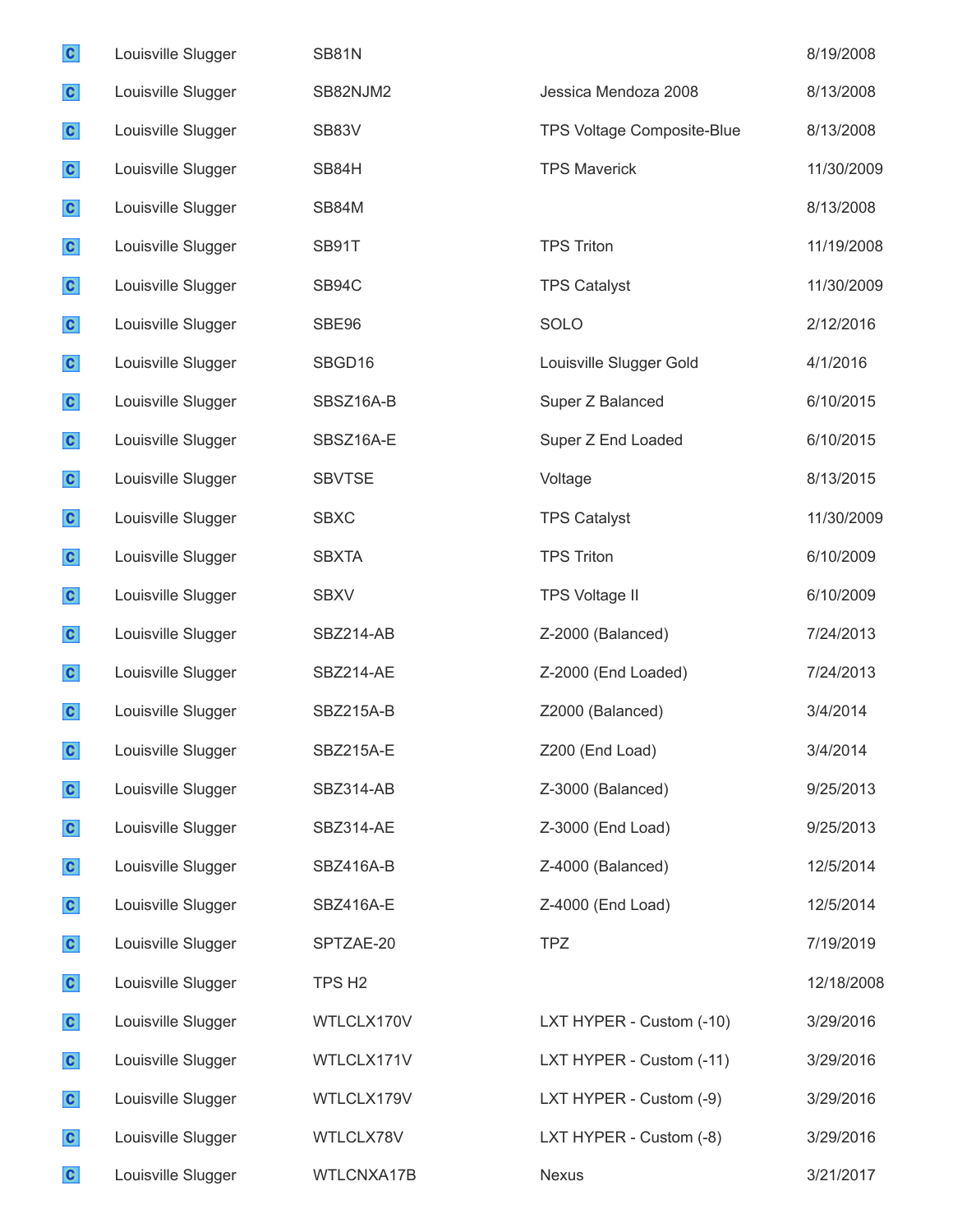| $\mathbf{c}$ | Louisville Slugger | WTLCNXA18B       | <b>Nexus</b>       | 12/13/2017 |
|--------------|--------------------|------------------|--------------------|------------|
| $\mathbf{c}$ | Louisville Slugger | WTLFPLX170       | LXT Hyper (-10)    | 7/26/2016  |
| $\mathbf{c}$ | Louisville Slugger | WTLFPLX171       | LXT Hyper (-11)    | 7/26/2016  |
| $\mathbf{c}$ | Louisville Slugger | WTLFPLX178       | LXT Hyper (-8)     | 7/26/2016  |
| $\mathbf{c}$ | Louisville Slugger | WTLFPLX179       | LXT HYPER (-9)     | 7/26/2016  |
| $\mathbf{c}$ | Louisville Slugger | WTLFPLX18A10     | <b>LXT-10</b>      | 10/10/2018 |
| $\mathbf{c}$ | Louisville Slugger | WTLFPLX18A11     | <b>LXT-11</b>      | 3/21/2017  |
| $\mathbf{c}$ | Louisville Slugger | WTLFPLX18A8      | $LXT - 8$          | 3/21/2017  |
| $\mathbf{c}$ | Louisville Slugger | WTLFPLX18A9      | $LXT -9$           | 3/21/2017  |
| $\mathbf{c}$ | Louisville Slugger | WTLFPLX190V-CSTM | LXT X19 -10 Custom | 3/18/2019  |
| $\mathbf{c}$ | Louisville Slugger | WTLFPLX191V-CSTM | LXT X19 -11 Custom | 3/18/2019  |
| $\mathbf{c}$ | Louisville Slugger | WTLFPLX198V-CSTM | LXT X19 -8 Custom  | 3/18/2019  |
| $\mathbf{c}$ | Louisville Slugger | WTLFPLX199V-CSTM | LXT X19 -9 Custom  | 3/18/2019  |
| $\mathbf{c}$ | Louisville Slugger | WTLFPLX19A11     | LXT X19 (-11)      | 3/18/2019  |
| $\mathbf{c}$ | Louisville Slugger | WTLFPLX19A8      | LXT X19 (-8)       | 3/18/2019  |
| $\mathbf{c}$ | Louisville Slugger | WTLFPLX19A9      | LXT X19 (-9)       | 3/18/2019  |
| $\mathbf{c}$ | Louisville Slugger | WTLFPLX9A10      | LXT X19 (-10)      | 3/18/2019  |
| $\mathbf{c}$ | Louisville Slugger | WTLFPLX9A12      | LXT X19 (-12)      | 6/20/2018  |
| $\mathbf{C}$ | Louisville Slugger | WTLFPPX18A       | PXT-8              | 3/21/2017  |
| $\mathbf{c}$ | Louisville Slugger | WTLFPPX18A10     | <b>PXT-10</b>      | 3/21/2017  |
| $\mathbf{c}$ | Louisville Slugger | WTLFPPX18A9      | PXT-9              | 3/21/2017  |
| $\mathbf{c}$ | Louisville Slugger | WTLFPPX190V-CSTM | PXT X19 -10 Custom | 3/18/2019  |
| $\mathbf{c}$ | Louisville Slugger | WTLFPPX198V-CSTM | PXT X19 -8 Custom  | 3/18/2019  |
| $\mathbf{c}$ | Louisville Slugger | WTLFPPX199V-CSTM | PXT X19 -9 Custom  | 3/18/2019  |
| $\mathbf{c}$ | Louisville Slugger | WTLFPPX19A10     | PXT X19 (-10)      | 3/18/2019  |
| $\mathbf{c}$ | Louisville Slugger | WTLFPPX19A8      | PXT X19 (-8)       | 3/18/2019  |
| $\mathbf{c}$ | Louisville Slugger | WTLFPPX19A9      | PXT X19 (-9)       | 3/18/2019  |
| $\mathbf{c}$ | Louisville Slugger | WTLFPX219A12     | $X12(-12)$         | 3/18/2019  |
| $\mathbf{c}$ | Louisville Slugger | WTLFPXN170       | Xeno Plus (-10)    | 7/26/2016  |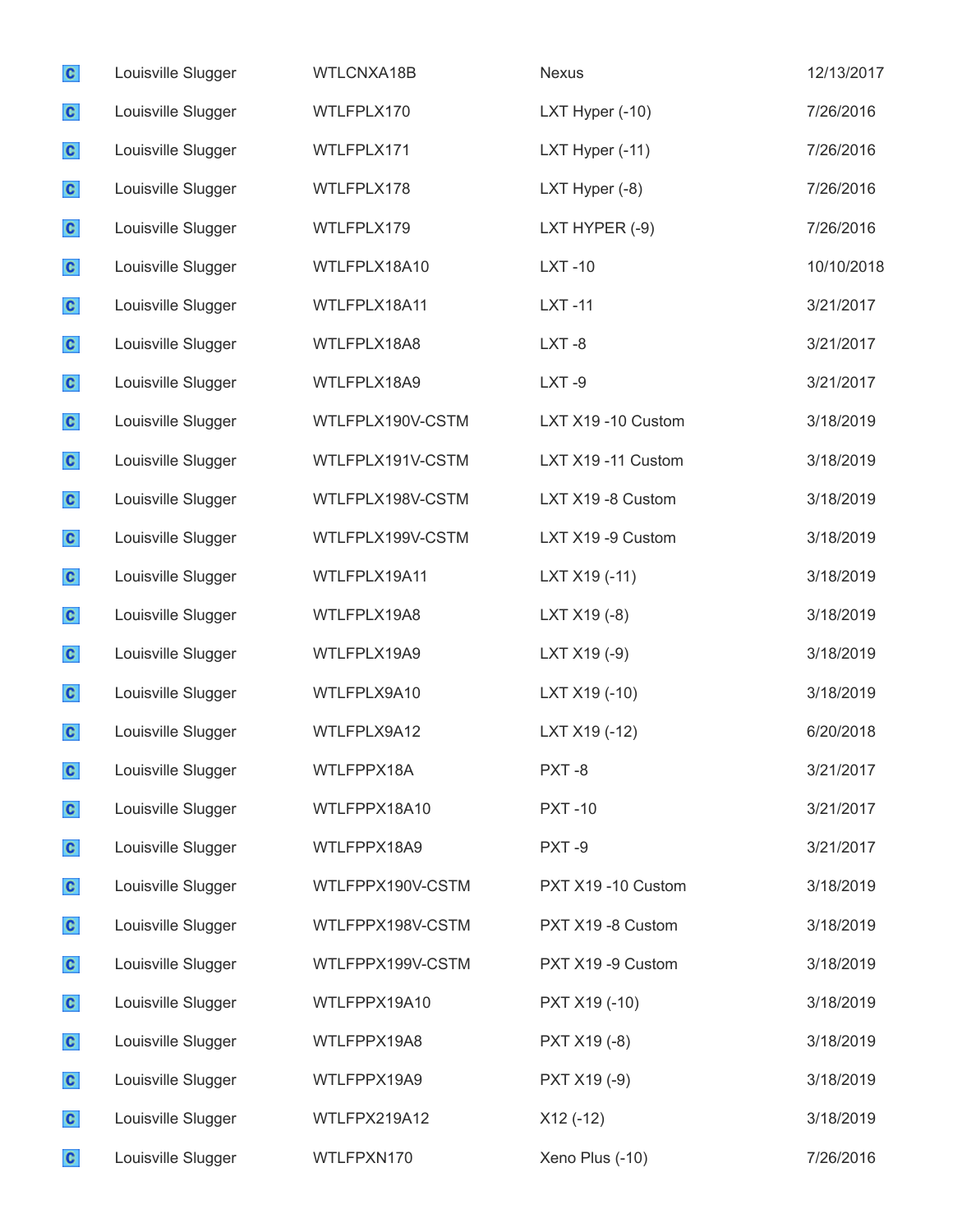| $\mathbf{C}$ | Louisville Slugger | WTLFPXN171    | Xeno Plus (-11)         | 2/12/2016  |
|--------------|--------------------|---------------|-------------------------|------------|
| $\mathbf{c}$ | Louisville Slugger | WTLFPXN178    | Xeno Plus (-8)          | 7/26/2016  |
| $\mathbf{c}$ | Louisville Slugger | WTLFPXN179    | Xeno Plus (-9)          | 7/26/2016  |
| $\mathbf{c}$ | Louisville Slugger | WTLFPXN18A10  | Xeno-10                 | 3/21/2017  |
| $\mathbf{c}$ | Louisville Slugger | WTLFPXN18A8   | Xeno-8                  | 3/21/2017  |
| $\mathbf{c}$ | Louisville Slugger | WTLFPXN18A9   | Xeno-9                  | 3/21/2017  |
| $\mathbf{c}$ | Louisville Slugger | WTLFPXN19A10  | Xeno X19 (-10)          | 3/18/2019  |
| $\mathbf{c}$ | Louisville Slugger | WTLFPXN19A11  | Xeno X19 (-11)          | 3/18/2019  |
| $\mathbf{c}$ | Louisville Slugger | WTLFPXN19A8   | Xeno X19 (-8)           | 3/18/2019  |
| $\mathbf{c}$ | Louisville Slugger | WTLFPXN19A9   | Xeno X19 (-9)           | 3/18/2019  |
| $\mathbf{c}$ | Louisville Slugger | WTLFPXNW*A10  | Xeno Platinum           | 12/13/2017 |
| $\mathbf{c}$ | Louisville Slugger | WTLFPXT172    | X12                     | 2/12/2016  |
| $\mathbf{c}$ | Louisville Slugger | WTLLFPX18A10  | PXT X18 - LTD ICE (-10) | 3/18/2019  |
| $\mathbf{c}$ | Louisville Slugger | WTLLZ4A17P    | Z4 Power Load           | 12/13/2017 |
| $\mathbf{c}$ | Louisville Slugger | WTLSBSOA16B   | SOLO                    | 7/26/2016  |
| $\mathbf{c}$ | Louisville Slugger | WTLSZA16B     | Super Z Balanced        | 2/12/2016  |
| $\mathbf{c}$ | Louisville Slugger | WTLSZA16E     | Super Z End Load        | 2/12/2016  |
| $\mathbf{c}$ | Louisville Slugger | WTLSZA17E     | Super Z - End Load      | 3/21/2017  |
| C            | Louisville Slugger | WTLSZA17E     | Super Z End Load        | 11/23/2016 |
| $\mathbf{c}$ | Louisville Slugger | WTLTPSA19P    | <b>TPS</b>              | 2/25/2019  |
| $\mathbf{c}$ | Louisville Slugger | WTLZ4A16B     | Z4 Balanced             | 2/12/2016  |
| $\mathbf{c}$ | Louisville Slugger | WTLZ4A16E     | Z4 End Load             | 2/12/2016  |
| $\mathbf{c}$ | Louisville Slugger | WTLZ4A17B     | Z4 Balanced             | 11/23/2016 |
| $\mathbf{c}$ | Louisville Slugger | WTLZ4A17E     | Z4 End Load             | 11/23/2016 |
| $\mathbf{c}$ | Marucci            | <b>MFP138</b> |                         | 3/22/2013  |
| $\mathbf{c}$ | Marucci            | <b>MFP139</b> |                         | 3/22/2013  |
| $\mathbf{c}$ | Marucci            | MFP1410       | Marucci                 | 2/12/2014  |
| $\mathbf{c}$ | Marucci            | MFPC710       | Cat FX                  | 7/7/2017   |
| $\mathbf{c}$ | Marucci            | MFPC79        | Cat FX                  | 7/7/2017   |
| $\mathbf{c}$ | Marucci            | MFPCC710      | Cat FX Connect          | 7/7/2017   |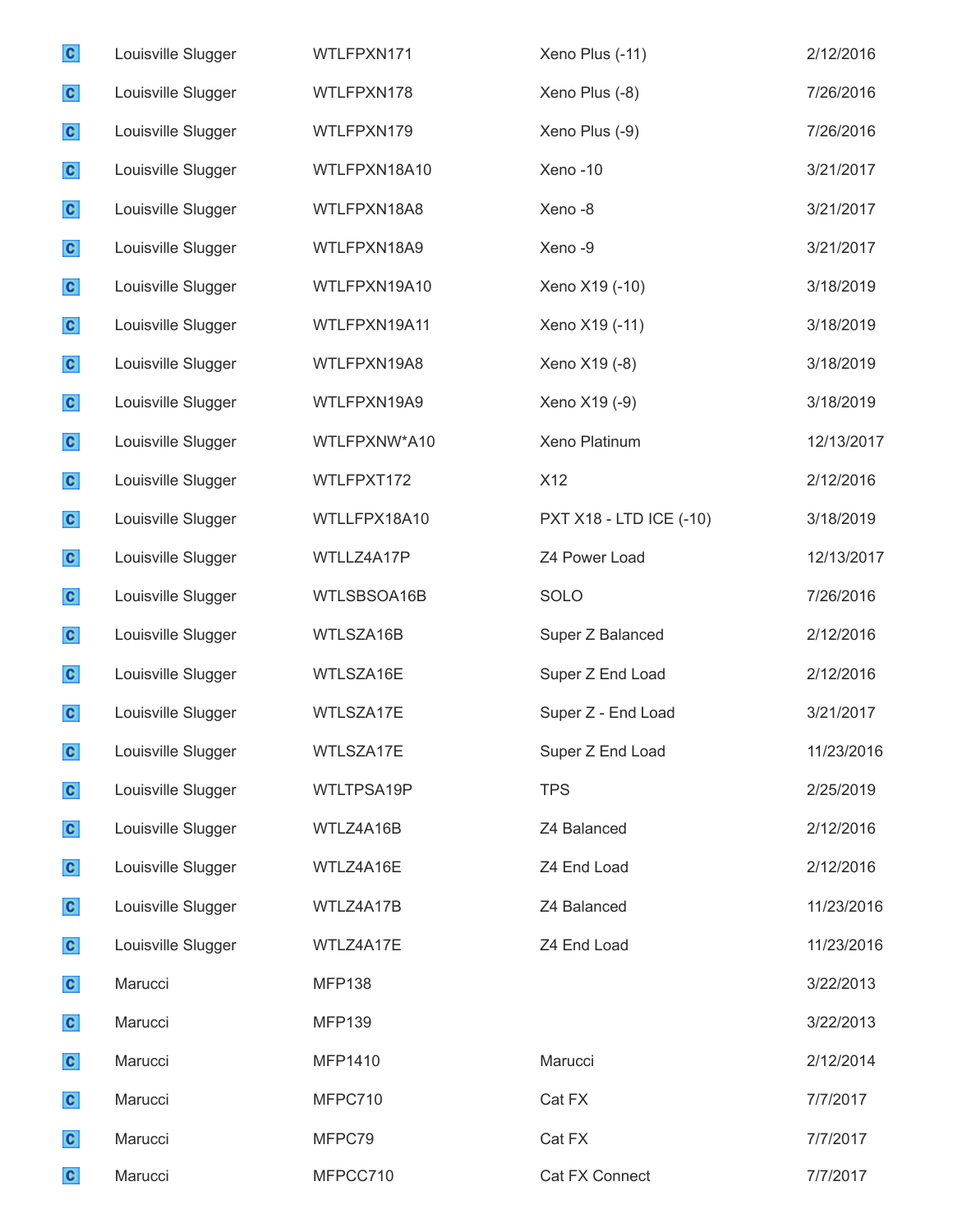| $\mathbf{c}$ | Marucci   | MFPCC711      | Cat FX Connect                     | 7/7/2017   |
|--------------|-----------|---------------|------------------------------------|------------|
| $\mathbf{c}$ | Marucci   | MFPCC79       | Cat FX Connect                     | 7/7/2017   |
| $\mathbf{c}$ | Marucci   | MFPE10        | Echo                               | 11/27/2019 |
| $\mathbf{c}$ | Marucci   | MFPE8         | Echo                               | 11/27/2019 |
| $\mathbf{c}$ | Marucci   | MFPEC10       | Echo Connect                       | 11/27/2019 |
| $\mathbf{c}$ | Marucci   | MFPEC11       | Echo Connect                       | 9/14/2020  |
| $\mathbf{c}$ | Marucci   | MFPP10        | Pure                               | 10/2/2014  |
| $\mathbf{c}$ | Marucci   | MFPP11        | Pure                               | 3/18/2015  |
| $\mathbf{c}$ | Mattingly | <b>BST98</b>  |                                    | 8/13/2008  |
| $\mathbf{c}$ | Mattingly | <b>BSTFP</b>  |                                    | 8/13/2008  |
| $\mathbf{c}$ | Mattingly | <b>BTKFP</b>  | <b>Mattingly Balistk Fastpitch</b> | 7/9/2010   |
| $\mathbf{c}$ | Mattingly | <b>BTVFP</b>  | Mattingly Balistik Fastpitch       | 4/27/2011  |
| $\mathbf{c}$ | Miken     | 4FALMA        | Freak 4 the Fallen                 | 1/7/2014   |
| $\mathbf{c}$ | Miken     | 52FKBA        | Freak 52 Balanced                  | 10/13/2014 |
| $\mathbf{c}$ | Miken     | 52FKMA        | Freak 52 Supermax                  | 10/13/2014 |
| $\mathbf{c}$ | Miken     | 75XULT        | Ultra 750X Maxload                 | 4/1/2016   |
| $\mathbf{c}$ | Miken     | <b>BBATMA</b> | FREAK RWB BORDER BATTLE            | 4/30/2015  |
| $\mathbf{c}$ | Miken     | <b>BBATMA</b> | Freak USA Border Battle            | 10/28/2015 |
| $\mathbf{C}$ | Miken     | <b>BLCKBA</b> | Freak Black                        | 10/28/2015 |
| $\mathbf{c}$ | Miken     | <b>BLCKMA</b> | <b>Freak Black</b>                 | 10/28/2015 |
| $\mathbf{c}$ | Miken     | CHIL10        | <b>CHILL</b>                       | 5/6/2014   |
| $\mathbf{c}$ | Miken     | <b>DENCMA</b> | <b>DC-41</b>                       | 10/28/2015 |
| $\mathbf{c}$ | Miken     | Edge          |                                    | 6/14/2007  |
| $\mathbf{c}$ | Miken     | F52MXA        | Freak 52                           | 10/28/2015 |
| $\mathbf{c}$ | Miken     | FHAL12        | Halo Light                         | 1/7/2014   |
| $\mathbf{c}$ | Miken     | <b>FKPTBA</b> | Freak Platinum                     | 11/23/2016 |
| $\mathbf{c}$ | Miken     | <b>FKPTMA</b> | Freak Platinum Maxload             | 12/8/2016  |
| $\mathbf{c}$ | Miken     | <b>FPATMA</b> | <b>Freak Patriot</b>               | 10/7/2016  |
| $\mathbf{c}$ | Miken     | FPFK10        | Freak                              | 10/13/2014 |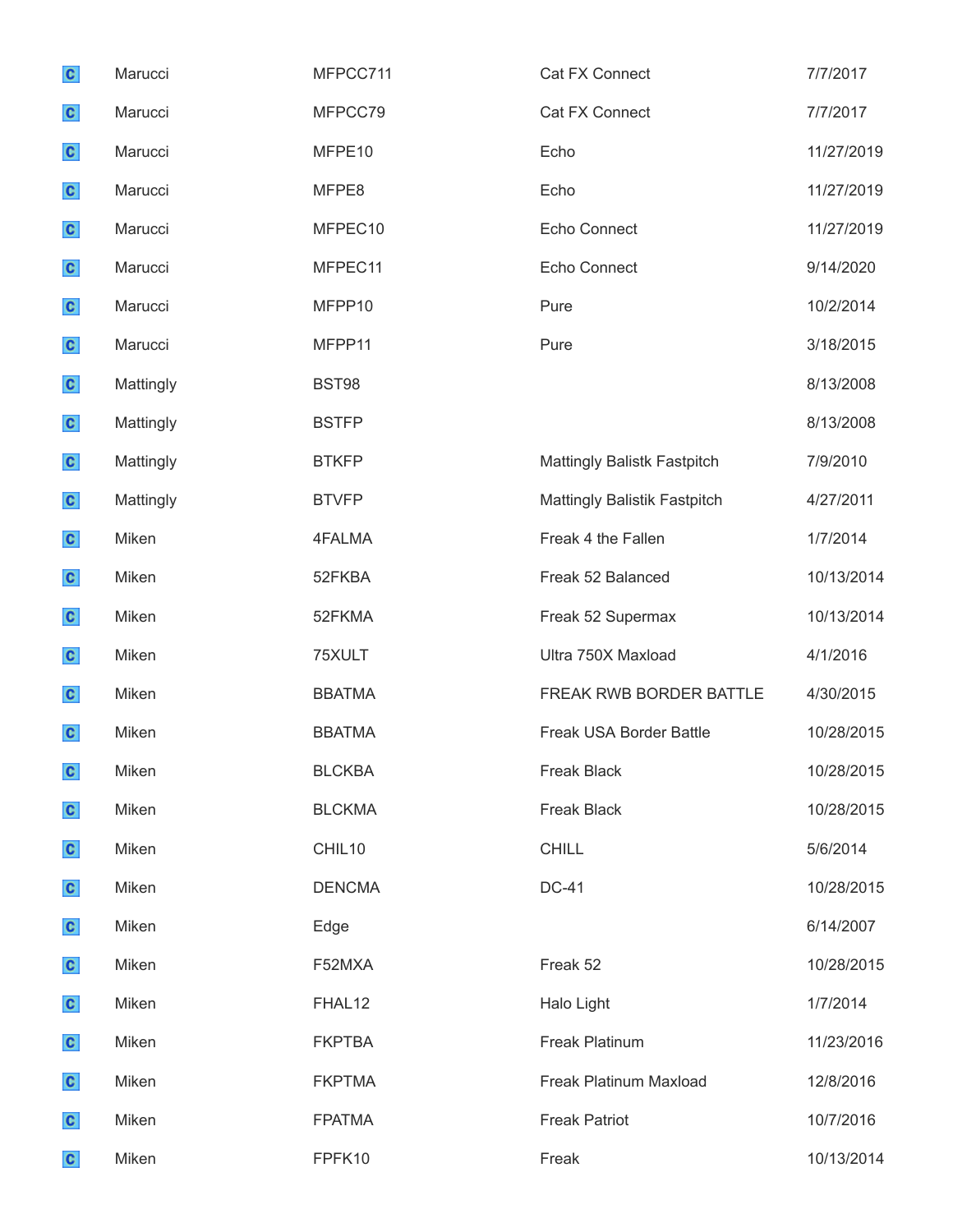| $\mathbf{c}$ | Miken | <b>FPFKBK</b>      | Freak Black           | 10/13/2014 |
|--------------|-------|--------------------|-----------------------|------------|
| $\mathbf{c}$ | Miken | FPFX10             | Freak FX 700 -10      | 2/23/2011  |
| $\mathbf{c}$ | Miken | FPFX12             | Freak FX700 -12       | 2/23/2011  |
| $\mathbf{c}$ | Miken | FPFX9              | Freak FX 700 -9       | 2/23/2011  |
| $\mathbf{c}$ | Miken | FPHL12             | Halo Light            | 2/23/2011  |
| $\mathbf{c}$ | Miken | FPIE <sub>10</sub> | Intensit-E            | 2/23/2011  |
| $\mathbf{c}$ | Miken | FPNX10             | Freak NXT-10          | 12/12/2011 |
| $\mathbf{c}$ | Miken | FPNX12             | Freak NXT Light       | 12/12/2011 |
| $\mathbf{c}$ | Miken | FPNX9              | Freak NXT-9           | 12/12/2011 |
| $\mathbf{c}$ | Miken | FPSF10             | Super Freak FP98      | 5/10/2012  |
| $\mathbf{c}$ | Miken | FPTD10             | Triad <sup>3</sup> FP | 10/31/2012 |
| $\mathbf{c}$ | Miken | FPTR <sub>10</sub> | <b>Triad Xtreme</b>   | 1/7/2014   |
| $\mathbf{c}$ | Miken | FREV10             | RevEx                 | 10/31/2012 |
| $\mathbf{c}$ | Miken | FREV12             | RevEx Light           | 10/31/2012 |
| $\mathbf{c}$ | Miken | FREV9              | RevEx                 | 10/31/2012 |
| $\mathbf{c}$ | Miken | FRK52A             | Freak 52              | 5/6/2014   |
| $\mathbf{c}$ | Miken | FRK98A             | Kelly's Super Freak   | 12/12/2011 |
| $\mathbf{c}$ | Miken | <b>FRKBKA</b>      | <b>Freak Black</b>    | 10/13/2014 |
| $\mathbf{c}$ | Miken | <b>FRKRVG</b>      | Freak Revenge         | 1/7/2014   |
| $\mathbf{c}$ | Miken | <b>FRKSEA</b>      | FREAK STADIUM EDITION | 4/30/2015  |
| $\mathbf{c}$ | Miken | <b>FRKTSA</b>      | Freak RVG             | 10/13/2014 |
| $\mathbf{c}$ | Miken | FRVX10             | RevEx                 | 1/7/2014   |
| $\mathbf{c}$ | Miken | FRVX12             | RevEx Light           | 1/7/2014   |
| $\mathbf{c}$ | Miken | FRVX9              | RexEx                 | 1/7/2014   |
| $\mathbf{c}$ | Miken | GLDN10             | Gold NXT-10           | 5/10/2012  |
| $\mathbf{c}$ | Miken | GLDN9              | Gold NXT-9            | 5/10/2012  |
| $\mathbf{c}$ | Miken | <b>GLDNXT</b>      | Gold NXT Freak FP     | 5/10/2012  |
| $\mathbf{c}$ | Miken | HALO <sub>12</sub> | Halo Light 2013       | 10/31/2012 |
| $\mathbf{c}$ | Miken | <b>HHD</b>         |                       | 6/14/2007  |
| $\mathbf{c}$ | Miken | Infinity           |                       | 6/14/2007  |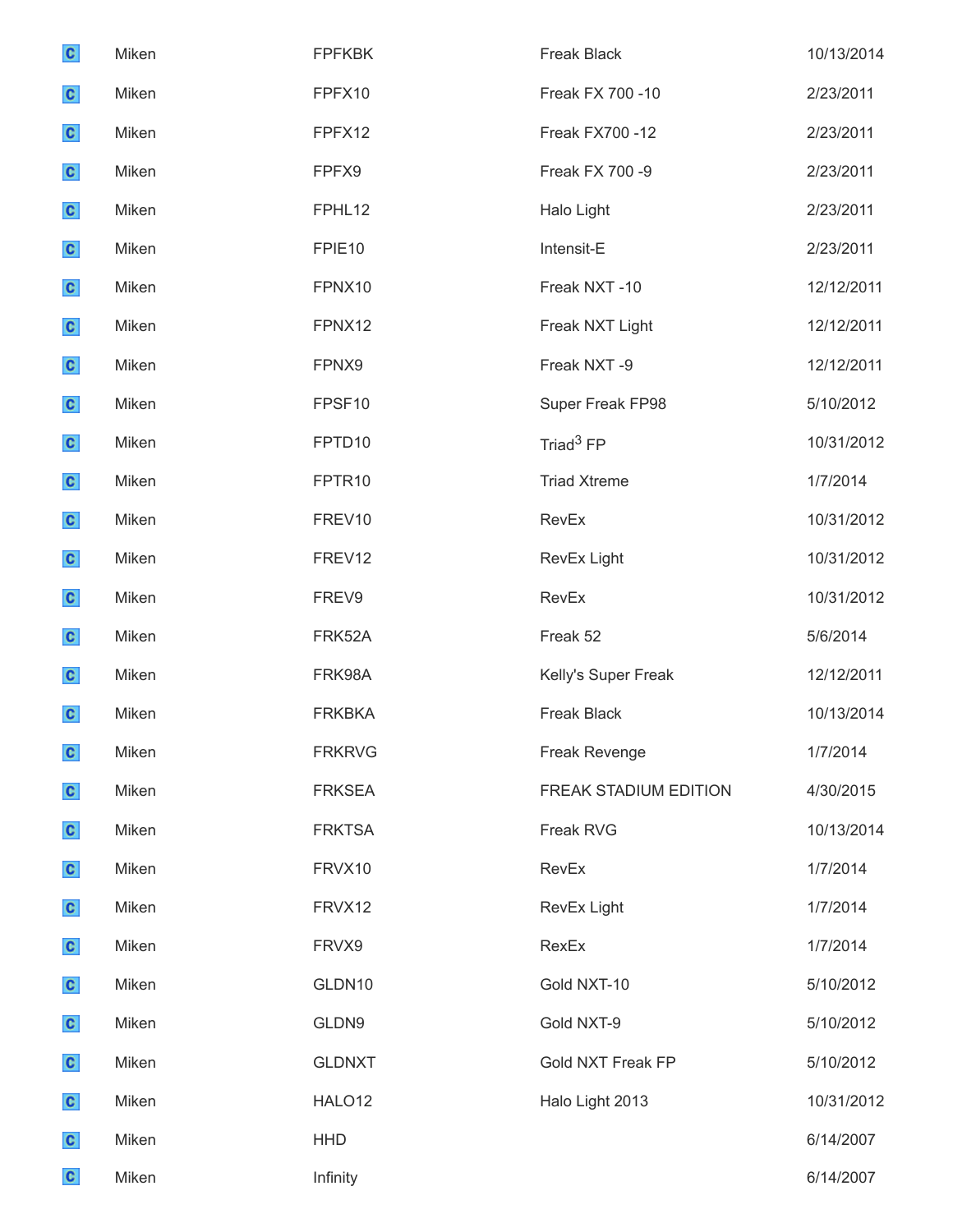| $\mathbf{c}$ | Miken | Intensit-E     |                                  | 6/14/2007  |
|--------------|-------|----------------|----------------------------------|------------|
| $\mathbf{c}$ | Miken | <b>LTHALO</b>  | Halo Light                       | 10/13/2014 |
| $\mathbf{c}$ | Miken | M-Pulse        |                                  | 6/14/2007  |
| $\mathbf{c}$ | Miken | M1220A         | Freak                            | 12/4/2017  |
| $\mathbf{c}$ | Miken | M1PALL         | RevEx Comp Max                   | 7/3/2018   |
| $\mathbf{c}$ | Miken | Maniac 282     |                                  | 6/14/2007  |
| $\mathbf{c}$ | Miken | Maniac 484     | Fastpitch                        | 6/14/2007  |
| $\mathbf{c}$ | Miken | Maniac 484     | Slowpitch                        | 6/14/2007  |
| $\mathbf{c}$ | Miken | <b>MAZDCA</b>  | <b>DC-41</b>                     | 3/4/2021   |
| $\mathbf{c}$ | Miken | MBBF4A         | Freak USA                        | 5/22/2018  |
| $\mathbf{c}$ | Miken | <b>MBBFKA</b>  | Freak USA Border Battle Supermax | 5/24/2017  |
| $\mathbf{c}$ | Miken | <b>MCFTRA</b>  | Freak Turbo Balanced             | 2/23/2011  |
| $\mathbf{c}$ | Miken | <b>MCFTSA</b>  | Freak Turbo Maxload              | 2/23/2011  |
| $\mathbf{c}$ | Miken | <b>MCSFSA</b>  | Freak SIKK                       | 2/23/2011  |
| $\mathbf{c}$ | Miken | MDC17A         | DC-41 Supermax Denny Crine       | 9/22/2017  |
| $\mathbf{c}$ | Miken | MDC18A         | <b>DC-41</b>                     | 10/24/2018 |
| $\mathbf{c}$ | Miken | MDC18A-NAV     | DC-41 Supermax - Navy            | 1/6/2021   |
| $\mathbf{c}$ | Miken | MDC20A         | <b>DC-41</b>                     | 3/25/2020  |
| $\mathbf{c}$ | Miken | MDC41A         | <b>DC-41</b>                     | 11/23/2016 |
| $\mathbf{c}$ | Miken | <b>MDSFTC</b>  | Freak Turbo                      | 2/23/2011  |
| $\mathbf{c}$ | Miken | MF20BA         | Freak                            | 12/4/2017  |
| $\mathbf{c}$ | Miken | MF20MA         | Freak                            | 12/4/2017  |
| $\mathbf{c}$ | Miken | MF52MA         | Freak 52                         | 11/23/2016 |
| $\mathbf{c}$ | Miken | <b>MFDSSA</b>  | Freakadelic                      | 3/4/2021   |
| $\mathbf{c}$ | Miken | <b>MFDSTA</b>  | Freak DST Balanced               | 12/7/2009  |
| $\mathbf{c}$ | Miken | <b>MFDSTMA</b> | Freak DST Maxload                | 12/7/2009  |
| $\mathbf{c}$ | Miken | MFEHT10        | Epic HT                          | 6/1/2009   |
| $\mathbf{c}$ | Miken | MFH10          | Halo                             | 6/14/2007  |
| $\mathbf{c}$ | Miken | MFH8           | Halo                             | 6/14/2007  |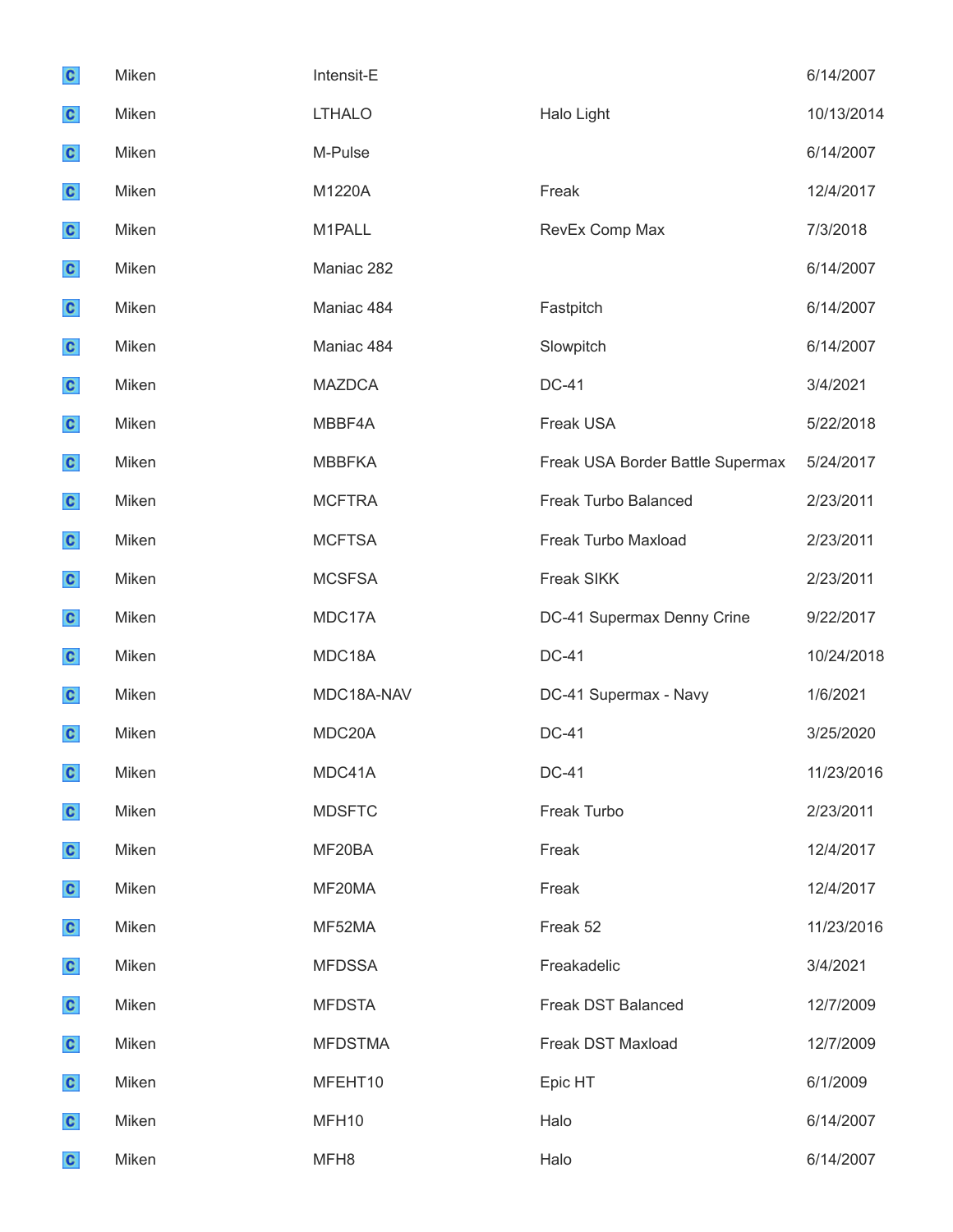| $\mathbf{c}$ | Miken | MFH9          | Halo                          | 6/14/2007  |
|--------------|-------|---------------|-------------------------------|------------|
| $\mathbf{c}$ | Miken | MFHL12        |                               | 6/14/2007  |
| $\mathbf{c}$ | Miken | <b>MF110</b>  | Icon FP10                     | 9/9/2008   |
| $\mathbf{c}$ | Miken | MFI9          | Icon FP9                      | 9/9/2008   |
| $\mathbf{c}$ | Miken | MFIL12        | Icon Light                    | 9/9/2008   |
| $\mathbf{c}$ | Miken | MFK23A        | Freak 23 Kyle Pearson         | 9/22/2017  |
| $\mathbf{c}$ | Miken | <b>MFKUSA</b> | Freak USA                     | 6/26/2019  |
| $\mathbf{c}$ | Miken | <b>MFNRG</b>  | NRG Pro-Series 500 Fast Pitch | 6/14/2007  |
| $\mathbf{c}$ | Miken | MFRCA2        | Rain FP                       | 1/21/2009  |
| $\mathbf{c}$ | Miken | MFRL12        | Rain Light FP                 | 1/21/2009  |
| $\mathbf{c}$ | Miken | MGD21A        | <b>Freak Gold</b>             | 4/1/2021   |
| $\mathbf{c}$ | Miken | <b>MGOLDA</b> | <b>Freak Gold</b>             | 11/1/2019  |
| $\mathbf{c}$ | Miken | MKP20A        | Freak 23 - Kyle Pearson       | 9/5/2019   |
| $\mathbf{c}$ | Miken | MKP21A        | Freak 23                      | 1/6/2021   |
| $\mathbf{c}$ | Miken | MKP23A        | Freak 23                      | 10/24/2018 |
| $\mathbf{c}$ | Miken | MKP23A-RWB    | Freak 23 - Kyle Pearson       | 9/10/2019  |
| $\mathbf{c}$ | Miken | <b>MNATMA</b> | Miken Nation - Buck Signature | 5/6/2014   |
| $\mathbf{c}$ | Miken | MP21BA        | <b>Freak Primo</b>            | 1/6/2021   |
| $\mathbf{c}$ | Miken | MP21MA        | Freak Primo                   | 1/6/2021   |
| $\mathbf{c}$ | Miken | <b>MPMOBA</b> | Freak Primo Balanced          | 11/1/2019  |
| $\mathbf{c}$ | Miken | <b>MPMOMA</b> | Freak Primo Maxload           | 11/1/2019  |
| $\mathbf{c}$ | Miken | <b>MPMOSA</b> | Freak Primo Supermax          | 11/1/2019  |
| $\mathbf{c}$ | Miken | MPR12A        | <b>Freak Primo</b>            | 1/18/2019  |
| $\mathbf{c}$ | Miken | <b>MPRIBA</b> | Freak Primo                   | 1/18/2019  |
| $\mathbf{c}$ | Miken | <b>MPRIMA</b> | Freak Primo                   | 1/18/2019  |
| $\mathbf{c}$ | Miken | MREV20        | RevEx                         | 11/1/2019  |
| $\mathbf{c}$ | Miken | MREV21        | RevEx                         | 1/6/2021   |
|              |       |               |                               |            |
| $\mathbf{c}$ | Miken | <b>MREVEX</b> | RevEx                         | 1/18/2019  |
| $\mathbf{c}$ | Miken | <b>MRVALL</b> | RevEx Maxload                 | 11/23/2016 |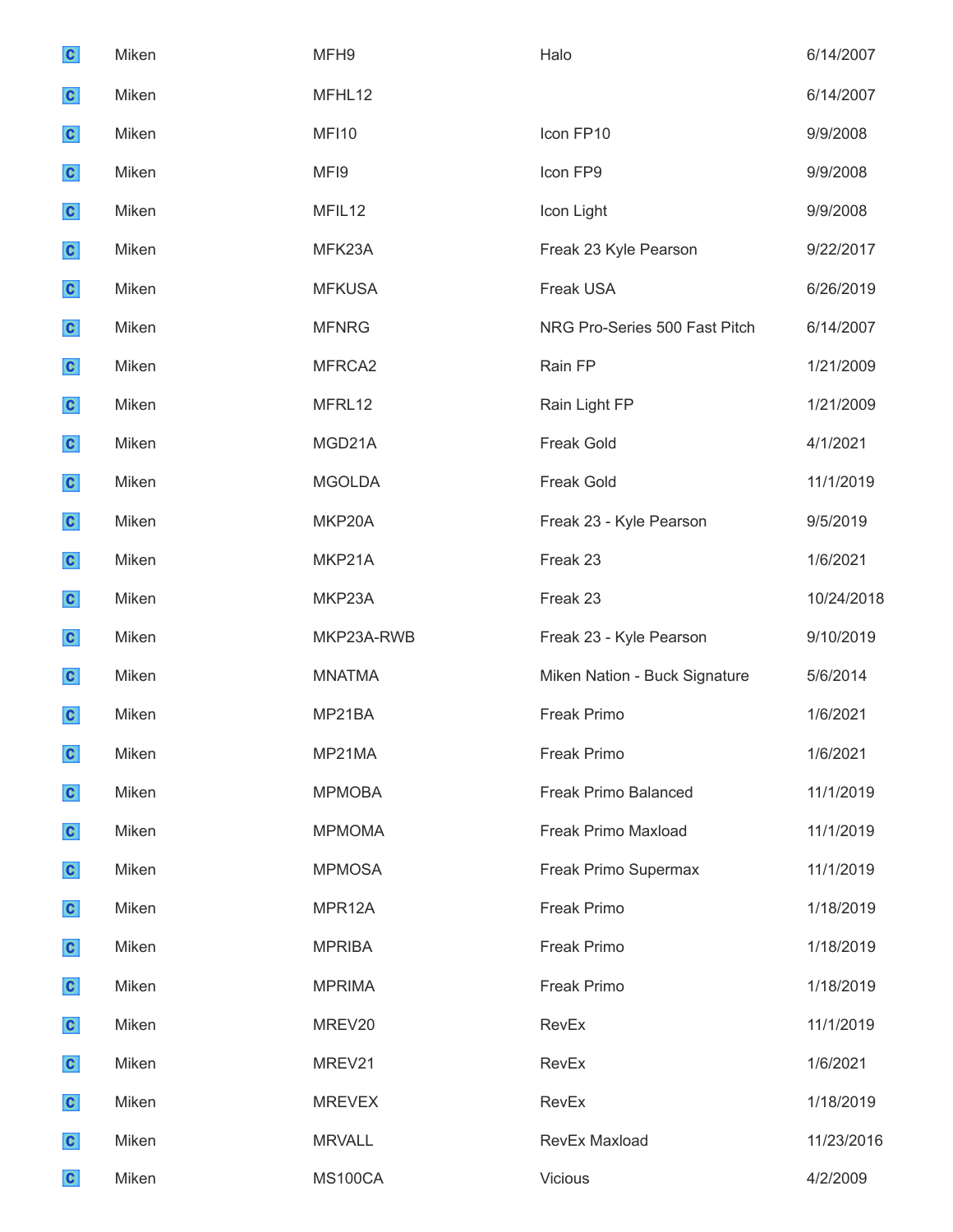| $\mathbf{c}$ | Miken | MSAPC-1         | Decoy                      | 6/14/2007  |
|--------------|-------|-----------------|----------------------------|------------|
| $\mathbf{c}$ | Miken | <b>MSBTSA</b>   | <b>Burn</b>                | 12/18/2008 |
| $\mathbf{c}$ | Miken | MSCA-1          | Chaos                      | 1/21/2009  |
| $\mathbf{c}$ | Miken | <b>MSFN</b>     | Freak 98                   | 6/10/2009  |
| $\mathbf{c}$ | Miken | <b>MSFTDSG</b>  | Freak Turbo                | 12/18/2008 |
| $\mathbf{c}$ | Miken | <b>MSISFZ</b>   | Freakzilla                 | 3/1/2018   |
| $\mathbf{c}$ | Miken | <b>MSMXBBA</b>  | <b>MXB</b>                 | 7/30/2009  |
| $\mathbf{c}$ | Miken | <b>MSMXBMA</b>  | <b>MXB</b>                 | 7/30/2009  |
| $\mathbf{c}$ | Miken | <b>MSNFA</b>    | Nemesis Balanced           | 9/9/2008   |
| $\mathbf{c}$ | Miken | <b>MSNMA</b>    | Nemesis Maxload            | 9/9/2008   |
| $\mathbf{c}$ | Miken | MSNRG-5         | NRG Pro-Series 500         | 6/14/2007  |
| $\mathbf{c}$ | Miken | MSNRGM-5        | NRG Pro-Series 500 Maxload | 6/14/2007  |
| $\mathbf{c}$ | Miken | <b>MSNRGR</b>   | <b>NRG</b>                 | 2/24/2010  |
| $\mathbf{c}$ | Miken | <b>MSNRGS</b>   | <b>NRG</b>                 | 2/24/2010  |
| $\mathbf{c}$ | Miken | <b>MSRFA</b>    | Recoil                     | 6/14/2007  |
| $\mathbf{c}$ | Miken | <b>MSRMA</b>    | Recoil Maxload             | 6/14/2007  |
| $\mathbf{c}$ | Miken | <b>MSSEC</b>    | 484 CAMO                   | 6/14/2007  |
| $\mathbf{c}$ | Miken | <b>MSVA</b>     | Velocit-E                  | 7/12/2010  |
| $\mathbf{c}$ | Miken | MSVE-1          | Velocit-E                  | 6/14/2007  |
| $\mathbf{c}$ | Miken | MSVE-3          | Velocit-E-II               | 6/14/2007  |
| $\mathbf{c}$ | Miken | <b>MV3 FP10</b> | FPMV3C10                   | 2/24/2010  |
| $\mathbf{c}$ | Miken | MV3 FP9         | FPMV3C9                    | 2/24/2010  |
| $\mathbf{c}$ | Miken | MV3 Light FP12  | FPMV3C12                   | 2/24/2010  |
| $\mathbf{c}$ | Miken | Oklahoma City   |                            | 6/14/2007  |
| $\mathbf{c}$ | Miken | S75XMA          | Freak 750X                 | 5/6/2014   |
| $\mathbf{c}$ | Miken | SF1PCA          | <b>Super Freak</b>         | 2/14/2014  |
| $\mathbf{c}$ | Miken | SF2PCA          | <b>Super Freak</b>         | 2/14/2014  |
| $\mathbf{c}$ | Miken | <b>SFMIDA</b>   | Super Freak HPS            | 10/31/2012 |
| $\mathbf{c}$ | Miken | <b>SFNDBA</b>   | Freak NXT Balanced         | 10/31/2012 |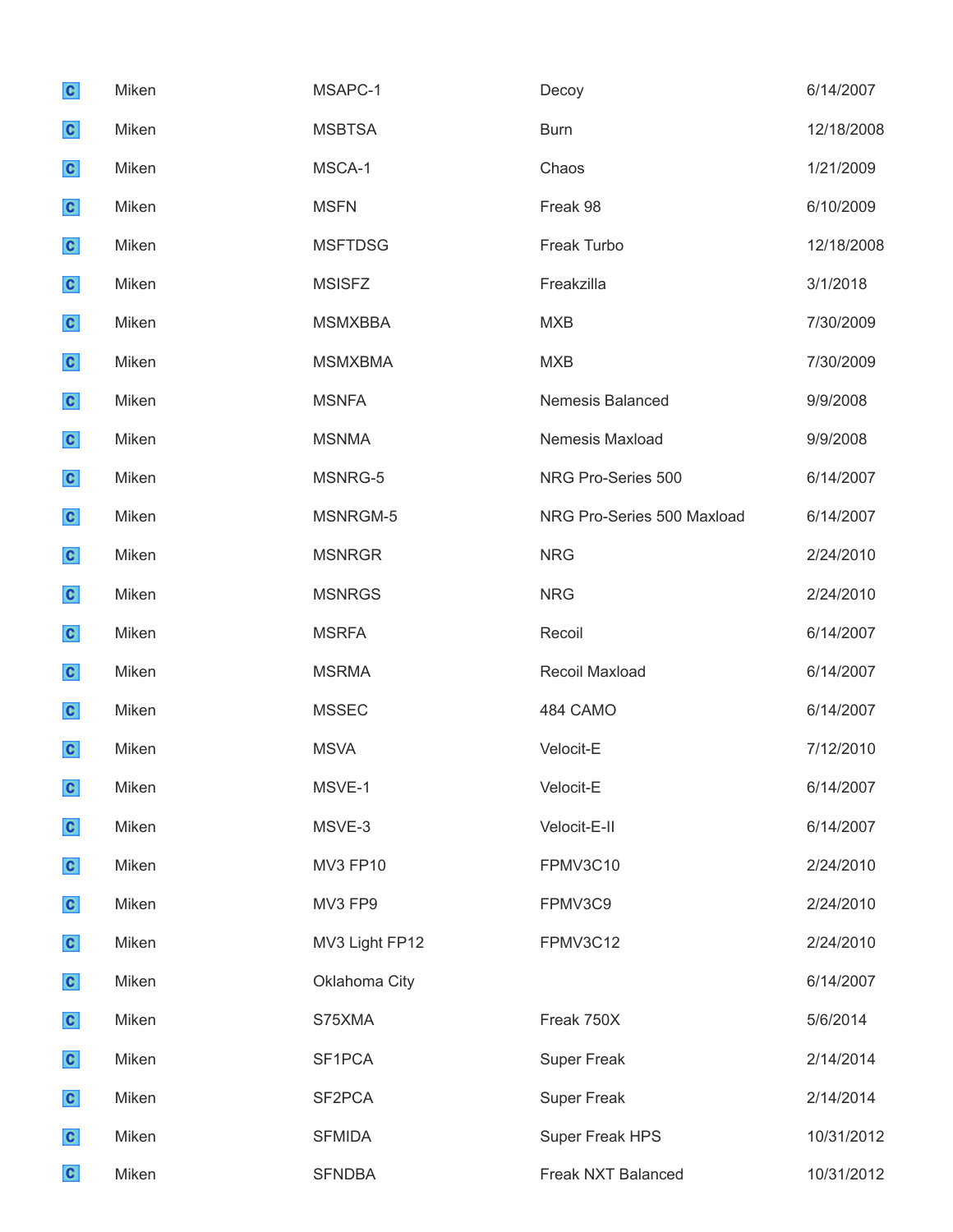| $\mathbf{c}$ | Miken  | <b>SFNDMA</b>    | Freak NXT Maxload             | 10/31/2012 |
|--------------|--------|------------------|-------------------------------|------------|
| $\mathbf{c}$ | Miken  | <b>SKSFA</b>     | Super Freak DST               | 4/29/2010  |
| $\mathbf{c}$ | Miken  | <b>SNXTBA</b>    | Freak NXT Balanced            | 12/12/2011 |
| $\mathbf{c}$ | Miken  | <b>SNXTMA</b>    | Freak NXT Supermax            | 12/12/2011 |
| $\mathbf{c}$ | Miken  | <b>SOULTA</b>    | Ultra                         | 10/23/2012 |
| $\mathbf{c}$ | Miken  | <b>SPDSTA</b>    | Freak DST Maxload             | 10/31/2012 |
| $\mathbf{c}$ | Miken  | <b>SPFXBA</b>    | Freak FX700                   | 3/4/2011   |
| $\mathbf{c}$ | Miken  | <b>SPFXMA</b>    | Freak FX700                   | 4/7/2011   |
| $\mathbf{c}$ | Miken  | <b>SPMAFA</b>    | Mafia                         | 2/8/2012   |
| $\mathbf{c}$ | Miken  | <b>SPSYBA</b>    | Psycho Balanced               | 2/14/2014  |
| $\mathbf{c}$ | Miken  | <b>SPSYMA</b>    | Psycho Supermax               | 2/14/2014  |
| $\mathbf{c}$ | Miken  | <b>SPVELA</b>    | Velocit-E                     | 5/10/2012  |
| $\mathbf{c}$ | Miken  | <b>SRECBA</b>    | Recoil                        | 6/17/2013  |
| $\mathbf{c}$ | Miken  | <b>SREVMA</b>    | RevEx Supermax                | 10/31/2012 |
| $\mathbf{c}$ | Miken  | STR3MA           | <b>Triad Maxload</b>          | 1/7/2014   |
| $\mathbf{c}$ | Miken  | <b>STRIMA</b>    | Triad <sup>3</sup>            | 10/23/2012 |
| $\mathbf{c}$ | Miken  | <b>SULTMA</b>    | Ultra 750 Maxload             | 4/2/2013   |
| $\mathbf{C}$ | Miken  | <b>SYCHMA</b>    | Psycho Maxload                | 10/13/2014 |
| $\mathbf{c}$ | Miken  | <b>SYKOMA</b>    | Psycho Maxload - J. Isenhower | 4/1/2016   |
| $\mathbf{c}$ | Miken  | UL75BA           | Ultra 750X                    | 1/7/2014   |
| $\mathbf{c}$ | Miken  | UL75MA           | Ultra 750 Maxload             | 1/7/2014   |
| $\mathbf{c}$ | Miken  | <b>ULTALL</b>    | Ultra 750 Max                 | 10/13/2014 |
| $\mathbf{c}$ | Miken  | Viper            | 12"                           | 6/14/2007  |
| $\mathbf{c}$ | Miken  | Viper            | 12" 2001                      | 6/14/2007  |
| $\mathbf{c}$ | Miken  | Viper            | 14"                           | 6/14/2007  |
| $\mathbf{c}$ | Miken  | Viper            | 14" 2001                      | 6/14/2007  |
| $\mathbf{c}$ | Mizuno | 340119 or 340124 | Crush G3                      | 4/30/2008  |
| $\mathbf{c}$ | Mizuno | 340125 or 340126 | Crush                         | 4/30/2008  |
| $\mathbf{c}$ | Mizuno | 340243           | Ambition                      | 11/16/2015 |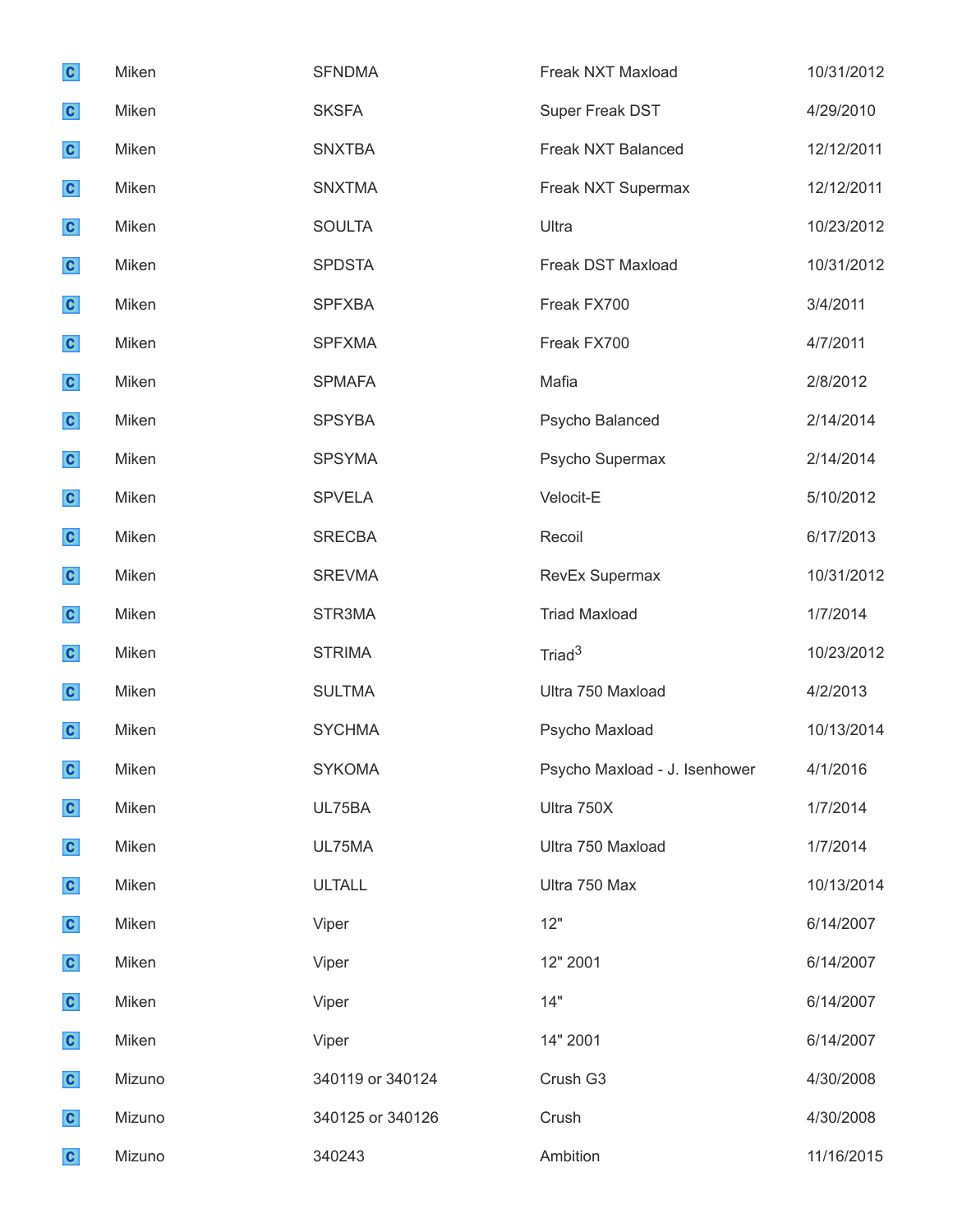| $\mathbf{c}$ | Mizuno | 340272 | Whiteout FP (-10)            | 5/25/2012  |
|--------------|--------|--------|------------------------------|------------|
| $\mathbf{c}$ | Mizuno | 340273 | Whiteout FP (-9)             | 5/25/2012  |
| $\mathbf{c}$ | Mizuno | 340274 | Whiteout (-8)                | 5/25/2012  |
| $\mathbf{c}$ | Mizuno | 340279 | Whiteout FP (Custom)         | 5/25/2012  |
| $\mathbf{c}$ | Mizuno | 340286 | Whiteout End Load (-10)      | 2/19/2013  |
| $\mathbf{c}$ | Mizuno | 340287 | Whiteout End Load (-9)       | 2/19/2013  |
| $\mathbf{c}$ | Mizuno | 340298 | <b>Blackout Balanced ASA</b> | 7/23/2013  |
| $\mathbf{c}$ | Mizuno | 340306 | Whiteout 2 (-12.5)           | 5/20/2014  |
| $\mathbf{c}$ | Mizuno | 340360 | Mamba                        | 12/11/2014 |
| $\mathbf{c}$ | Mizuno | 340362 | No Doubt                     | 12/11/2014 |
| $\mathbf{c}$ | Mizuno | 340363 | Nighthawk FP (-10)           | 1/15/2015  |
| $\mathbf{c}$ | Mizuno | 340364 | Nighthawk FP (-8)            | 1/15/2015  |
| $\mathbf{c}$ | Mizuno | 340365 | Nighthawk FP (-9)            | 1/15/2015  |
| $\mathbf{c}$ | Mizuno | 340366 | <b>Black Widow</b>           | 3/18/2015  |
| $\mathbf{c}$ | Mizuno | 340367 | Black Widow (-13)            | 12/4/2014  |
| $\mathbf{c}$ | Mizuno | 340443 | Ghost (-10)                  | 1/18/2017  |
| $\mathbf{c}$ | Mizuno | 340444 | Ghost (-9)                   | 1/18/2017  |
| $\mathbf{c}$ | Mizuno | 340445 | Ghost (-8)                   | 1/18/2017  |
| $\mathbf{c}$ | Mizuno | 340446 | Nighthawk (-10)              | 12/8/2016  |
| $\mathbf{c}$ | Mizuno | 340447 | Nighthawk (-11)              | 12/8/2016  |
| $\mathbf{c}$ | Mizuno | 340448 | Nighthawk (-9)               | 12/8/2016  |
| $\mathbf{c}$ | Mizuno | 340449 | Nighthawk (-8)               | 12/8/2016  |
| $\mathbf{c}$ | Mizuno | 340450 | Silhouette (-10)             | 12/8/2016  |
| $\mathbf{c}$ | Mizuno | 340451 | Silhouette (-13)             | 12/8/2016  |
| $\mathbf{c}$ | Mizuno | 340457 | Nighthawk Robo Load          | 12/8/2016  |
| $\mathbf{c}$ | Mizuno | 340458 | Nighthawk Balanced           | 12/8/2016  |
| $\mathbf{c}$ | Mizuno | 340472 | F19-PWR CRBN (-9)            | 11/15/2017 |
| $\mathbf{c}$ | Mizuno | 340474 | F19-CRBN2 )-10)              | 11/13/2017 |
| $\mathbf{c}$ | Mizuno | 340475 | F19-CRBN2 (-9)               | 11/13/2017 |
| $\mathbf{c}$ | Mizuno | 340476 | F19-CRBN2 (-8)               | 11/13/2017 |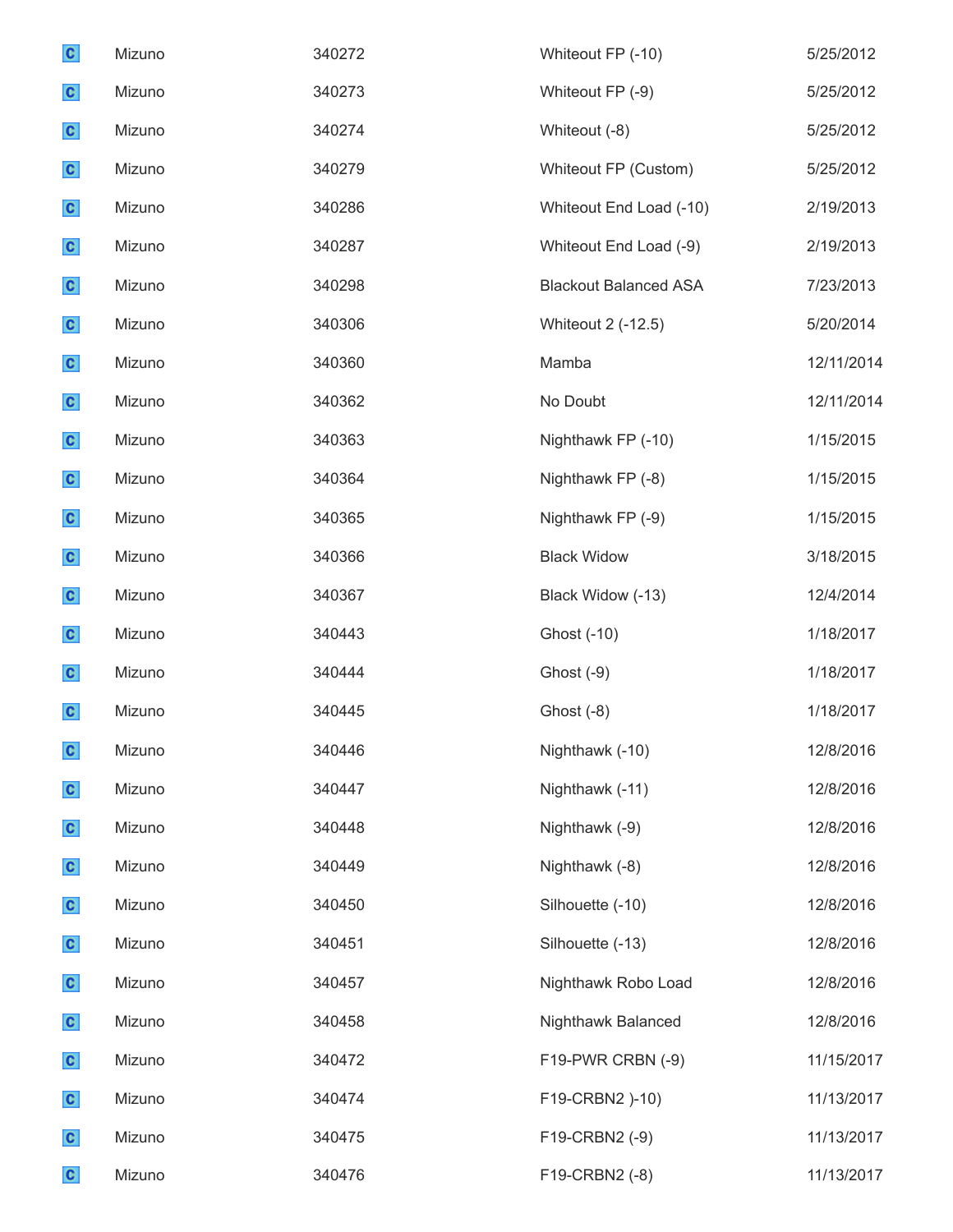| $\mathbf{c}$ | Mizuno | 340477      | F19-CRBN1 (-10)    | 11/13/2017 |
|--------------|--------|-------------|--------------------|------------|
| $\mathbf{c}$ | Mizuno | 340478      | F19-CRBN1 (-13)    | 11/13/2017 |
| $\mathbf{c}$ | Mizuno | 340498      | F19-PWR CRBN (-11) | 11/15/2017 |
| $\mathbf{c}$ | Mizuno | 340499      | F19-CRBN1 (-9)     | 11/13/2017 |
| $\mathbf{c}$ | Mizuno | 340500      | F19-CRBN1 (-8)     | 11/13/2017 |
| $\mathbf{c}$ | Mizuno | 340527      | F20-PWR CRBN (-10) | 4/17/2019  |
| $\mathbf{c}$ | Mizuno | 340528      | F20-PWR CRBN (-9)  | 4/17/2019  |
| $\mathbf{c}$ | Mizuno | 340529      | F20-PWR CRBN (-11) | 4/17/2019  |
| $\mathbf{c}$ | Mizuno | 340531      | F20-CRBN 1 (-10)   | 4/17/2019  |
| $\mathbf{c}$ | Mizuno | 340532      | F20-CRBN 1 (-13)   | 4/17/2019  |
| $\mathbf{c}$ | Mizuno | 340539      | F20-CRBN 1 (-9)    | 4/17/2019  |
| $\mathbf{c}$ | Mizuno | 340543      | F20-CRBN 1 (-8)    | 4/17/2019  |
| $\mathbf{c}$ | Mizuno | 340548      | Crush              | 12/13/2019 |
| $\mathbf{c}$ | Mizuno | 340554      | F21-CRBN 1 (-10)   | 6/22/2020  |
| $\mathbf{c}$ | Mizuno | 340555      | F21-CRBN 1 (-13)   | 6/22/2020  |
| $\mathbf{c}$ | Mizuno | 340556      | F21-CRBN1 (-9)     | 6/22/2020  |
| $\mathbf{c}$ | Mizuno | 340557      | F21-CRBN 1 (-8)    | 6/22/2020  |
| $\mathbf{c}$ | Mizuno | 340571      | F19-PWR CRBN (-10) | 12/4/2017  |
| $\mathbf{c}$ | Mizuno | Craze       |                    | 5/26/2011  |
| $\mathbf{c}$ | Mizuno | Craze       |                    | 2/11/2010  |
| $\mathbf{c}$ | Mizuno | Crush       | Comp               | 4/30/2008  |
| $\mathbf{c}$ | Mizuno | Crush       | G <sub>5</sub>     | 4/30/2008  |
| $\mathbf{c}$ | Mizuno | Frenzy      |                    | 4/30/2008  |
| $\mathbf{c}$ | Mizuno | Frenzy      | <b>Super Lite</b>  | 6/6/2011   |
| $\mathbf{c}$ | Mizuno | Frenzy 2    | Slow Pitch         | 5/11/2009  |
| $\mathbf{c}$ | Mizuno | Frenzy 2 FP | Fastpitch          | 5/18/2009  |
| $\mathbf{c}$ | Mizuno | Frenzy 3.0  | Fastpitch          | 2/15/2010  |
| $\mathbf{c}$ | Mizuno | Frenzy 4.0  | Fastpitch          | 5/26/2011  |
| $\mathbf{c}$ | Mizuno | Frenzy FP   |                    | 4/30/2008  |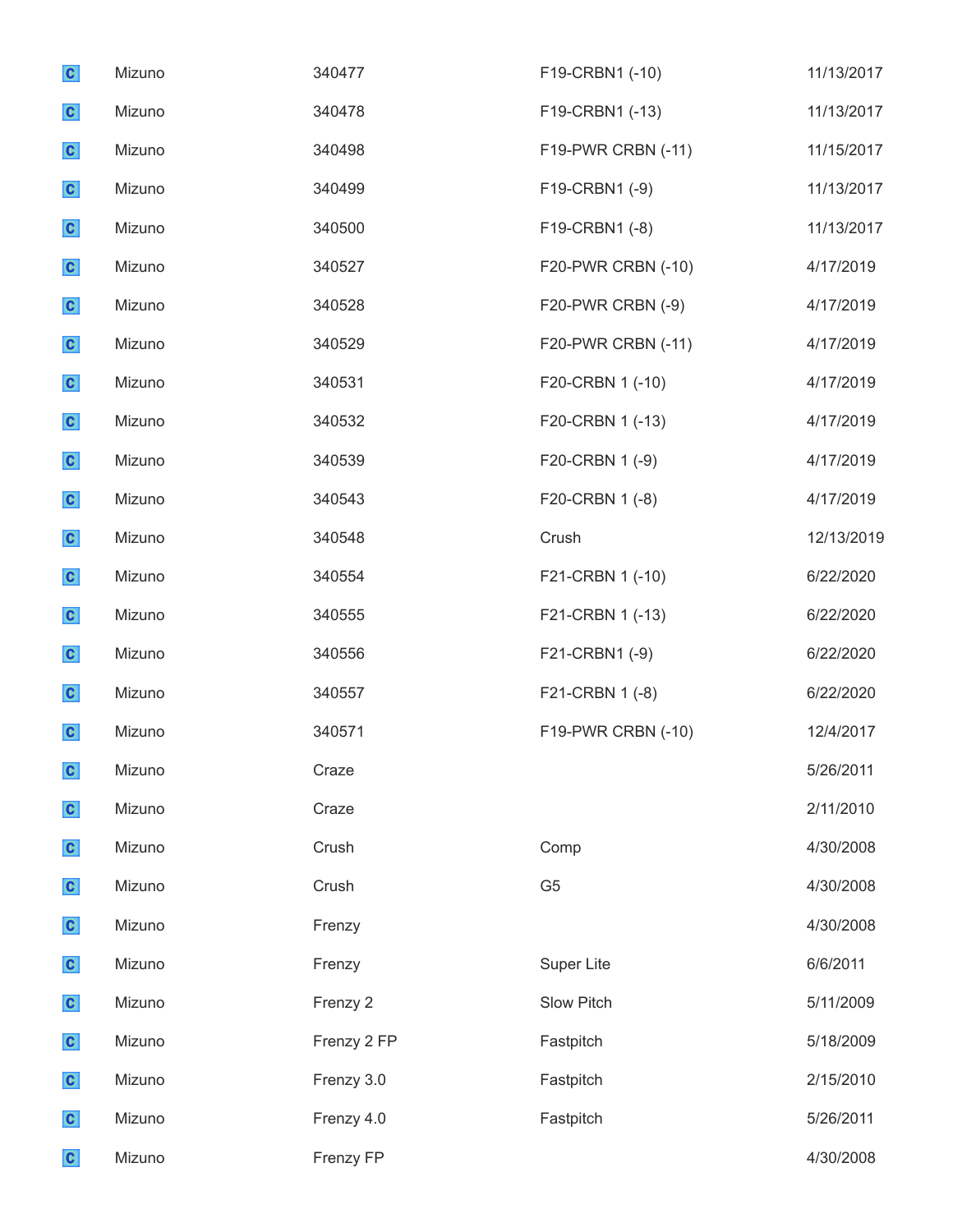| $\mathbf{c}$ | Mizuno                  | Frenzy SP                    |                      | 4/30/2008 |
|--------------|-------------------------|------------------------------|----------------------|-----------|
| $\mathbf{c}$ | Mizuno                  | MZC-5 Techfire               | <b>Fast Pitch</b>    | 4/30/2008 |
| $\mathbf{c}$ | Mizuno                  | MZC-7                        | <b>Blur</b>          | 4/30/2008 |
| $\mathbf{c}$ | Mizuno                  | Techfire                     | 2010                 | 2/11/2010 |
| $\mathbf{c}$ | Mizuno                  | <b>Techfire</b>              | Classic              | 4/30/2008 |
| $\mathbf{c}$ | Mizuno                  | <b>Techfire</b>              | Crush 2              | 4/30/2008 |
| $\mathbf{c}$ | Mizuno                  | Techfire                     | Envy                 | 4/30/2008 |
| $\mathbf{c}$ | Mizuno                  | Techfire                     | Fastpitch -10        | 4/30/2008 |
| $\mathbf{c}$ | Mizuno                  | Techfire                     | Fastpitch -9         | 4/30/2008 |
| $\mathbf{c}$ | Mizuno                  | <b>Techfire</b>              | Fury                 | 4/30/2008 |
| $\mathbf{c}$ | Mizuno                  | Techfire                     | Rage                 | 4/30/2008 |
| $\mathbf{c}$ | Mizuno                  | <b>Techfire Orange Crush</b> | Not Labeled Original | 4/30/2008 |
| $\mathbf{c}$ | Mizuno                  | Whiteout 2                   |                      | 5/20/2014 |
| $\mathbf{c}$ | Mizuno                  | Wrath                        |                      | 4/30/2008 |
| $\mathbf{c}$ | Mizuno                  | Wrath 2                      |                      | 4/30/2008 |
| $\mathbf{c}$ | Mizuno                  | Wrath Extended               |                      | 4/30/2008 |
| $\mathbf{c}$ | Mizuno                  | Wrath Fastpitch              |                      | 4/30/2008 |
| $\mathbf{c}$ | <b>Monsta Athletics</b> | 13SPBCM1                     | Boogeyman LC         | 7/1/2015  |
| $\mathbf{C}$ | Monsta Athletics        | 14SPBMA1                     | Boogey Man           | 2/28/2014 |
| $\mathbf{c}$ | <b>Monsta Athletics</b> | 14SPBMLCA1                   | Boogey Man LC        | 6/13/2014 |
| $\mathbf{c}$ | Monsta Athletics        | 14SPBWA2                     | <b>Black Widow</b>   | 5/2/2014  |
| $\mathbf{c}$ | Monsta Athletics        | 14SPMA2                      | Monsta               | 5/2/2014  |
| $\mathbf{c}$ | <b>Monsta Athletics</b> | 14SPMLCA2                    | Monsta LC            | 3/25/2014 |
| $\mathbf{c}$ | Monsta Athletics        | 14SPZA1                      | Zombie               | 8/8/2014  |
| $\mathbf{c}$ | <b>Monsta Athletics</b> | 15SPBMA1                     | Boogey Man           | 2/26/2016 |
| $\mathbf{c}$ | Monsta Athletics        | 15SPBWA2                     | <b>Black Widow</b>   | 3/18/2015 |
| $\mathbf{c}$ | Monsta Athletics        | 15SPMA2                      | Monsta               | 2/26/2016 |
| $\mathbf{c}$ | Monsta Athletics        | 15SPMMA2                     | Militia              | 3/18/2015 |
| $\mathbf{c}$ | Monsta Athletics        | 16FPDNAA2                    | DNA FP               | 11/9/2015 |
| $\mathbf{c}$ | Monsta Athletics        | 16SPBLCA1                    | Bombardier           | 1/26/2016 |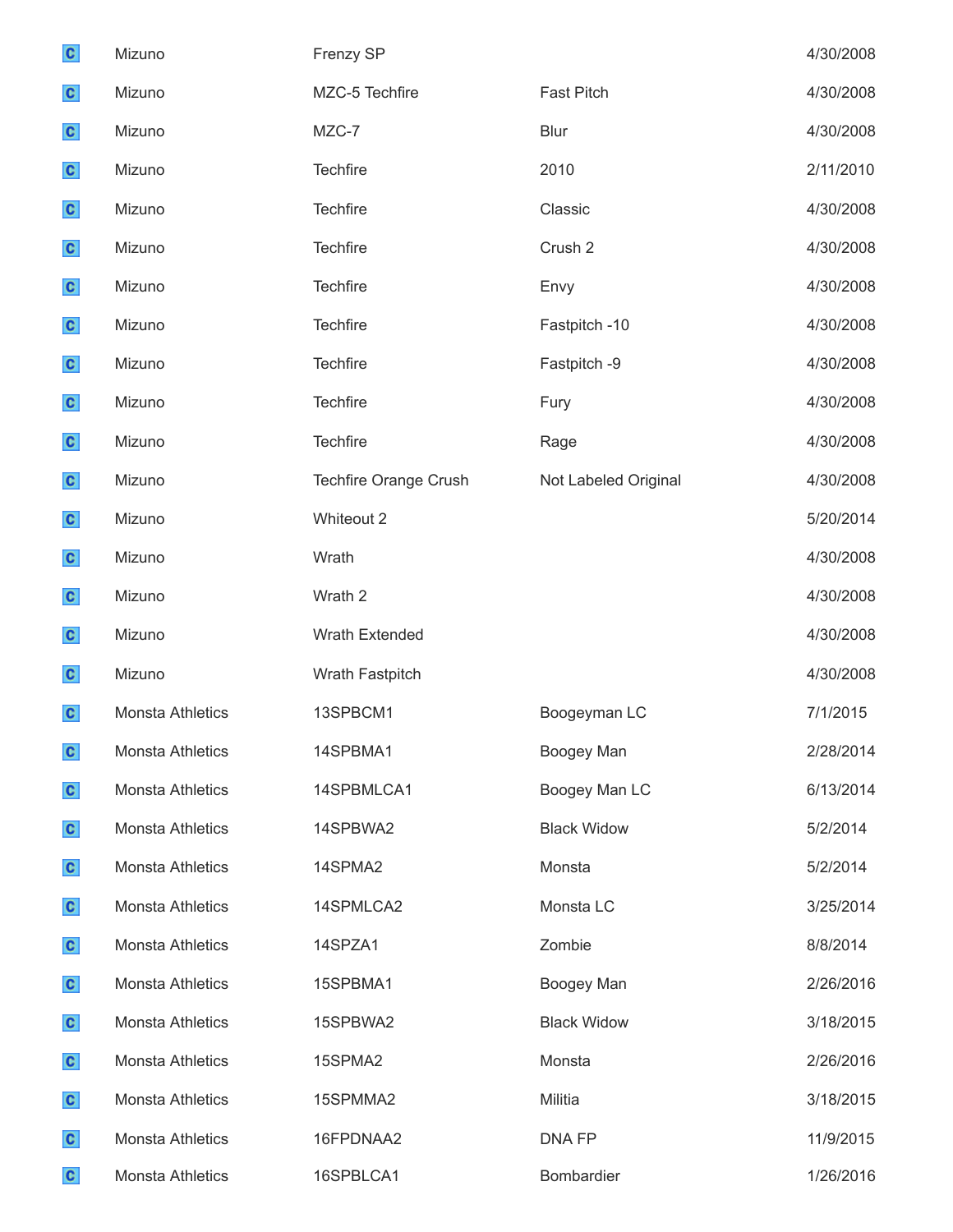| $\mathbf{c}$ | Monsta Athletics        | 16SPHWS2   | <b>Heart Warrior</b>     | 5/26/2017 |
|--------------|-------------------------|------------|--------------------------|-----------|
| $\mathbf{c}$ | Monsta Athletics        | 16SPMMA2   | Militia                  | 5/26/2017 |
| $\mathbf{c}$ | <b>Monsta Athletics</b> | 16SPSA1    | Sinister                 | 5/26/2017 |
| $\mathbf{c}$ | <b>Monsta Athletics</b> | 16SPSFA2   | Supa Fly                 | 5/26/2017 |
| $\mathbf{c}$ | <b>Monsta Athletics</b> | 16SPTA2LC  | Torch                    | 7/19/2016 |
| $\mathbf{c}$ | <b>Monsta Athletics</b> | 17FPTA2    | Torch                    | 2/21/2017 |
| $\mathbf{c}$ | <b>Monsta Athletics</b> | 17SPBA1    | Bombardier               | 5/26/2017 |
| $\mathbf{c}$ | <b>Monsta Athletics</b> | 17SPBMA1   | Boogieman LC             | 2/13/2017 |
| $\mathbf{c}$ | <b>Monsta Athletics</b> | 17SPWCMZA  | <b>WC Monsta Militia</b> | 5/26/2017 |
| $\mathbf{c}$ | <b>Monsta Athletics</b> | 18FPM18-1  | Torch                    | 1/8/2018  |
| $\mathbf{c}$ | <b>Monsta Athletics</b> | 18SPAV1    | Adversity                | 9/27/2018 |
| $\mathbf{c}$ | Monsta Athletics        | 18SPCGM2A  | <b>Cancer Sucks</b>      | 9/11/2018 |
| $\mathbf{c}$ | <b>Monsta Athletics</b> | 18SPDNAM2A | <b>DNA Mutated</b>       | 12/4/2017 |
| $\mathbf{c}$ | <b>Monsta Athletics</b> | 18SPFA2    | Fallout                  | 3/9/2018  |
| $\mathbf{c}$ | <b>Monsta Athletics</b> | 18SPFA2T   | Fallout                  | 1/7/2019  |
| $\mathbf{c}$ | <b>Monsta Athletics</b> | 18SPSA1    | Sinister                 | 12/4/2017 |
| $\mathbf{c}$ | <b>Monsta Athletics</b> | 18SPTA2    | Torch                    | 12/4/2017 |
| $\mathbf{c}$ | <b>Monsta Athletics</b> | 19SPA3CA2  | Chief                    | 3/1/2019  |
| $\mathbf{c}$ | <b>Monsta Athletics</b> | 19SPA3CA2  | Chief                    | 3/25/2020 |
| $\mathbf{c}$ | <b>Monsta Athletics</b> | 19SPA3CA2S | Chief                    | 3/25/2020 |
| $\mathbf{c}$ | <b>Monsta Athletics</b> | 19SPA3CA2T | Chief                    | 3/1/2019  |
| $\mathbf{c}$ | <b>Monsta Athletics</b> | 19SPA3CA2Z | Chief                    | 3/25/2020 |
| $\mathbf{c}$ | <b>Monsta Athletics</b> | 19SPA3H2   | Heros                    | 8/9/2019  |
| $\mathbf{c}$ | <b>Monsta Athletics</b> | 19SPA3H2F  | Heros                    | 8/9/2019  |
| $\mathbf{c}$ | <b>Monsta Athletics</b> | 19SPDC1A2  | Daisy Cutter             | 3/1/2019  |
| $\mathbf{c}$ | <b>Monsta Athletics</b> | 19SPGNA3A2 | <b>Get Nutz</b>          | 9/11/2018 |
| $\mathbf{c}$ | <b>Monsta Athletics</b> | 19SPSA1    | Sinister                 | 3/1/2019  |
| $\mathbf{c}$ | <b>Monsta Athletics</b> | 19SPTA2    | Torch                    | 9/11/2018 |
| $\mathbf{c}$ | Monsta Athletics        | 19SPTA2F   | Torch                    | 9/11/2018 |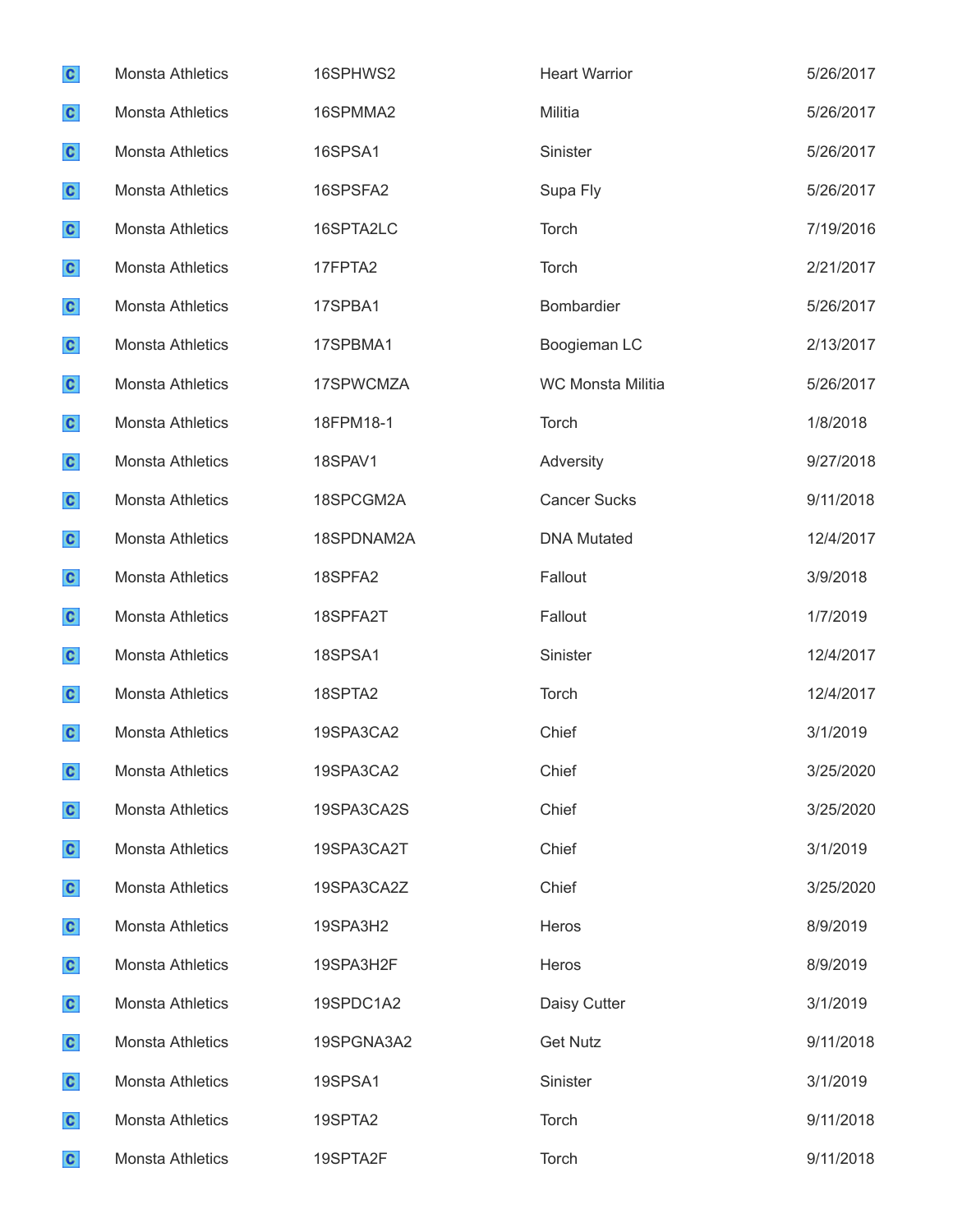| $\mathbf{c}$ | <b>Monsta Athletics</b> | 19SPTN2A    | <b>True North</b>    | 8/9/2019   |
|--------------|-------------------------|-------------|----------------------|------------|
| $\mathbf{c}$ | <b>Monsta Athletics</b> | 19SPZ1      | Zombie               | 3/1/2019   |
| $\mathbf{c}$ | <b>Monsta Athletics</b> | 19SPZ1E     | Zombie               | 9/10/2019  |
| $\mathbf{c}$ | <b>Monsta Athletics</b> | 20FPHA24    | Hype                 | 4/23/2021  |
| $\mathbf{c}$ | <b>Monsta Athletics</b> | 20FPM20A2   | $M-20$               | 9/10/2019  |
| $\mathbf{c}$ | <b>Monsta Athletics</b> | 20SAGSBA1Z  | <b>Bliss</b>         | 11/5/2020  |
| $\mathbf{c}$ | <b>Monsta Athletics</b> | 20SP40MMA2F | 40 Mike Mike         | 9/8/2020   |
| $\mathbf{c}$ | <b>Monsta Athletics</b> | 20SPAAAPA2  | Pride                | 3/25/2020  |
| $\mathbf{c}$ | <b>Monsta Athletics</b> | 20SPAAAPA2F | Pride                | 3/25/2020  |
| $\mathbf{c}$ | <b>Monsta Athletics</b> | 20SPBBA2    | <b>Bryson Brave</b>  | 1/6/2021   |
| $\mathbf{c}$ | <b>Monsta Athletics</b> | 20SPBOUA2   | <b>Bounty Hunter</b> | 1/6/2021   |
| $\mathbf{c}$ | <b>Monsta Athletics</b> | 20SPBSA2    | <b>Black Sheep</b>   | 11/27/2019 |
| $\mathbf{c}$ | <b>Monsta Athletics</b> | 20SPCA2     | Cucuy                | 9/14/2020  |
| $\mathbf{c}$ | <b>Monsta Athletics</b> | 20SPCA2D    | Cucuy                | 9/14/2020  |
| $\mathbf{c}$ | <b>Monsta Athletics</b> | 20SPCA2DC   | <b>Clack Addict</b>  | 9/14/2020  |
| $\mathbf{c}$ | <b>Monsta Athletics</b> | 20SPCA2S    | Cucuy                | 9/14/2020  |
| $\mathbf{c}$ | <b>Monsta Athletics</b> | 20SPCA2T    | <b>Clack Addict</b>  | 9/14/2020  |
| $\mathbf{c}$ | <b>Monsta Athletics</b> | 20SPCARBS   | Carnage              | 1/6/2021   |
| $\mathbf{c}$ | <b>Monsta Athletics</b> | 20SPCARH    | Carnage              | 1/6/2021   |
| $\mathbf{c}$ | <b>Monsta Athletics</b> | 20SPCARS    | Carnage              | 1/6/2021   |
| $\mathbf{c}$ | <b>Monsta Athletics</b> | 20SPDEPHB   | Deplorables          | 1/6/2021   |
| $\mathbf{c}$ | <b>Monsta Athletics</b> | 20SPDEPHEL  | Deplorables          | 1/6/2021   |
| $\mathbf{c}$ | <b>Monsta Athletics</b> | 20SPDSHELA2 | Dark Side            | 4/26/2021  |
| $\mathbf{c}$ | <b>Monsta Athletics</b> | 20SPEPA2T   | El Patron            | 4/26/2021  |
| $\mathbf{c}$ | <b>Monsta Athletics</b> | 20SPGN2A12  | Get Nutz 2           | 7/15/2020  |
| $\mathbf{c}$ | <b>Monsta Athletics</b> | 20SPGN2A1S  | Get Nutz 2           | 7/15/2020  |
| $\mathbf{c}$ | <b>Monsta Athletics</b> | 20SPGN2A2F  | Get Nutz 2           | 7/15/2020  |
| $\mathbf{c}$ | <b>Monsta Athletics</b> | 20SPGN2A2T  | Get Nutz 2           | 9/14/2020  |
| $\mathbf{c}$ | <b>Monsta Athletics</b> | 20SPGSBA2F  | <b>Bliss</b>         | 9/8/2020   |
| $\mathbf{c}$ | Monsta Athletics        | 20SPGSBA2H  | <b>Bliss</b>         | 9/8/2020   |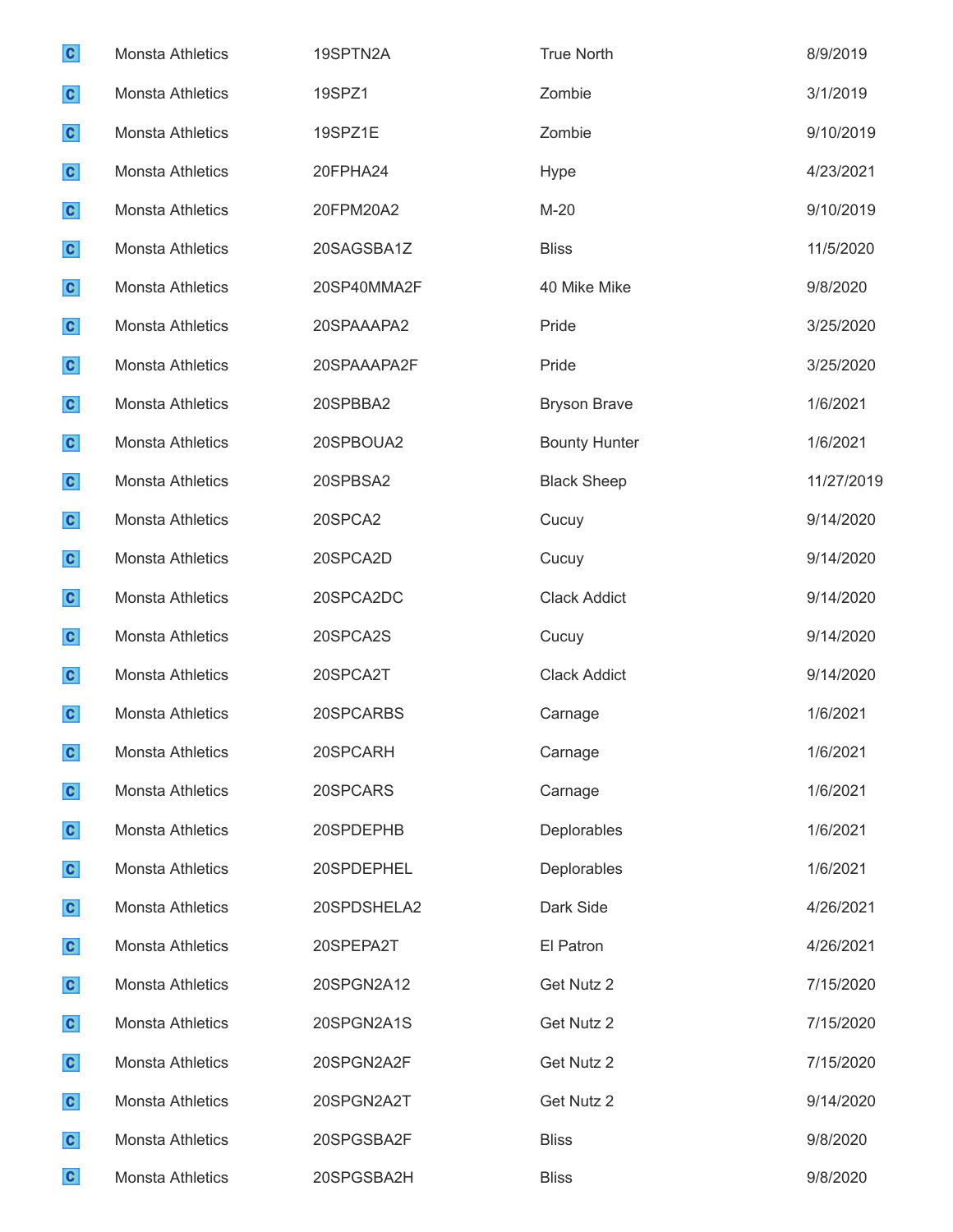| $\mathbf{c}$ | Monsta Athletics        | 20SPH24A2B   | <b>Hype Balanced</b> | 7/15/2020 |
|--------------|-------------------------|--------------|----------------------|-----------|
| $\mathbf{c}$ | <b>Monsta Athletics</b> | 20SPH26A2    | 2019 National Champs | 1/11/2021 |
| $\mathbf{c}$ | <b>Monsta Athletics</b> | 20SPH26A2    | Lazer Hype           | 7/15/2020 |
| $\mathbf{c}$ | <b>Monsta Athletics</b> | 20SPHA24     | Hype                 | 2/17/2020 |
| $\mathbf{c}$ | <b>Monsta Athletics</b> | 20SPHBMADF   | <b>Mad Hatter</b>    | 7/15/2020 |
| $\mathbf{c}$ | <b>Monsta Athletics</b> | 20SPHBMADT   | <b>Mad Hatter</b>    | 9/14/2020 |
| $\mathbf{c}$ | <b>Monsta Athletics</b> | 20SPKA2      | <b>Banger</b>        | 3/25/2020 |
| $\mathbf{c}$ | <b>Monsta Athletics</b> | 20SPKA2F     | <b>Banger</b>        | 9/8/2020  |
| $\mathbf{c}$ | Monsta Athletics        | 20SPL2A      | Legend               | 9/8/2020  |
| $\mathbf{c}$ | <b>Monsta Athletics</b> | 20SPMMA2T    | 40 Mike Mike         | 9/14/2020 |
| $\mathbf{c}$ | <b>Monsta Athletics</b> | 20SPNA1S     | <b>NAGAAA</b>        | 3/25/2020 |
| $\mathbf{c}$ | <b>Monsta Athletics</b> | 20SPNA1Z     | <b>NAGAAA</b>        | 3/25/2020 |
| $\mathbf{c}$ | <b>Monsta Athletics</b> | 20SPNA2      | <b>NAGAAA</b>        | 3/25/2020 |
| $\mathbf{c}$ | <b>Monsta Athletics</b> | 20SPNA2F     | <b>NAGAAA</b>        | 3/25/2020 |
| $\mathbf{c}$ | <b>Monsta Athletics</b> | 20SPPA2      | Psyborg              | 9/8/2020  |
| $\mathbf{c}$ | <b>Monsta Athletics</b> | 20SPSKA2     | Karma                | 11/1/2019 |
| $\mathbf{c}$ | <b>Monsta Athletics</b> | 20SPSKA2F    | Karma                | 11/1/2019 |
| $\mathbf{c}$ | <b>Monsta Athletics</b> | 20SPTA2E     | <b>Torch Juiced</b>  | 7/15/2020 |
| $\mathbf{c}$ | <b>Monsta Athletics</b> | 20SPTLA2     | <b>Torch Lite</b>    | 7/15/2020 |
| $\mathbf{c}$ | <b>Monsta Athletics</b> | 20SPWARA2    | Warrior              | 1/6/2021  |
| $\mathbf{c}$ | <b>Monsta Athletics</b> | 20SPWHA2     | Warthog              | 7/15/2020 |
| $\mathbf{c}$ | <b>Monsta Athletics</b> | 20SPWHA2     | Warthog              | 9/3/2020  |
| $\mathbf{c}$ | <b>Monsta Athletics</b> | 21-SPCLKBA1S | <b>Clack Addict</b>  | 3/31/2021 |
| $\mathbf{c}$ | <b>Monsta Athletics</b> | 21-SPCLKBA2T | <b>Clack Addict</b>  | 3/31/2021 |
| $\mathbf{c}$ | <b>Monsta Athletics</b> | 21-SPCLKPA1S | <b>Clack Addict</b>  | 3/31/2021 |
| $\mathbf{c}$ | <b>Monsta Athletics</b> | 21-SPCLKPA2T | <b>Clack Addict</b>  | 3/31/2021 |
| $\mathbf{c}$ | <b>Monsta Athletics</b> | 21-SPCLKYA1S | <b>Clack Addict</b>  | 3/31/2021 |
| $\mathbf{c}$ | <b>Monsta Athletics</b> | 21-SPCLKYA2T | <b>Clack Addict</b>  | 3/31/2021 |
| $\mathbf{c}$ | Monsta Athletics        | 21SPBA1      | Boogster             | 7/12/2021 |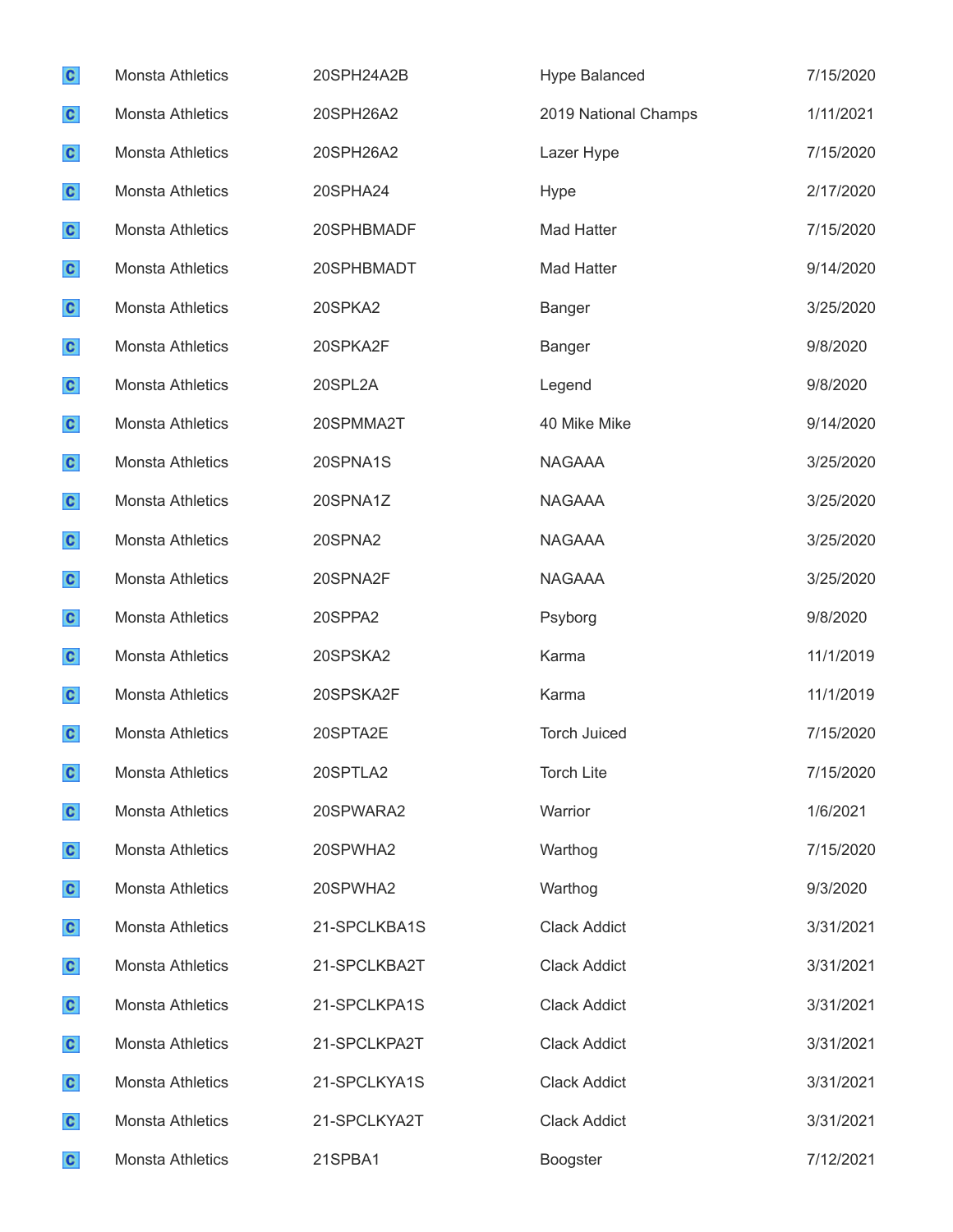| $\mathbf{c}$ | <b>Monsta Athletics</b> | 21SPBHSA1S    | Unleashed                 | 6/10/2021 |
|--------------|-------------------------|---------------|---------------------------|-----------|
| $\mathbf{c}$ | <b>Monsta Athletics</b> | 21SPBOMA1     | Bombardier                | 6/10/2021 |
| $\mathbf{c}$ | <b>Monsta Athletics</b> | 21SPBSA2B     | <b>Black Sheep</b>        | 6/10/2021 |
| $\mathbf{c}$ | <b>Monsta Athletics</b> | 21SPBSA2EL    | <b>Black Sheep Juiced</b> | 6/10/2021 |
| $\mathbf{c}$ | <b>Monsta Athletics</b> | 21SPCLKHOA1S  | Clack-O-Holic             | 7/12/2021 |
| $\mathbf{c}$ | <b>Monsta Athletics</b> | 21SPCLKHOA2T  | Clack-O-Holic             | 7/12/2021 |
| $\mathbf{c}$ | <b>Monsta Athletics</b> | 21SPCLKWA1S   | <b>Clack Addict</b>       | 7/12/2021 |
| $\mathbf{c}$ | <b>Monsta Athletics</b> | 21SPCLKWA2T   | <b>Clack Addict</b>       | 7/12/2021 |
| $\mathbf{c}$ | <b>Monsta Athletics</b> | 21SPFEARA1S   | Fearless                  | 7/12/2021 |
| $\mathbf{c}$ | <b>Monsta Athletics</b> | 21SPFEARA2T   | Fearless                  | 7/12/2021 |
| $\mathbf{c}$ | <b>Monsta Athletics</b> | 21SPGSSSAAA1A | <b>Grunt Style</b>        | 1/6/2021  |
| $\mathbf{c}$ | <b>Monsta Athletics</b> | 21SPGSTJAAA2A | <b>Grunt Style</b>        | 1/6/2021  |
| $\mathbf{c}$ | <b>Monsta Athletics</b> | 21SPHBBANOA2F | <b>Banger Noir</b>        | 6/10/2021 |
| $\mathbf{c}$ | <b>Monsta Athletics</b> | 21SPHBBANOA2T | <b>Banger Noir</b>        | 6/10/2021 |
| $\mathbf{c}$ | <b>Monsta Athletics</b> | 21SPINSA2BS   | Insidioius                | 3/31/2021 |
| $\mathbf{c}$ | <b>Monsta Athletics</b> | 21SPINSA2T    | Insidious                 | 3/31/2021 |
| $\mathbf{c}$ | <b>Monsta Athletics</b> | 21SPKTSA1S    | Kiss the Sky              | 6/10/2021 |
| $\mathbf{c}$ | <b>Monsta Athletics</b> | 21SPKTSA2BS   | Kiss the Sky              | 6/10/2021 |
| $\mathbf{C}$ | <b>Monsta Athletics</b> | 21SPKTSA2F    | Kiss the Sky              | 6/10/2021 |
| $\mathbf{c}$ | Monsta Athletics        | 21SPKTSA2T    | Kiss the Sky              | 6/10/2021 |
| $\mathbf{c}$ | Monsta Athletics        | 21SPMA1       | Molon Labe                | 6/10/2021 |
| $\mathbf{c}$ | <b>Monsta Athletics</b> | 21SPMELA2BS   | Mellifluous               | 3/31/2021 |
| $\mathbf{c}$ | <b>Monsta Athletics</b> | 21SPOMNA2BS   | Ominous                   | 3/31/2021 |
| $\mathbf{c}$ | <b>Monsta Athletics</b> | 21SPPREDA2T   | Predator                  | 6/10/2021 |
| $\mathbf{c}$ | <b>Monsta Athletics</b> | 21SPROTKA1S   | Return of the King        | 3/31/2021 |
| $\mathbf{c}$ | <b>Monsta Athletics</b> | 21SPROTKA2BS  | Return of the King        | 3/31/2021 |
| $\mathbf{c}$ | <b>Monsta Athletics</b> | 21SPROTKA2F   | Return of the King        | 3/31/2021 |
| $\mathbf{c}$ | Monsta Athletics        | 21SPROTKA2T   | Return of the King        | 3/31/2021 |
| $\mathbf{c}$ | Monsta Athletics        | 21SPSETORA2   | Torch                     | 7/12/2021 |
| $\mathbf{C}$ | Monsta Athletics        | 21SPSHUGA2BS  | Splatter                  | 3/31/2021 |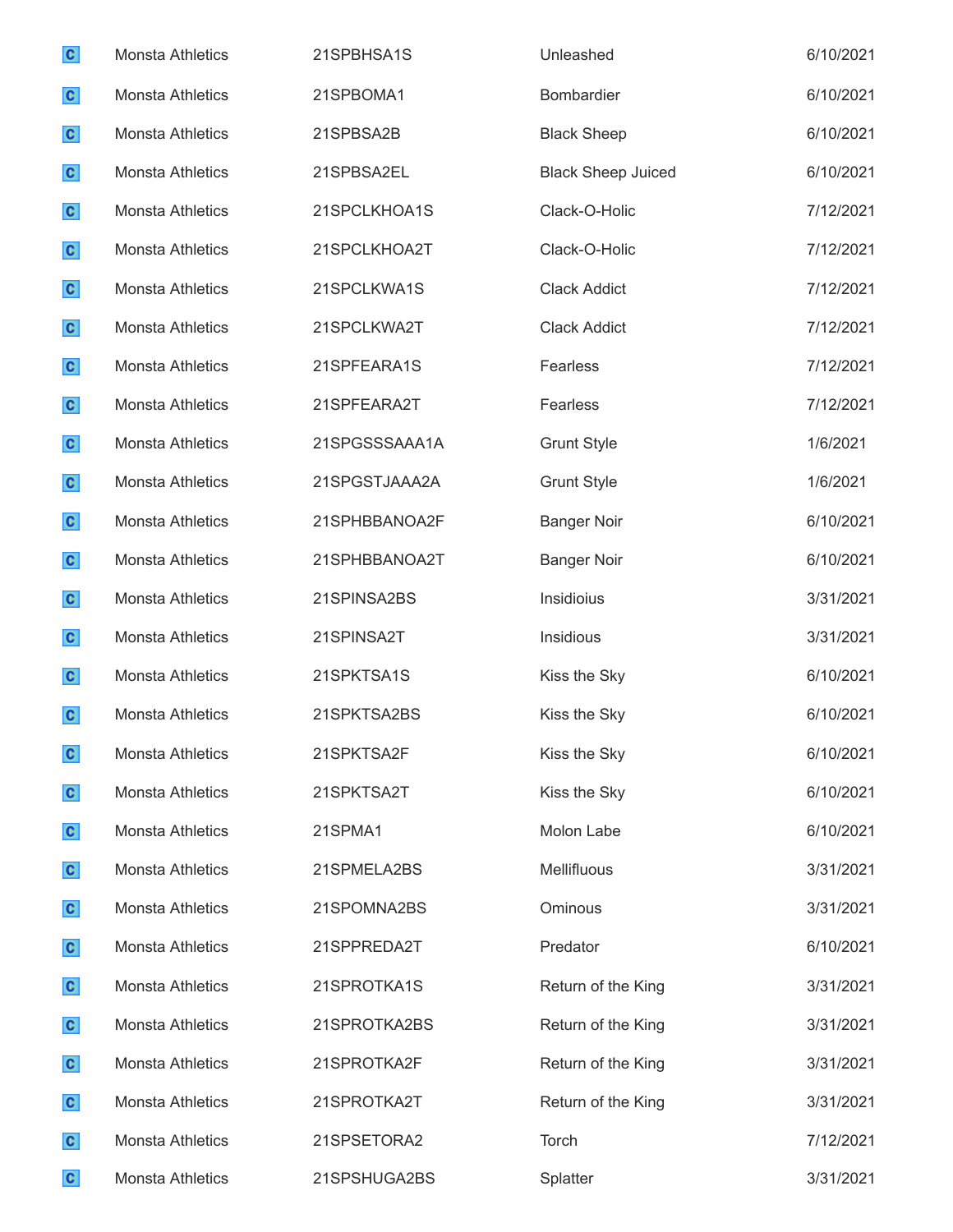| $\mathbf{c}$ | <b>Monsta Athletics</b> | 21SPTA2                   | Torch                               | 7/12/2021 |
|--------------|-------------------------|---------------------------|-------------------------------------|-----------|
| $\mathbf{c}$ | <b>Monsta Athletics</b> | 21SPTEMPA1S               | Temptress                           | 6/10/2021 |
| $\mathbf{c}$ | <b>Monsta Athletics</b> | 21SPTEMPA2BS              | <b>Temptress</b>                    | 6/10/2021 |
| $\mathbf{c}$ | <b>Monsta Athletics</b> | 21SPTEMPA2T               | Temptress                           | 6/10/2021 |
| $\mathbf{c}$ | <b>Monsta Athletics</b> | 21SPVALRA2BS              | Valhalla                            | 3/31/2021 |
| $\mathbf{c}$ | Monsta Athletics        | 21SPVALTA2F               | Valhalla                            | 3/31/2021 |
| $\mathbf{c}$ | <b>Monsta Athletics</b> | 21SPVALTA2T               | Valhalla                            | 3/31/2021 |
| $\mathbf{c}$ | Monsta Athletics        | 21SPWAYA1S                | Waymaker                            | 3/31/2021 |
| $\mathbf{c}$ | <b>Monsta Athletics</b> | 21SPWAYA2T                | Waymaker                            | 3/31/2021 |
| $\mathbf{c}$ | <b>Monsta Athletics</b> | 22SPTMA2                  | <b>Torch Mutated</b>                | 7/12/2021 |
| $\mathbf{c}$ | <b>Monsta Athletics</b> | 29SODSA1S                 | Dark Side                           | 4/26/2021 |
| $\mathbf{c}$ | <b>Monsta Athletics</b> | 29SODSA2F                 | Dark Side                           | 4/26/2021 |
| $\mathbf{c}$ | <b>Monsta Athletics</b> | 29SODSTA2                 | Dark Side                           | 4/26/2021 |
| $\mathbf{c}$ | Monsta Athletics        | Monsta                    | 13SPM2A                             | 2/18/2013 |
| $\mathbf{c}$ | <b>Monsta Athletics</b> | SP15DNALCA2               | <b>DNA</b>                          | 3/25/2015 |
| $\mathbf{c}$ | Monsta Athletics        | SP18BA1                   | Bombardier                          | 12/4/2017 |
| $\mathbf{c}$ | Monsta Athletics        | SP21HYPEA2                | 2021 Hype                           | 6/24/2021 |
| $\mathbf{c}$ | <b>Nike</b>             | Aero Athena Composite     |                                     | 8/13/2008 |
| $\mathbf{c}$ | Nike                    | Aero Fuse                 |                                     | 8/19/2008 |
| $\mathbf{c}$ | <b>Nike</b>             | Athena Comp               |                                     | 8/13/2008 |
| $\mathbf{c}$ | Nokona                  | Nokona Renegade Slowpitch |                                     | 8/13/2008 |
| $\mathbf{c}$ | Nokona                  | Renegade FPX              |                                     | 8/13/2008 |
| $\mathbf{c}$ | Rawlings                | FP1M10                    | Mantra-10                           | 2/17/2020 |
| $\mathbf{c}$ | Rawlings                | FP1M9                     | Mantra -9                           | 2/17/2020 |
| $\mathbf{c}$ | Rawlings                | FP1P10                    | Quatro Pro -10                      | 3/25/2020 |
| $\mathbf{c}$ | Rawlings                | FP1P11                    | Quatro Pro -11                      | 3/25/2020 |
| $\mathbf{c}$ | Rawlings                | FP1P9                     | Quatro Pro -9                       | 3/25/2020 |
| $\mathbf{c}$ | Rawlings                | <b>FP7A125</b>            | Aspire - Keilani/Chamberlain Series | 4/1/2016  |
| $\mathbf{c}$ | Rawlings                | FP7Q10                    | Quatro -10                          | 3/10/2016 |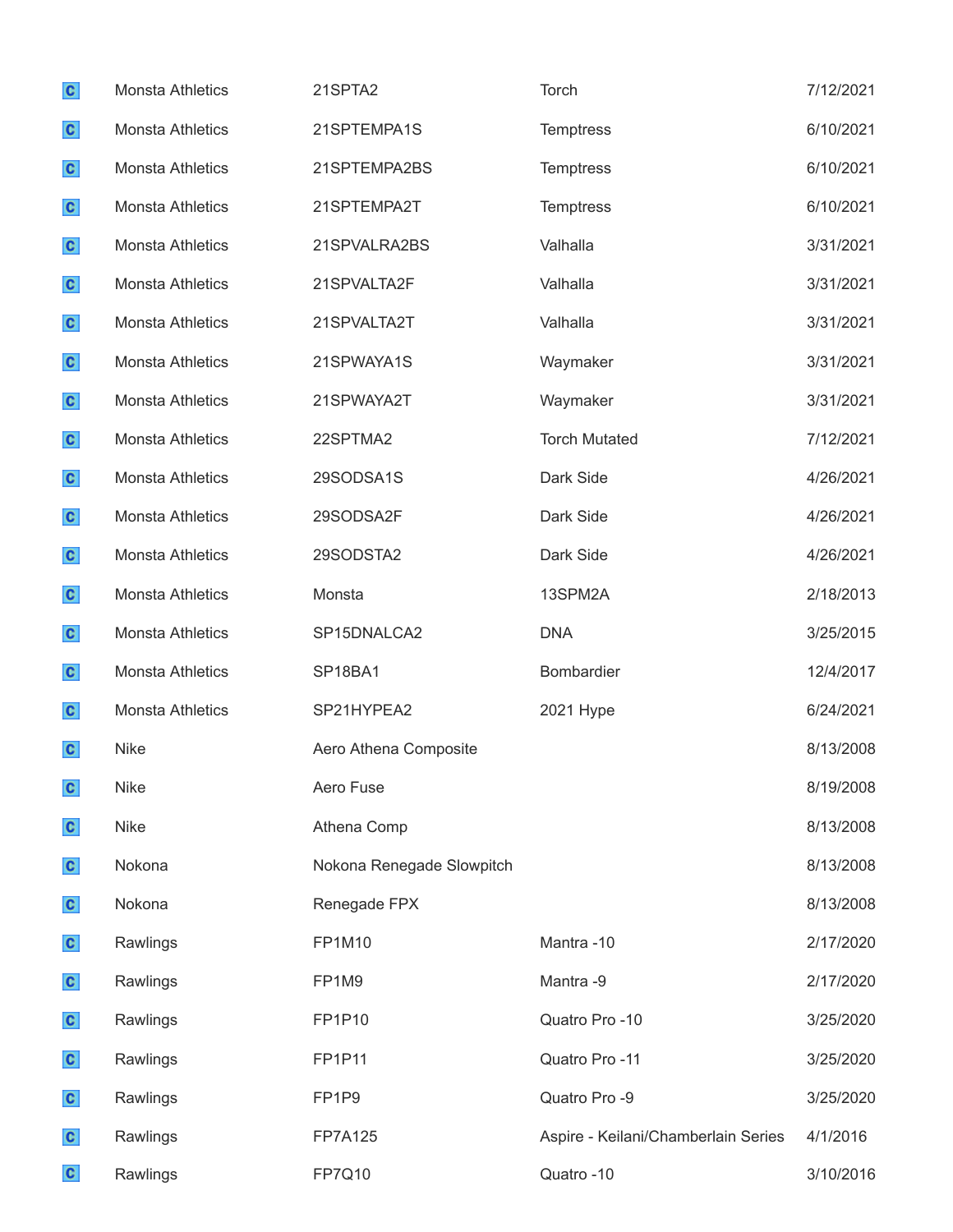| $\mathbf{c}$ | Rawlings | FP7Q9           | Quatro -9                                 | 4/1/2016   |
|--------------|----------|-----------------|-------------------------------------------|------------|
| $\mathbf{c}$ | Rawlings | <b>FP7V11</b>   | Velo-11                                   | 3/10/2016  |
| $\mathbf{c}$ | Rawlings | <b>FP8A25</b>   | Aspire - Keilani/Chamberlain<br>Signature | 5/24/2017  |
| $\mathbf{c}$ | Rawlings | FP8Q10          | Quatro -10                                | 12/8/2016  |
| $\mathbf{c}$ | Rawlings | FP8Q9           | Quatro -9                                 | 12/8/2016  |
| $\mathbf{c}$ | Rawlings | FP8V10          | Velo-10                                   | 11/9/2016  |
| $\mathbf{c}$ | Rawlings | <b>FP8V11</b>   | Velo-11                                   | 11/23/2016 |
| $\mathbf{c}$ | Rawlings | FP8V9           | Velo-9                                    | 11/9/2016  |
| $\mathbf{c}$ | Rawlings | FP9Q10          | Quatro -10                                | 12/21/2017 |
| $\mathbf{c}$ | Rawlings | FP9Q9           | Quatro -9                                 | 12/4/2017  |
| $\mathbf{c}$ | Rawlings | FP9V10          | Velo-10                                   | 12/4/2017  |
| $\mathbf{c}$ | Rawlings | FP9V11          | Velo-11                                   | 12/4/2017  |
| $\mathbf{c}$ | Rawlings | FP9V9           | Velo-9                                    | 12/4/2017  |
| $\mathbf{c}$ | Rawlings | FPEM10          | Mantra-10                                 | 3/25/2020  |
| $\mathbf{c}$ | Rawlings | FPEM9           | Mantra -9                                 | 3/25/2020  |
| $\mathbf{c}$ | Rawlings | <b>FPLMPF</b>   | Liquid Metal Plasma Fusion FP             | 9/9/2008   |
| $\mathbf{c}$ | Rawlings | FPPE10          | Quatro -10                                | 1/18/2019  |
| $\mathbf{c}$ | Rawlings | FPPE9           | Quatro -9                                 | 1/18/2019  |
| $\mathbf{c}$ | Rawlings | FPPM10          | Mantra-10                                 | 3/25/2020  |
| $\mathbf{c}$ | Rawlings | FPPM9           | Mantra -9                                 | 3/25/2020  |
| $\mathbf{c}$ | Rawlings | FPQP10          | Quatro Pro -10                            | 2/12/2018  |
| $\mathbf{c}$ | Rawlings | FPQP11          | Quatro Pro -11                            | 7/24/2018  |
| $\mathbf{c}$ | Rawlings | FPQP9           | Quatro Pro -9                             | 2/12/2018  |
| $\mathbf{c}$ | Rawlings | <b>FPRSHCT</b>  | Rush Comp                                 | 8/14/2008  |
| $\mathbf{c}$ | Rawlings | FPZP10          | Quatro Pro -10                            | 1/18/2019  |
| $\mathbf{c}$ | Rawlings | FPZP11          | Quatro Pro -11                            | 1/18/2019  |
| $\mathbf{c}$ | Rawlings | FPZP9           | Quatro Pro -9                             | 1/18/2019  |
| $\mathbf{c}$ | Rawlings | SB <sub>1</sub> | Innertech                                 | 9/9/2008   |
| $\mathbf{c}$ | Rawlings | <b>SBACL</b>    |                                           | 9/9/2008   |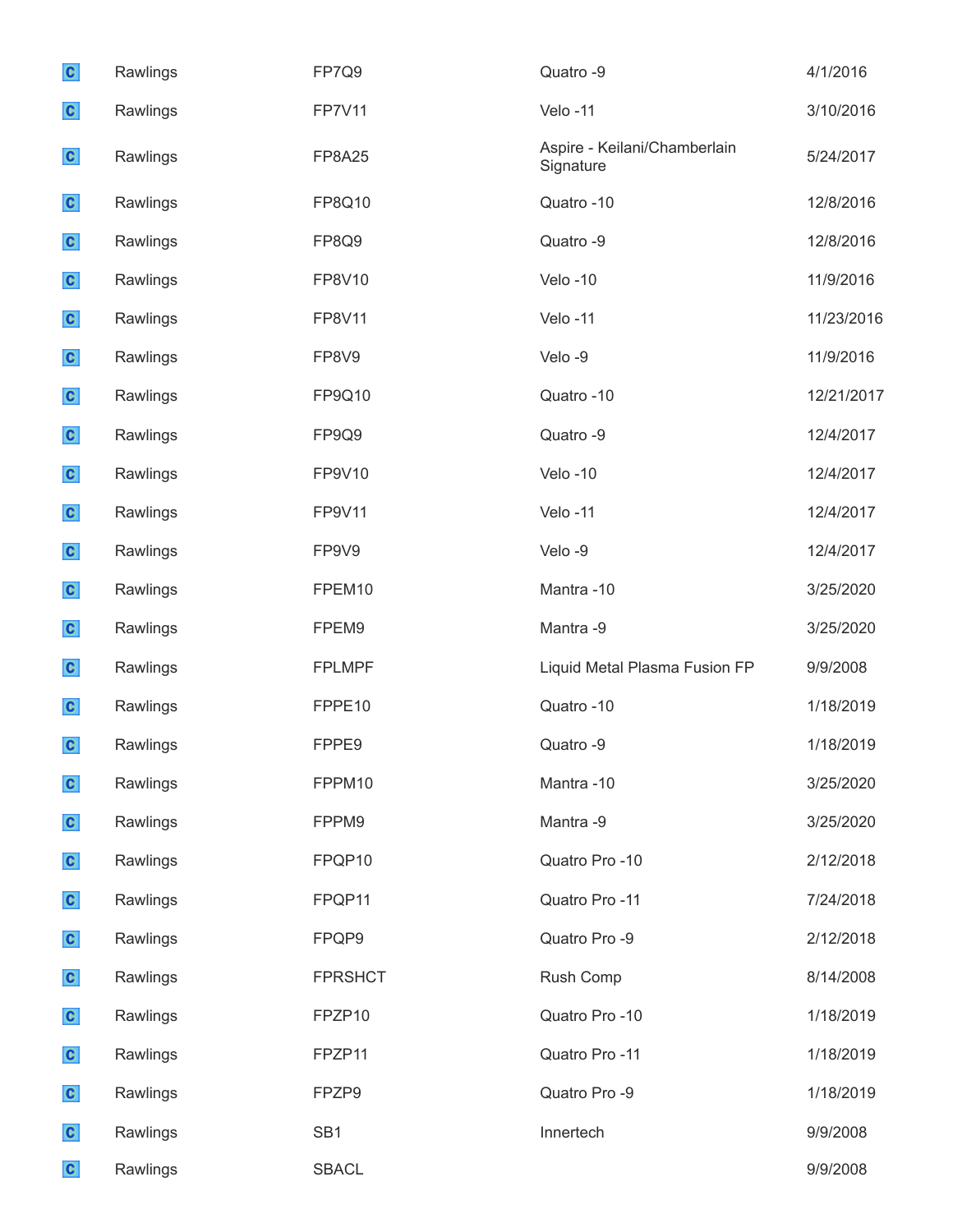| $\mathbf{c}$ | Rawlings                     | SBIN2                |                                   | 9/9/2008  |
|--------------|------------------------------|----------------------|-----------------------------------|-----------|
| $\mathbf{c}$ | Rawlings                     | <b>SBLMPFA</b>       | Liquid Metal Plasma Fusion (98)   | 9/9/2008  |
| $\mathbf{c}$ | Rawlings                     | <b>SBRSHCTA</b>      | Rush Comp                         | 9/9/2008  |
| $\mathbf{c}$ | Reebok                       | <b>VMASP</b>         | Melee ASA Slow Pitch Softball Bat | 3/17/2010 |
| $\mathbf{c}$ | Reebok                       | <b>VOASP</b>         | Vector O Slow Pitch Softball Bat  | 3/17/2010 |
| $\mathbf{c}$ | RIP-IT                       | F1310                | 2013 Prototype -10 AIR            | 6/19/2012 |
| $\mathbf{c}$ | RIP-IT                       | F1410                | 2014 Prototype -10 AIR            | 3/29/2013 |
| $\mathbf{c}$ | RIP-IT                       | F1412                | 2014 Prototype Drop 12 AIR        | 4/11/2013 |
| $\mathbf{c}$ | RIP-IT                       | F1510                | Drop Ten AIR, 2015                | 7/11/2014 |
| $\mathbf{C}$ | RIP-IT                       | F1512                | Drop Twelve AIR, 2015             | 7/11/2014 |
| $\mathbf{c}$ | RIP-IT                       | FORL1                | 2012 RIP-IT Force Light           | 8/23/2011 |
| $\mathbf{c}$ | RIP-IT                       | REAL1                | 2012 RIP-IT Reaper Light          | 8/23/2011 |
| $\mathbf{c}$ | RIP-IT                       | REAP <sub>2</sub>    | <b>Rip-it Reaper</b>              | 8/13/2008 |
| $\mathbf{c}$ | RIP-IT                       | REFP1                | RIP-IT Elite FP                   | 8/13/2008 |
| $\mathbf{c}$ | RIP-IT                       | RESR <sub>2</sub>    | <b>RIP-IT Senior</b>              | 8/13/2008 |
| $\mathbf{c}$ | Rude American Bat<br>Company | MOAB-Power           | MOAB-Power                        | 7/25/2013 |
| $\mathbf{C}$ | Rude American Bat<br>Company | MOAB-Speed           | MOAB-Speed                        | 7/25/2013 |
| $\mathbf{c}$ | <b>Schutt Sports</b>         | <b>Bandit</b>        |                                   | 8/13/2008 |
| $\mathbf{c}$ | <b>Schutt Sports</b>         | <b>Bustos</b>        |                                   | 8/13/2008 |
| $\mathbf{c}$ | <b>Schutt Sports</b>         | LFC10                | <b>Fernandez Collection</b>       | 8/13/2008 |
| $\mathbf{c}$ | <b>Schutt Sports</b>         | LFC9                 | Fernandez Collection              | 8/13/2008 |
| $\mathbf{c}$ | <b>Schutt Sports</b>         | Schutt               |                                   | 8/13/2008 |
| $\mathbf{c}$ | Suncoast                     | <b>SBASAB</b>        | Backlash                          | 1/13/2020 |
| $\mathbf{c}$ | Suncoast                     | SBASAE               | <b>Backlash</b>                   | 1/13/2020 |
| $\mathbf{c}$ | <b>Warstic Sports</b>        | WSFPCB1V10-22        | 2022 Cloudbreak                   | 2/26/2021 |
| $\mathbf{c}$ | <b>Warstic Sports</b>        | <b>WSFPGL1V10-22</b> | 2022 Gasolinea                    | 2/26/2021 |
| $\mathbf{c}$ | Worth                        | 125W3A               | Launch Shorty                     | 3/21/2017 |
| $\mathbf{c}$ | Worth                        | 135W3A               | Launch XL                         | 3/21/2017 |
| $\mathbf{c}$ |                              |                      |                                   |           |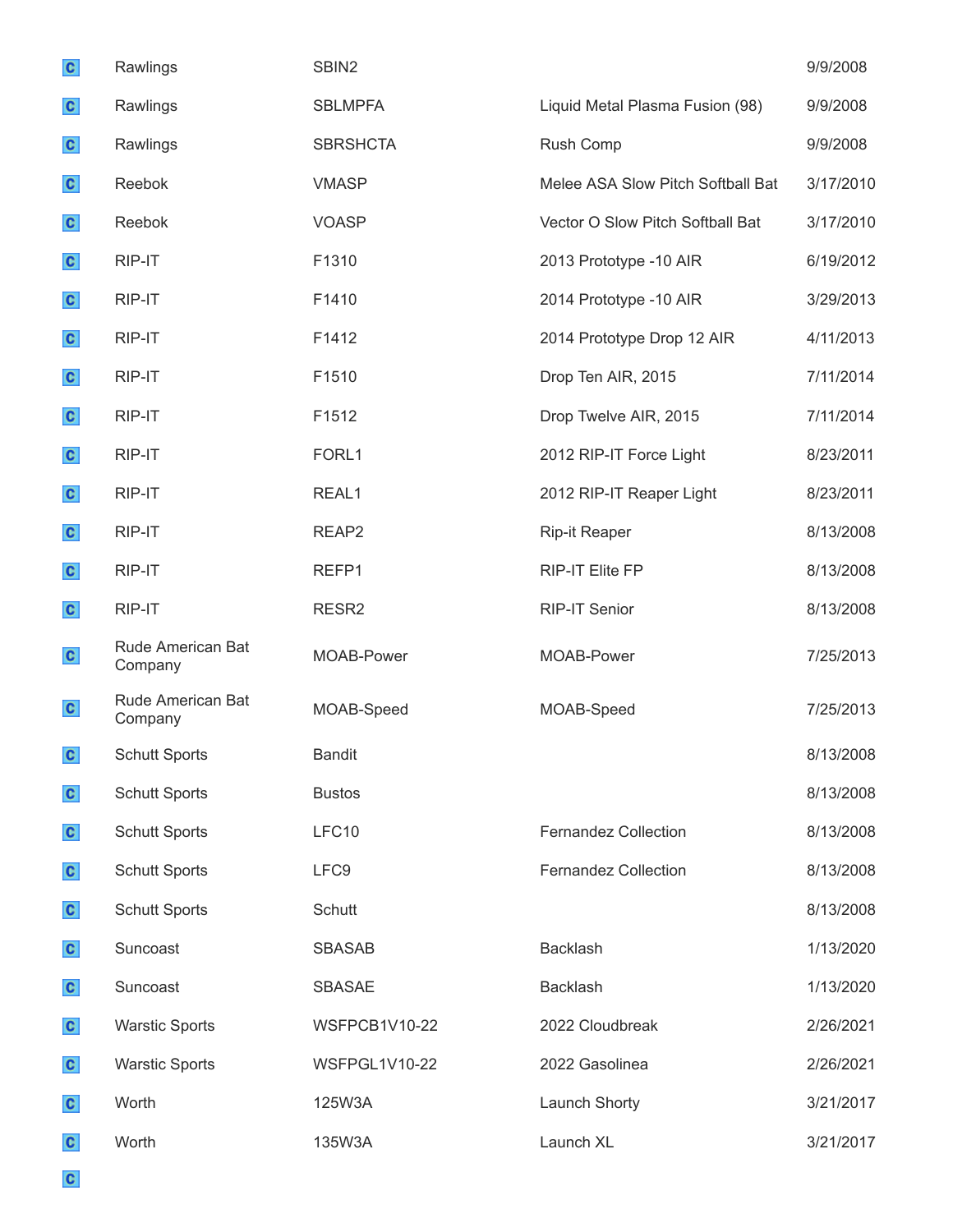|              | Worth | 3DX                    |                               | 8/14/2008  |
|--------------|-------|------------------------|-------------------------------|------------|
| $\mathbf{c}$ | Worth | <b>3DX Recertified</b> | with ASA Recertification Mark | 8/14/2008  |
| $\mathbf{c}$ | Worth | 3DXB                   |                               | 8/14/2008  |
| $\mathbf{c}$ | Worth | 3DXE                   |                               | 8/14/2008  |
| $\mathbf{c}$ | Worth | 3DXFP                  |                               | 8/14/2008  |
| $\mathbf{c}$ | Worth | ASY98                  | Asylum                        | 8/14/2008  |
| $\mathbf{c}$ | Worth | <b>ASYFP</b>           | Asylum Fast Pitch             | 8/14/2008  |
| $\mathbf{c}$ | Worth | DT3XSP                 |                               | 9/9/2008   |
| $\mathbf{c}$ | Worth | FF3DX                  |                               | 8/14/2008  |
| $\mathbf{c}$ | Worth | FP2L10                 | 2Legit                        | 4/9/2015   |
| $\mathbf{c}$ | Worth | FP2LG9                 | 2LEGIT                        | 4/30/2015  |
| $\mathbf{c}$ | Worth | FP454                  | 454                           | 3/2/2011   |
| $\mathbf{c}$ | Worth | FP4L10                 | 454 Legit FP-10               | 12/12/2011 |
| $\mathbf{c}$ | Worth | <b>FP4L12</b>          | 454 Legit FP-12               | 12/12/2011 |
| $\mathbf{c}$ | Worth | FP4L8                  | 454 Legit FP-8                | 12/12/2011 |
| $\mathbf{c}$ | Worth | FP4L9                  | 454 Legit FP-9                | 12/12/2011 |
| $\mathbf{c}$ | Worth | <b>FPE512</b>          | Eclipse                       | 5/6/2014   |
| $\mathbf{c}$ | Worth | FPEC12                 | Eclipse                       | 5/10/2012  |
| $\mathbf{c}$ | Worth | <b>FPECL</b>           | Eclispe                       | 3/4/2010   |
| $\mathbf{c}$ | Worth | FPECL3                 | Eclipse                       | 1/7/2014   |
| $\mathbf{c}$ | Worth | <b>FPEVIB</b>          | Eclipse                       | 6/17/2013  |
| $\mathbf{c}$ | Worth | <b>FPEXM</b>           | Mayhem EPEX -12               | 5/10/2012  |
| $\mathbf{c}$ | Worth | <b>FPFPX</b>           | <b>FPX</b>                    | 3/4/2011   |
| $\mathbf{c}$ | Worth | <b>FPFPXA</b>          | <b>FPX</b>                    | 1/7/2014   |
| $\mathbf{c}$ | Worth | <b>FPL109</b>          | Legit                         | 4/9/2015   |
| $\mathbf{c}$ | Worth | <b>FPL110</b>          | Legit                         | 4/9/2015   |
| $\mathbf{c}$ | Worth | <b>FPL125</b>          | <b>LEGIT</b>                  | 4/30/2015  |
| $\mathbf{c}$ | Worth | <b>FPL410</b>          | 454 Legit FP10                | 5/10/2012  |
| $\mathbf{c}$ | Worth | FPL49                  | 454 Legit FP9                 | 5/10/2012  |
| $\mathbf{c}$ | Worth | <b>FPL511</b>          | Legit                         | 1/7/2014   |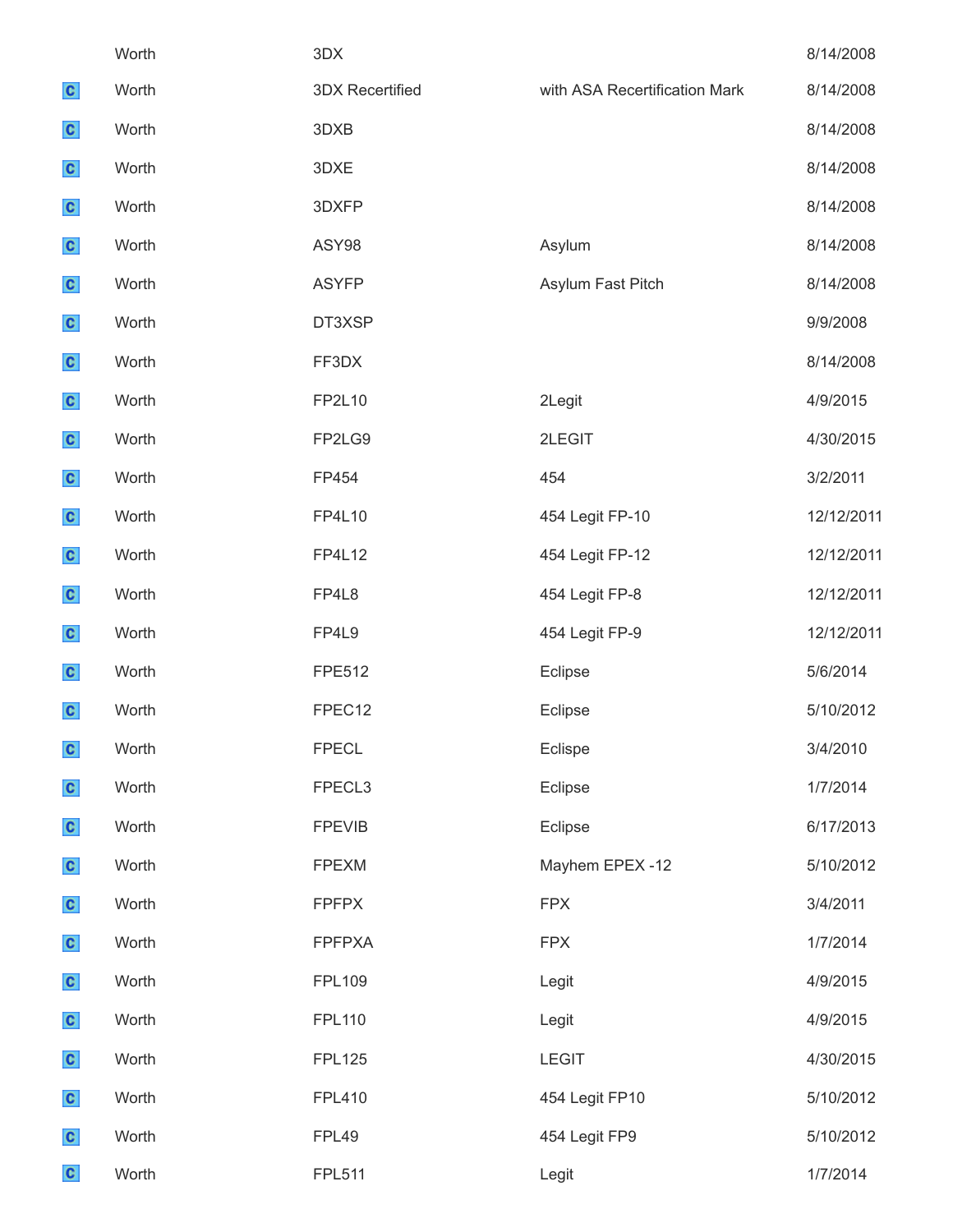| $\mathbf{c}$ | Worth | FPLG10        | Legit            | 3/28/2013  |
|--------------|-------|---------------|------------------|------------|
| $\mathbf{c}$ | Worth | FPLG11        | Legit            | 3/7/2013   |
| $\mathbf{c}$ | Worth | FPLG9         | Legit            | 3/28/2013  |
| $\mathbf{c}$ | Worth | <b>FPLGC</b>  | 2 Legit          | 2/4/2014   |
| $\mathbf{c}$ | Worth | FPLGC9        | 2 Legit          | 4/17/2014  |
| $\mathbf{c}$ | Worth | <b>FPLGT</b>  | Legit            | 5/10/2012  |
| $\mathbf{c}$ | Worth | FPM11         | Mayhem           | 4/7/2011   |
| $\mathbf{c}$ | Worth | <b>FPMC</b>   | Mayhem Composite | 4/9/2010   |
| $\mathbf{c}$ | Worth | <b>FPMCW</b>  | Mayhem Comp FP   | 1/4/2011   |
| $\mathbf{c}$ | Worth | FPML12        | Mayhem           | 5/15/2009  |
| $\mathbf{c}$ | Worth | <b>FPMLIT</b> |                  | 8/14/2008  |
| $\mathbf{c}$ | Worth | <b>FPS512</b> | <b>Sick 454</b>  | 5/6/2014   |
| $\mathbf{c}$ | Worth | FPSIC9        | <b>Sick 454</b>  | 3/28/2013  |
| $\mathbf{c}$ | Worth | <b>FPSICK</b> | <b>Sick 454</b>  | 3/28/2013  |
| $\mathbf{c}$ | Worth | FPSK10        | <b>Sick 454</b>  | 5/6/2014   |
| $\mathbf{c}$ | Worth | FPSK12        | <b>Sick 454</b>  | 4/2/2013   |
| $\mathbf{c}$ | Worth | FPSK9         | <b>Sick 454</b>  | 5/6/2014   |
| $\mathbf{c}$ | Worth | <b>FPTOX</b>  | Toxic            | 7/29/2009  |
| $\mathbf{c}$ | Worth | <b>FPTTN</b>  | Titan FP10       | 8/14/2008  |
| $\mathbf{c}$ | Worth | FPTTN9        | Titan FP-9       | 8/14/2008  |
| $\mathbf{c}$ | Worth | <b>FPTTNC</b> | Toxic            | 12/18/2008 |
| $\mathbf{c}$ | Worth | <b>KS454A</b> | 454 Filthy       | 4/7/2011   |
| $\mathbf{c}$ | Worth | KS4FA         | Filthy 98        | 2/8/2012   |
| $\mathbf{c}$ | Worth | <b>KSFILA</b> | FILTHY HPS       | 10/23/2012 |
| $\mathbf{c}$ | Worth | <b>KSJHFA</b> | Filthy Jeff Hall | 1/7/2014   |
| $\mathbf{c}$ | Worth | <b>KSJHMA</b> | Filthy Jeff Hall | 1/7/2014   |
| $\mathbf{c}$ | Worth | <b>KSMJHA</b> | Mutant Jeff Hall | 1/7/2014   |
| $\mathbf{c}$ | Worth | <b>LQUAD</b>  | <b>LQUAD</b>     | 8/14/2008  |
| $\mathbf{c}$ | Worth | M75 98        | Mayhem M7        | 8/14/2008  |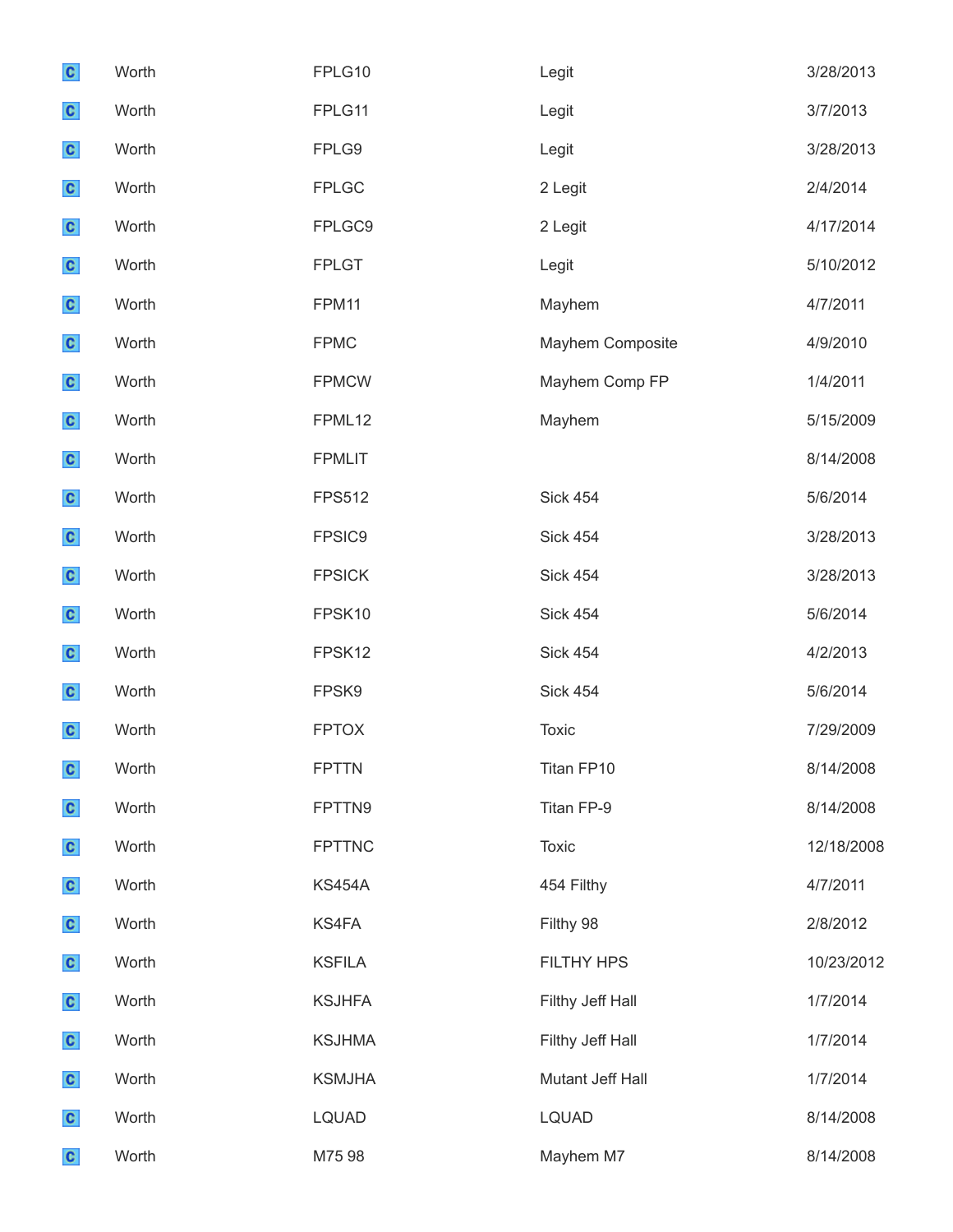| $\mathbf{c}$ | Worth | M75FP         |                              | 9/9/2008   |
|--------------|-------|---------------|------------------------------|------------|
| $\mathbf{c}$ | Worth | M798          | Mayhem M7                    | 8/14/2008  |
| $\mathbf{c}$ | Worth | M7FP          | Mayhem M7FP (-10 fastpitch)  | 8/14/2008  |
| $\mathbf{c}$ | Worth | M7FP8         | Mayhem M7FP-8 (-8 fastpitch) | 8/14/2008  |
| $\mathbf{c}$ | Worth | <b>M7JH98</b> | Jeff Hall                    | 9/9/2008   |
| $\mathbf{c}$ | Worth | M7JHA         | Jeff Hall                    | 8/14/2008  |
| $\mathbf{c}$ | Worth | MAY98         | <b>MAYHEM</b>                | 8/14/2008  |
| $\mathbf{c}$ | Worth | MAY98A        | Mayhem                       | 1/4/2011   |
| $\mathbf{c}$ | Worth | <b>MAYFP</b>  | <b>MAYHEM</b>                | 9/9/2008   |
| $\mathbf{c}$ | Worth | <b>MAYMLA</b> | Mayhem                       | 12/12/2011 |
| $\mathbf{c}$ | Worth | <b>MAYMLA</b> | Mayhem                       | 9/30/2011  |
| $\mathbf{c}$ | Worth | MUT98         | Mutant 98                    | 8/14/2008  |
| $\mathbf{c}$ | Worth | <b>MUTJHA</b> | Mutant Jeff Hall 98          | 8/14/2008  |
| $\mathbf{c}$ | Worth | <b>RS454A</b> | 454                          | 4/7/2011   |
| $\mathbf{c}$ | Worth | <b>SB454A</b> | 454                          | 3/4/2011   |
| $\mathbf{c}$ | Worth | SB4JHA        | 454 Jeff Hall Reloaded       | 10/23/2012 |
| $\mathbf{c}$ | Worth | SB4LA         | 454 Legit                    | 12/12/2011 |
| $\mathbf{c}$ | Worth | SB4MA         | 454 Mutant                   | 5/10/2012  |
| $\mathbf{c}$ | Worth | SB4MXA        | 454 Mutant                   | 10/10/2012 |
| $\mathbf{c}$ | Worth | SB4WFA        | War Fighter Team Drash       | 2/8/2012   |
| $\mathbf{c}$ | Worth | <b>SBACMO</b> | Amp Camo                     | 10/28/2015 |
| $\mathbf{c}$ | Worth | <b>SBAUA</b>  | Amp                          | 10/28/2015 |
| $\mathbf{c}$ | Worth | <b>SBBJA</b>  | Toxic                        | 4/7/2011   |
| $\mathbf{c}$ | Worth | <b>SBFHRA</b> | Fulk HD52                    | 10/13/2014 |
| $\mathbf{c}$ | Worth | SBH52A        | <b>HD52 BALANCED</b>         | 4/30/2015  |
| $\mathbf{c}$ | Worth | <b>SBHDJA</b> | HALL HD52                    | 4/30/2015  |
| $\mathbf{c}$ | Worth | <b>SBHDMA</b> | Team Resmondo HD52           | 10/28/2015 |
| $\mathbf{c}$ | Worth | <b>SBJHA</b>  | 454 Jeff Hall                | 1/7/2014   |
| $\mathbf{c}$ | Worth | SBL5A         | Legit Balanced               | 2/14/2014  |
| $\mathbf{c}$ | Worth | SBL5AJ        | Legit Jeff Hall              | 2/14/2014  |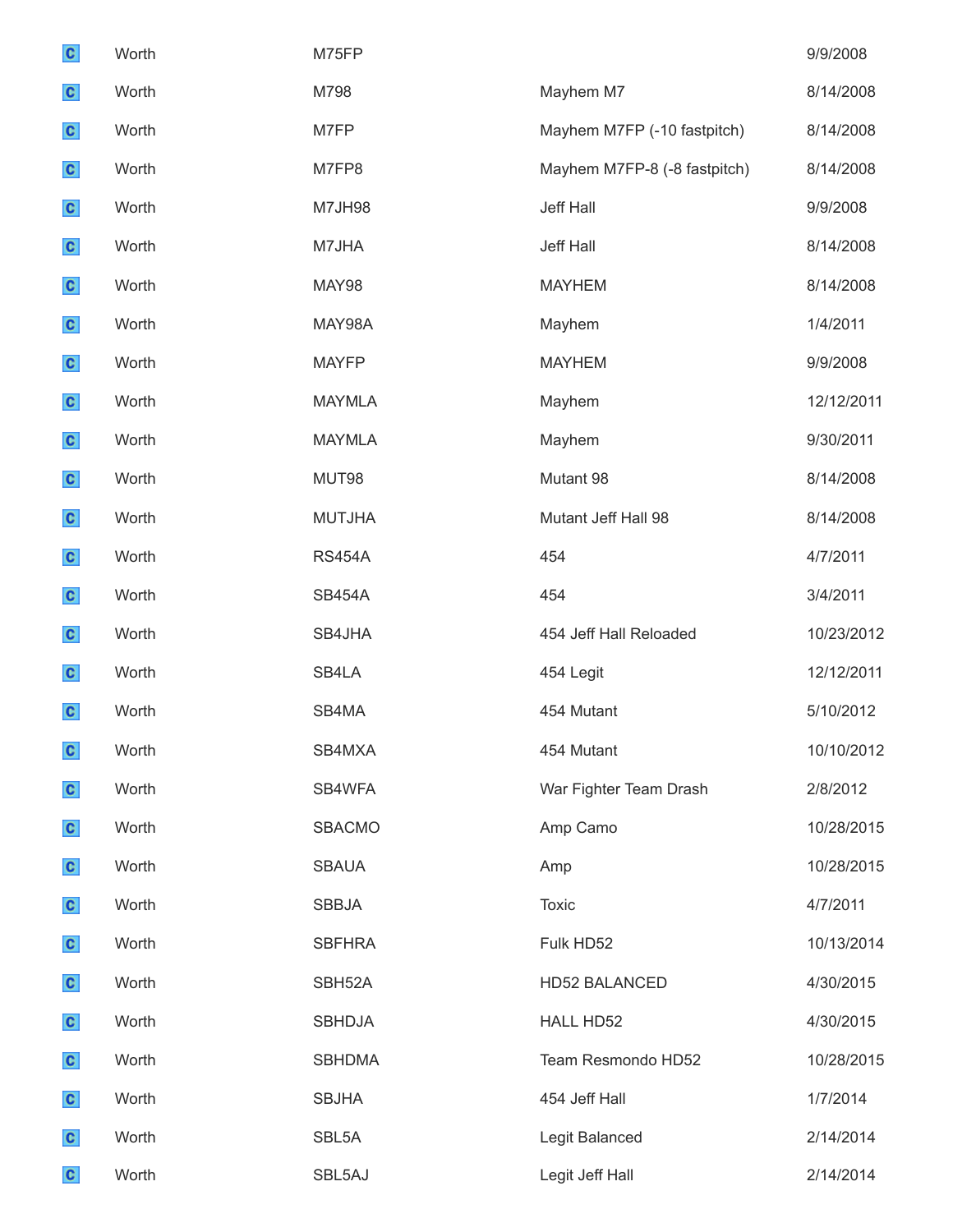| $\mathbf{c}$ | Worth | SBLA3P        | Legit Balanced                 | 4/2/2013   |
|--------------|-------|---------------|--------------------------------|------------|
| $\mathbf{c}$ | Worth | <b>SBLAJH</b> | Legit Jeff Hall Reload         | 4/2/2013   |
| $\mathbf{c}$ | Worth | <b>SBLHBA</b> | Legit HD52 Balanced            | 10/13/2014 |
| $\mathbf{c}$ | Worth | <b>SBLHDM</b> | Legit HD52 Resmondo            | 10/28/2015 |
| $\mathbf{c}$ | Worth | <b>SBLHJA</b> | Legit HD42 Jeff Hall           | 10/13/2014 |
| $\mathbf{c}$ | Worth | <b>SBLIBA</b> | Liberty                        | 10/7/2016  |
| $\mathbf{c}$ | Worth | SBM5UA        | Mayhem Balanced                | 5/6/2014   |
| $\mathbf{c}$ | Worth | <b>SBMABJ</b> | Mayhem - BJ Fulk               | 10/10/2012 |
| $\mathbf{c}$ | Worth | <b>SBMAYD</b> | <b>MAYHEM</b>                  | 4/30/2015  |
| $\mathbf{c}$ | Worth | <b>SBMAYH</b> | Mayhem Hybrid                  | 6/1/2009   |
| $\mathbf{c}$ | Worth | <b>SBMBJA</b> | Mayhem BJ Fulk                 | 12/12/2011 |
| $\mathbf{c}$ | Worth | <b>SBMJH</b>  |                                | 12/5/2008  |
| $\mathbf{c}$ | Worth | <b>SBMSWA</b> | <b>MAYHEM</b>                  | 4/30/2015  |
| $\mathbf{c}$ | Worth | <b>SBMTDA</b> | Mayhem                         | 4/7/2011   |
| $\mathbf{c}$ | Worth | <b>SBMUA</b>  | Mayhem Balanced                | 4/2/2013   |
| $\mathbf{c}$ | Worth | <b>SBMWFA</b> | <b>MAYHEM WARFIGHTER</b>       | 10/23/2012 |
| $\mathbf{c}$ | Worth | <b>SBMXLA</b> | MAYHEM D2E Max Endload         | 10/23/2012 |
| $\mathbf{c}$ | Worth | <b>SBRAMA</b> | Rams 454                       | 1/7/2014   |
| $\mathbf{c}$ | Worth | <b>SBRBBA</b> | Resmondo 454                   | 6/19/2012  |
| $\mathbf{c}$ | Worth | <b>SBSBA</b>  | Sick 454 Balanced              | 2/14/2014  |
| $\mathbf{c}$ | Worth | <b>SBSJHA</b> | Sick 454 Jeff Hall             | 2/14/2014  |
| $\mathbf{c}$ | Worth | <b>SBSKBA</b> | Sick 454 Balanced              | 4/2/2013   |
| $\mathbf{c}$ | Worth | <b>SBSKJA</b> | Sick 454 Jeff Hall Reload      | 4/2/2013   |
| $\mathbf{c}$ | Worth | <b>SBSKRA</b> | Sick 454 Resmondo Max End Load | 4/2/2013   |
| $\mathbf{c}$ | Worth | <b>SBSRA</b>  | Sick 454 Resmondo              | 2/14/2014  |
| $\mathbf{c}$ | Worth | SBTNC2        | Toxic 5.4L                     | 1/13/2010  |
| $\mathbf{c}$ | Worth | <b>SBTOX</b>  | <b>Toxic</b>                   | 7/9/2010   |
| $\mathbf{c}$ | Worth | <b>SBTTNA</b> | Titan 98                       | 8/14/2008  |
| $\mathbf{c}$ | Worth | <b>SBTTNC</b> | <b>Toxic</b>                   | 12/18/2008 |